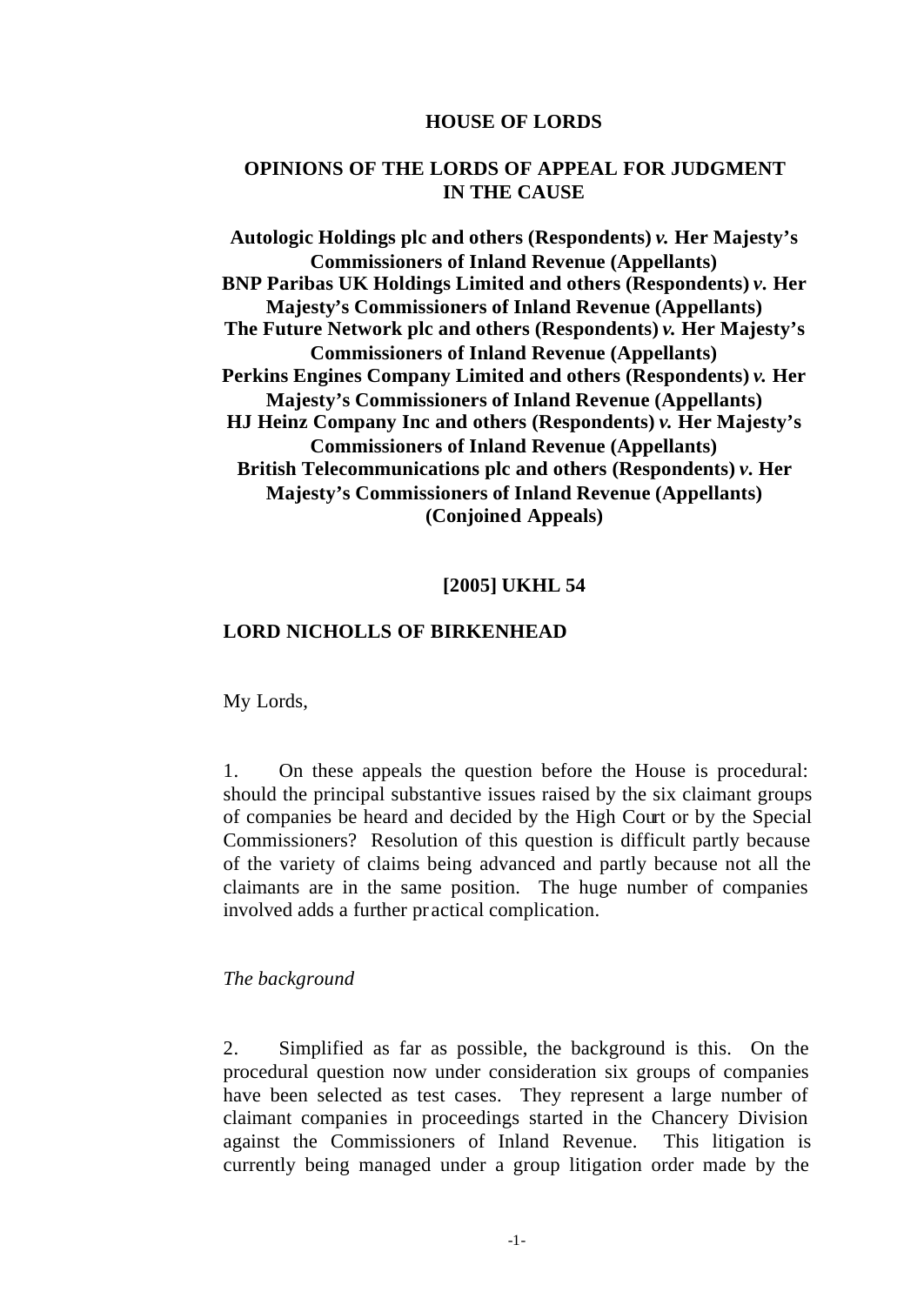Chief Chancery Master in May 2003. The claims within this order are known as the 'loss relief group litigation'. The principal substantive issues raised by these claims are issues of Community law. These issues of law are also the subject of a large number of appeals pending before the special commissioners. In many instances claimants have both appealed to the special commissioners and started proceedings in the High Court.

3. The origin of this mass of litigation lies in two decisions of the European Court of Justice: *Imperial Chemical Industries Plc v Colmer (Inspector of Taxes)* (Case C-264/96) [1999] 1 WLR 108, and the combined cases of *Metallgesellschaft Ltd v Inland Revenue Commissioners; Hoechst AG v Inland Revenue Commissioners* (Joined Cases C-397 and 410/98) [2001] Ch 620, usually known as the *Hoechst* case. Stated shortly, these decisions made plain that United Kingdom legislation restricting fiscal reliefs or advantages to cases where the relevant companies are resident in the United Kingdom may be inconsistent with the E C Treaty. The *I C I* case concerned consortium relief. The European Court ruled that article 52, now article 43, of the E C Treaty precludes legislation of a member state which makes tax relief subject to the requirement that the subsidiaries of the holding company are established in the member state concerned. The *Hoechst* case concerned advance corporation tax. The European Court ruled it is contrary to article 43 for the tax legislation of a member state to afford companies resident in that state the opportunity to benefit by paying dividends without paying advance corporation tax where their parent company is also resident in that state but to deny that opportunity where their parent company has its seat in another member state.

4. Multi-national groups of companies were quick to seize on the possibility of applying the reasoning underlying these two decisions to other tax provisions. Hundreds of claims have now been made against the Commissioners of Inland Revenue amounting to many billions of pounds. One of the fiscal provisions thought to be vulnerable concerns group relief from corporation tax. Corporation tax is charged on the profits of companies. Group relief is a relief from corporation tax available when one company in a group surrenders its losses to another company in the same group, thereby enabling the latter to claim the benefit of those losses as a set off against its profits. Thus, in essence, group relief is a transfer of tax relief from one company to another. It was introduced into United Kingdom tax law in 1973. Chapter IV of Part X of the Income and Corporation Taxes Act 1988 (ICTA) now regulates this relief. Until 2000 one of the prescribed conditions was that both the company surrendering its losses and the claimant company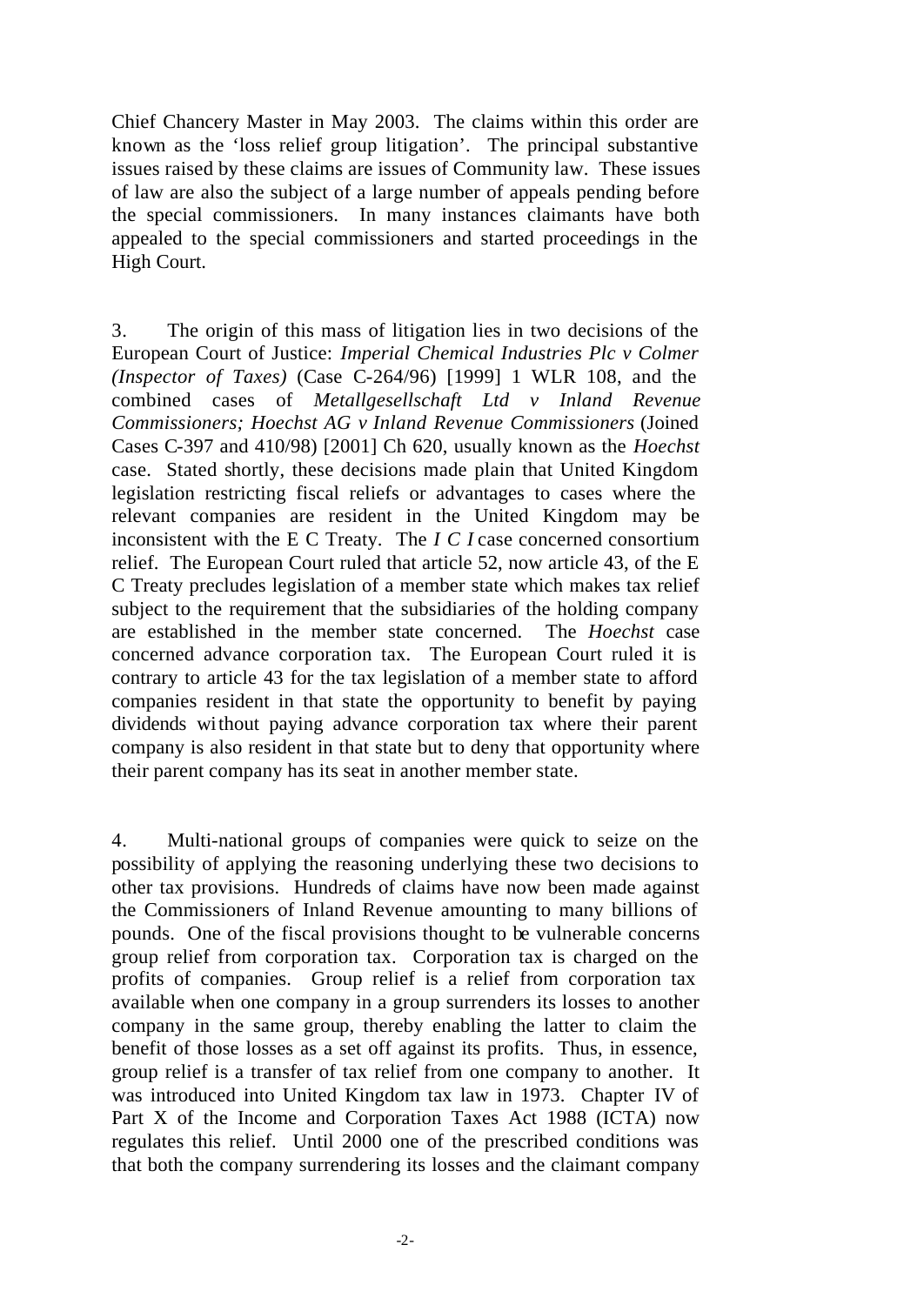must be resident in the United Kingdom: section 413(5). The equivalent condition from 2000 is that both the surrendering company and the claimant company must be either resident in the United Kingdom or a non-resident company carrying on a trade in the United Kingdom through a branch or agency: section  $402(3)$  and  $(3)$ . The tax legislation also includes provision for the surrender of losses between companies having a consortium relationship. For present purposes it is sufficient to confine attention to group relief claims. For the purpose of these appeals there is no material distinction between group relief claims and consortium relief claims.

5. In 2002 Marks and Spencer Plc appealed against the refusal of group relief, on the ground that these statutory limitations on the territorial scope of group relief were incompatible with, and overridden by, Community law. The Special Commissioners dismissed the taxpayer's appeal: *Marks and Spencer Plc v Halsey (Inspector of Taxes)* [2003] STC (SCD) 70. On appeal to the High Court Park J referred questions to the European Court of Justice. Advocate General Maduro delivered his opinion on 7 April 2005. The decision of the European Court of Justice is awaited.

6. As was to be expected, other international groups of companies showed interest in following Marks and Spencer's lead. A mass of proceedings followed in the High Court. The loss relief group litigation order was made in order to manage these claims. The House was told that currently there are 95 claimants subject to this order, involving 70 corporate groups and more than 1,000 individual companies. These claims raise some difficult questions of Community law. For present purposes it suffices to note that the primary contention of substantive law is that the provisions in ICTA restricting group relief to companies resident or carrying on an economic activity in the United Kingdom are incompatible with article 43 of the EC Treaty (freedom of establishment) and article 56 (abolition of restrictions on movements of capital and payments).

7. The procedural dispute now before the House arises out of a contention by the Inland Revenue that the principal claims for relief covered by the loss relief group litigation order are not properly justiciable in the High Court. Claims for group relief should be made to an inspector of taxes. If he wrongly refuses a claim the taxpayer should appeal to the General or Special Commissioners. These appeal commissioners, as I shall describe them, will give effect to directly applicable provisions of Community law, just as much as the High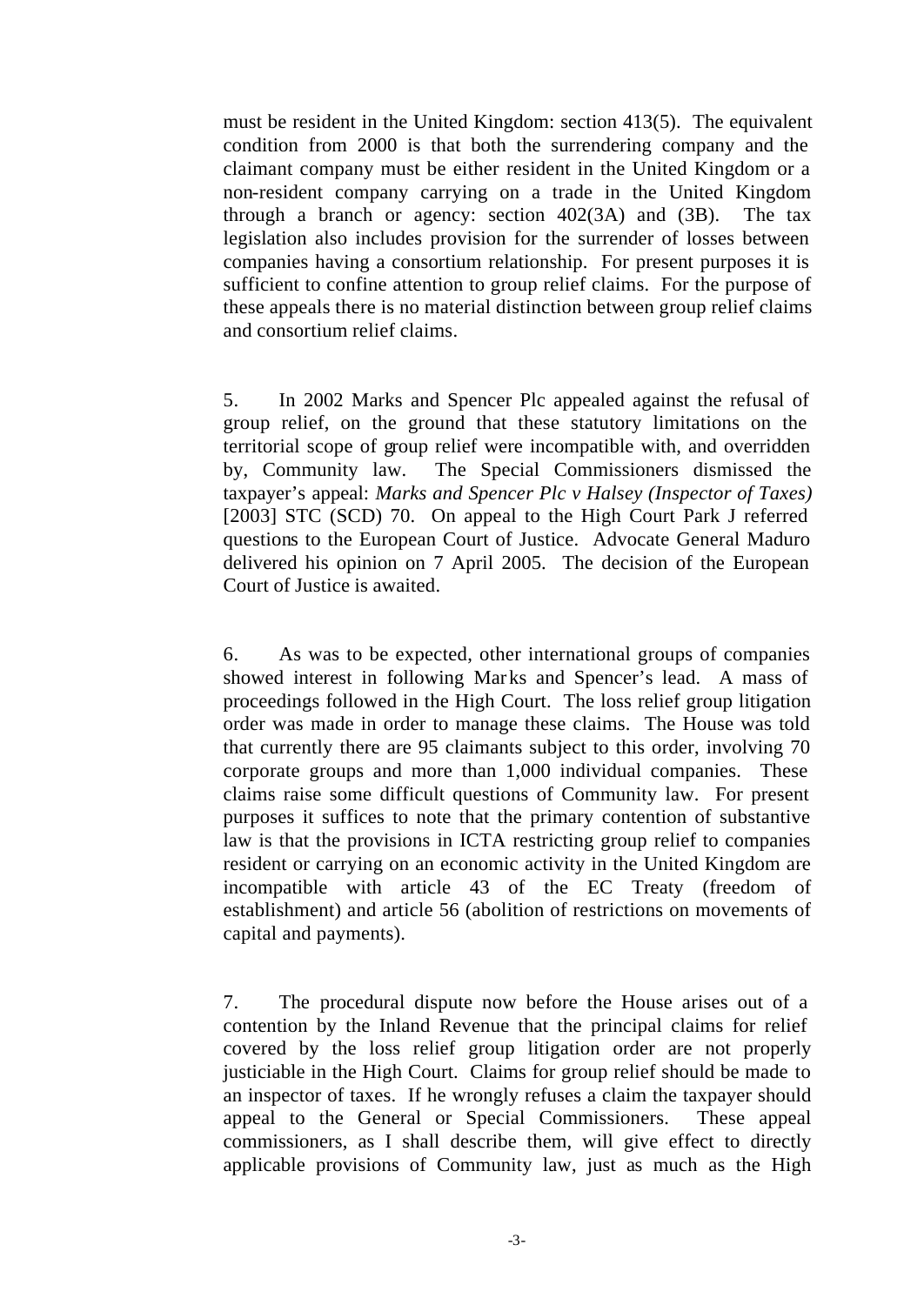Court. Over 300 groups of companies have followed this route in challenging the group relief provisions. They include 65 of the High Court claimants. That, say the Inland Revenue, is the correct way to proceed. Six test claimants were selected as the vehicle for resolving this jurisdictional dispute.

8. The first major complicating factor on this appeal can now be noted. Four different types of loss are said to have been suffered by reason of the alleged breaches of Community law. The test claimants assert they have suffered loss under at least two, and in some instances, all four headings:

- (1) A claim for group relief. This comprises loss of profits of the UK profit-making company which should have been relieved by the losses of a non-UK resident company.
- (2) A claim in respect of utilised reliefs. Profit-making companies used other reliefs (eg capital allowances or surplus ACT) they would not have used had basic group relief been available.
- (3) A claim for recovery of surrendered reliefs. Other UK members of the group surrendered their own reliefs to the UK profit-making company.
- (4) A claim for payments. Companies which would have surrendered losses, possibly for payment, had the group relief rules not been confined to UK resident companies seek compensation for the loss of those payments.

9. Park J struck out claims in category (1): [2004] STC 594. These are matters for the appeal commissioners. The Inland Revenue accept that the so-called 'satellite' claims in categories (2) to (4) are outside the jurisdiction of the appeal commissioners. In a characteristically lucid judgment Park J said it does not greatly matter whether the High Court lacks jurisdiction to decide the category (1) claims or has a discretion to accept or decline jurisdiction since, if the latter is the position, he would decline to exercise whatever jurisdiction he had: page 596, para 4. He said the most important factor is that 'whether it would be more convenient to commence the entire case in the High Court or not, that is not the system our law provides for the resolution of tax disputes between taxpayers and the Revenue': page 607, para 35. Further, he considered it was not 'a major inconvenience' to have two sets of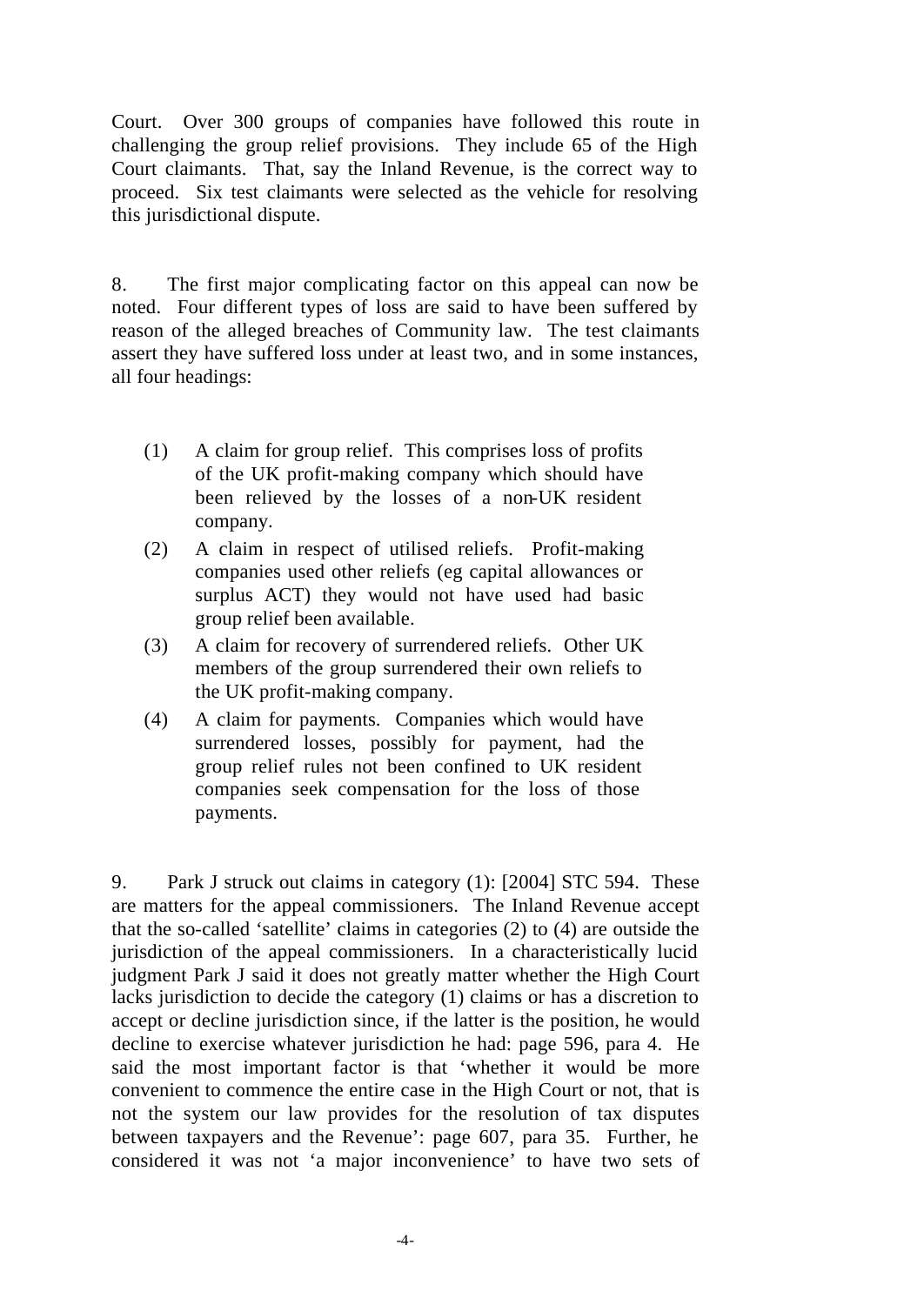proceedings when they would proceed sequentially and not simultaneously, with the High Court proceedings claiming consequential relief going ahead only if the taxpayers were successful in the proceedings before the special commissioners: page 607, para 36.

10. The Court of Appeal, comprising Peter Gibson and Longmore LJJ, allowed the taxpayers' appeals: [2005] 1 WLR 52. Peter Gibson LJ said the judge's attitude was one which would perhaps appeal to most lawyers experienced in tax matters if Community law considerations could be left out of account: page 57, para 12. The court held that Community law obliges the High Court to entertain the claims: page 63, para 28. On these appeals the Inland Revenue seek to restore the order of Park J.

#### *The statutory code*

11. In resolving this question of jurisdiction the starting point is to note two basic principles. The first concerns the exclusive nature of the appeal commissioners' jurisdiction to decide certain types of disputes arising in the administration of this country's tax system. The present disputes concern claims for group relief. The way a taxpayer claims group relief depends on whether the claim relates to an accounting period before or after 1 July 1999. Before that date the corporation tax (pay and file) system was in force. This has now been replaced by the corporation tax (self-assessment) system. For present purposes this difference is immaterial. What matters is that, whichever system is applicable, an assessment which disallows a group relief claim cannot be altered except in accordance with the express provisions of the tax legislation. Statute so provides: see, in respect of the pay and file system, section 30A of the Taxes Management Act 1970 and, in respect of the self-assessment system, paragraphs 47(2) and 97 of Schedule 18 to the Finance Act 1998. Further, the statutory code makes its own provision for appeals. Under both the 'pay and file' system and the selfassessment system a taxpayer has a right of appeal to the appeal commissioners against assessments of tax, including amendments made by the revenue to a taxpayer's tax return. The appeal commissioners' findings of fact are final. In appropriate cases a further appeal lies to the High Court by way of case stated on a point of law. Where the appeal commissioners reduce the amount of an assessment, any overpaid tax must be repaid to the taxpayer, with a repayment supplement by way of interest as provided in section 825 of the ICTA.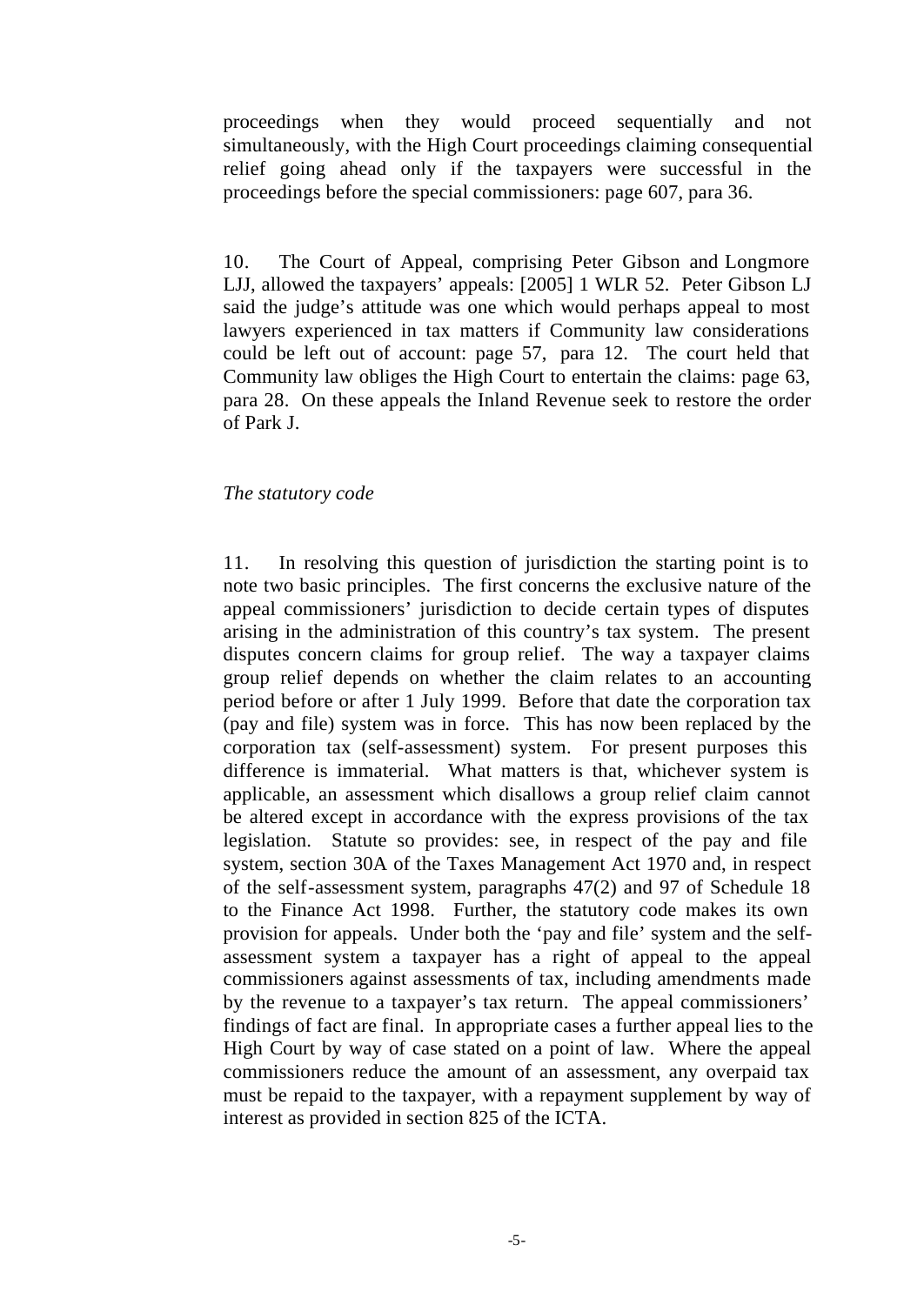12. Clearly the purpose intended to be achieved by this elaborate, long established statutory scheme would be defeated if it were open to a taxpayer to leave undisturbed an assessment with which he is dissatisfied and adopt the expedient of applying to the High Court for a declaration of how much tax he owes and, if he has already paid the tax, an order for repayment of the amount he claims was wrongly assessed. In substance, although not in form, that would be an appeal against an assessment. In such a case the effect of the relief sought in the High Court, if granted, would be to negative an assessment otherwise than in accordance with the statutory code. Thus in such a case the High Court proceedings will be struck out as an abuse of the court's process. The proceedings would be an abuse because the dispute presented to the court for decision would be a dispute Parliament has assigned for resolution exclusively to a specialist tribunal. The dissatisfied taxpayer should have recourse to the appeal procedure provided by Parliament. He should follow the statutory route.

13. I question whether in this straightforward type of case the court has any real discretion to exercise. Rather, the conclusion that the proceedings are an abuse follows automatically once the court is satisfied the taxpayer's court claim is an indirect way of seeking to achieve the same result as it would be open to the taxpayer to achieve directly by appealing to the appeal commissioners. The taxpayer must use the remedies provided by the tax legislation. This approach accords with the views expressed in authorities such as *Argosam Finance Co Ltd v Oxby (Inspector of Taxes)* [1965] Ch 390, *In re Vandervell's Trusts*  [1971] AC 912 and, more widely, *Barraclough v Brown* [1897] AC 615.

14. In *Vandervell's* case [1971] AC 912, 939-940, Lord Wilberforce sought to clarify the limits of this 'exclusivity' principle. This principle, he said, is not to be taken to exclude the jurisdiction of the courts to decide a question of fact or law which is a basis for an income tax assessment where the taxpayer and the revenue so agree, provided the assessment to which the question relates has not become final and provided also the question, 'in form suitable for decision by the court', is not 'so close to the question of the assessment itself' that the court should decline to entertain it. But Lord Wilberforce was at pains to add that either the taxpayer or the revenue have the right to insist the statutory procedure should be followed.

15. Lord Wilberforce's formulation indicates that, apart from cases of straightforward abuse, there is an area where the court has a discretion.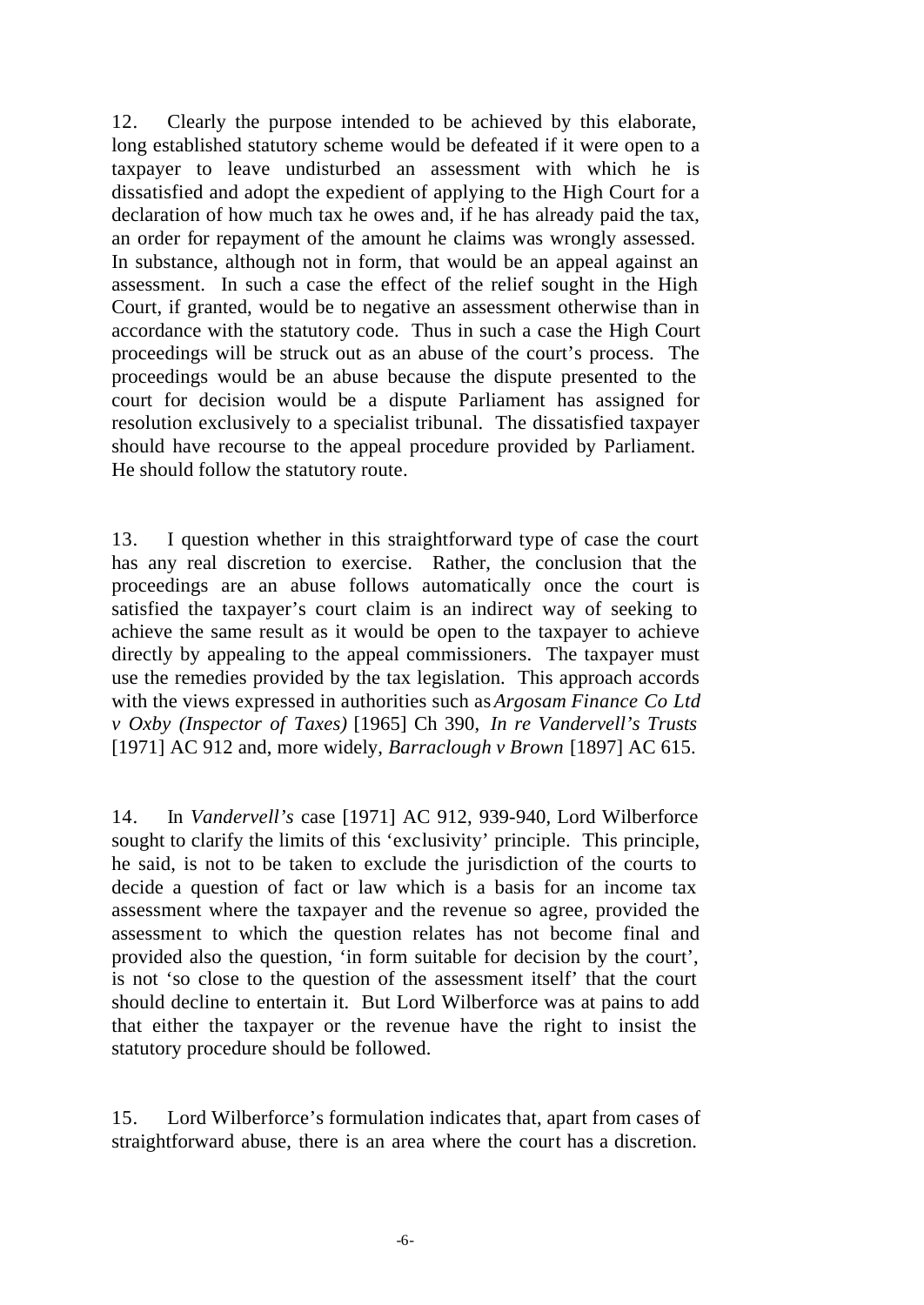In *Glaxo Group Ltd v Inland Revenue Commissioners* [1995] STC 1075, 1083-1084, Robert Walker J put the matter this way:

'It is not easy to discern any clear dividing-line between High Court proceedings which are, and those which are not, objectionable as attempts to circumvent the exclusive jurisdiction principle. Possibly the correct view is that there is an absolute exclusion of the High Court's jurisdiction only when the proceedings seek relief which is more or less co-extensive with adjudicating on an existing open assessment: but that the more closely the High Court proceedings approximate to that in their substantial effect, the more ready the High Court will be, as a matter of discretion, to decline jurisdiction.'

I respectfully agree with this approach, subject to noting that, at least as a general principle, the taxpayer and the revenue are each entitled to insist that the statutory procedure for dealing with disputed assessments should be followed.

#### *Community law*

16. The second basic principle concerns the interpretation and application of a provision of United Kingdom legislation which is inconsistent with a directly applicable provision of Community law. Where such an inconsistency exists the statutory provision is to be read and take effect as though the statute had enacted that the offending provision was to be without prejudice to the directly enforceable Community rights of persons having the benefit of such rights. That is the effect of section 2 of the European Communities Act 1972, as explained by your Lordships' House in *R v Secretary of State for Transport, Ex p Factortame Ltd* [1990] 2 AC 85, 140, and *Imperial Chemical Industries Plc v Colmer (Inspector of Taxes) (No 2)* [1999] 1 WLR 2035, 2041.

17. Thus, when deciding an appeal from a refusal by an inspector to allow group relief the appeal commissioners are obliged to give effect to all directly enforceable Community rights notwithstanding the terms of sections 402(3A) and (3B) and 413(5) of ICTA. In this regard the commissioners' position is analogous to that of the Pretore di Susa in *Amministrazione delle Finanze dello Stato v Simmenthal SpA* (Case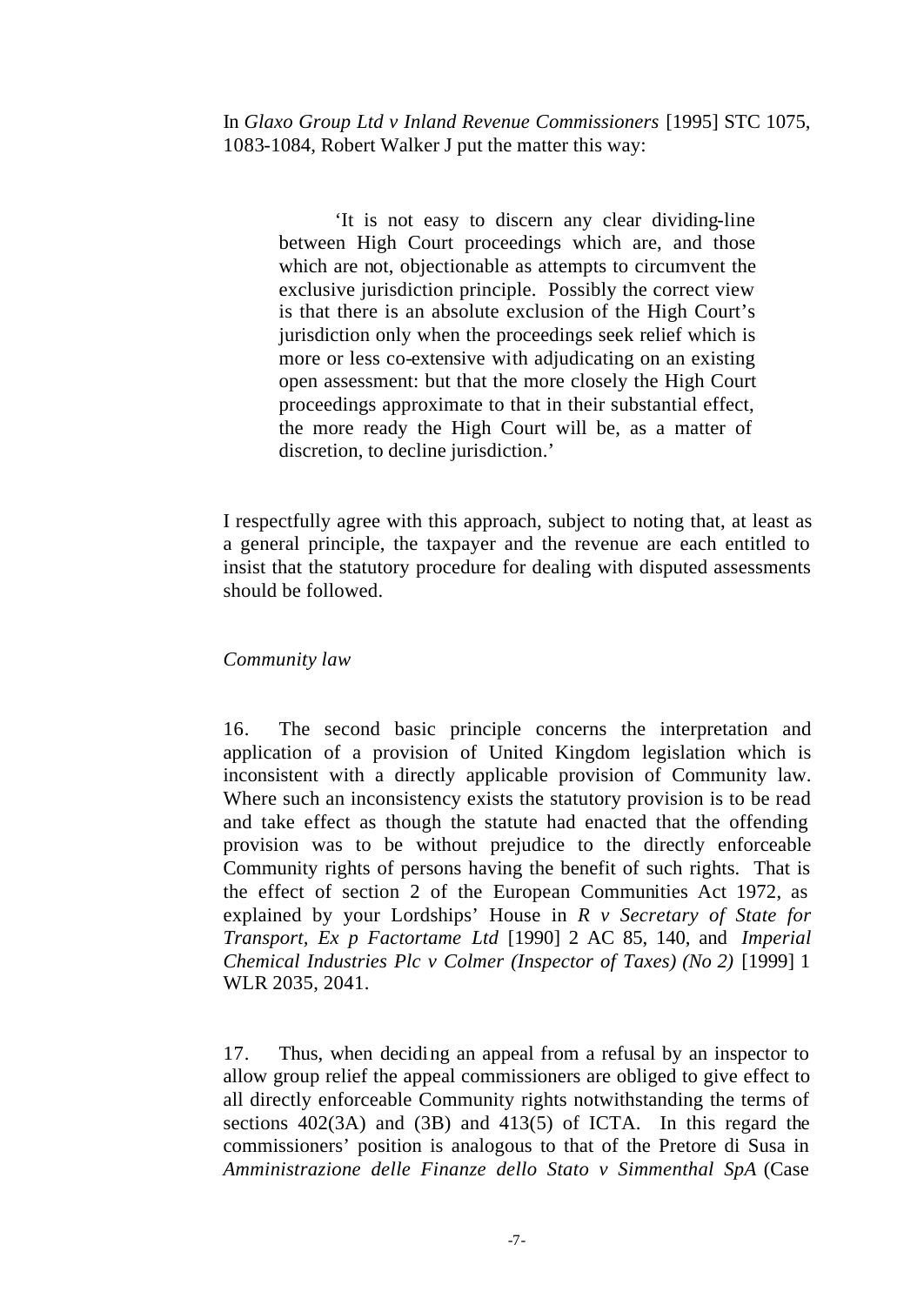106/77) [1978] ECR 629. Accordingly, if an inconsistency with directly enforceable Community law exists, formal statutory requirements must where necessary be disapplied or moulded to the extent needed to enable those requirements to be applied in a manner consistent with Community law. Paragraph 70 of Schedule 18 to the Finance Act 1998 is an instance of such a requirement. Paragraph 70 provides that a claim for group relief requires the consent of the surrendering company, which must be given by notice in writing to its own inspector of taxes when or before the claim is made. This provision cannot be applied literally in the case, say, of a German subsidiary which makes no tax returns in this country. So if the residence restriction is found to be inconsistent with Community law this provision will need adapting so as to give effect to the overriding Community rights. In this regard the appeal commissioners have the same powers and duties as the High Court.

### *Claimant companies which can still obtain group relief*

18. Against that background I turn to the other complicating feature of these appeals: the different positions of the claimants. The six test claimants exemplify different claims histories. They were chosen for that purpose. In referring to these six cases I shall adhere to the position as it existed when the proceedings were before Park J in March 2004 even though in some instances the actual claims positions of the claimants, agreed between the parties for the purpose of these appeals, have changed since then.

19. As I see it, these claimants fall into two broad classes. One class comprises cases where, if the claimant company's contentions on Community law are well-founded, it is still open to the company to obtain in full the group relief to which, on that footing, the company is entitled. The other class comprises cases where this course is not open to the claimant company. The difference between these two classes corresponds to the distinction between (a) giving effect to the group relief provisions as read and applied in accordance with Community law and (b) awarding damages for breach of a Community law right.

20. In my view in the former of these two classes the category (1) claims in the High Court are misconceived. Where a claimant company can obtain through the statutory procedures the very tax relief of whose non-availability it is complaining, I see no justification for the company by-passing the statutory route and, instead, going to the High Court and claiming damages or a restitutionary remedy based on the proposition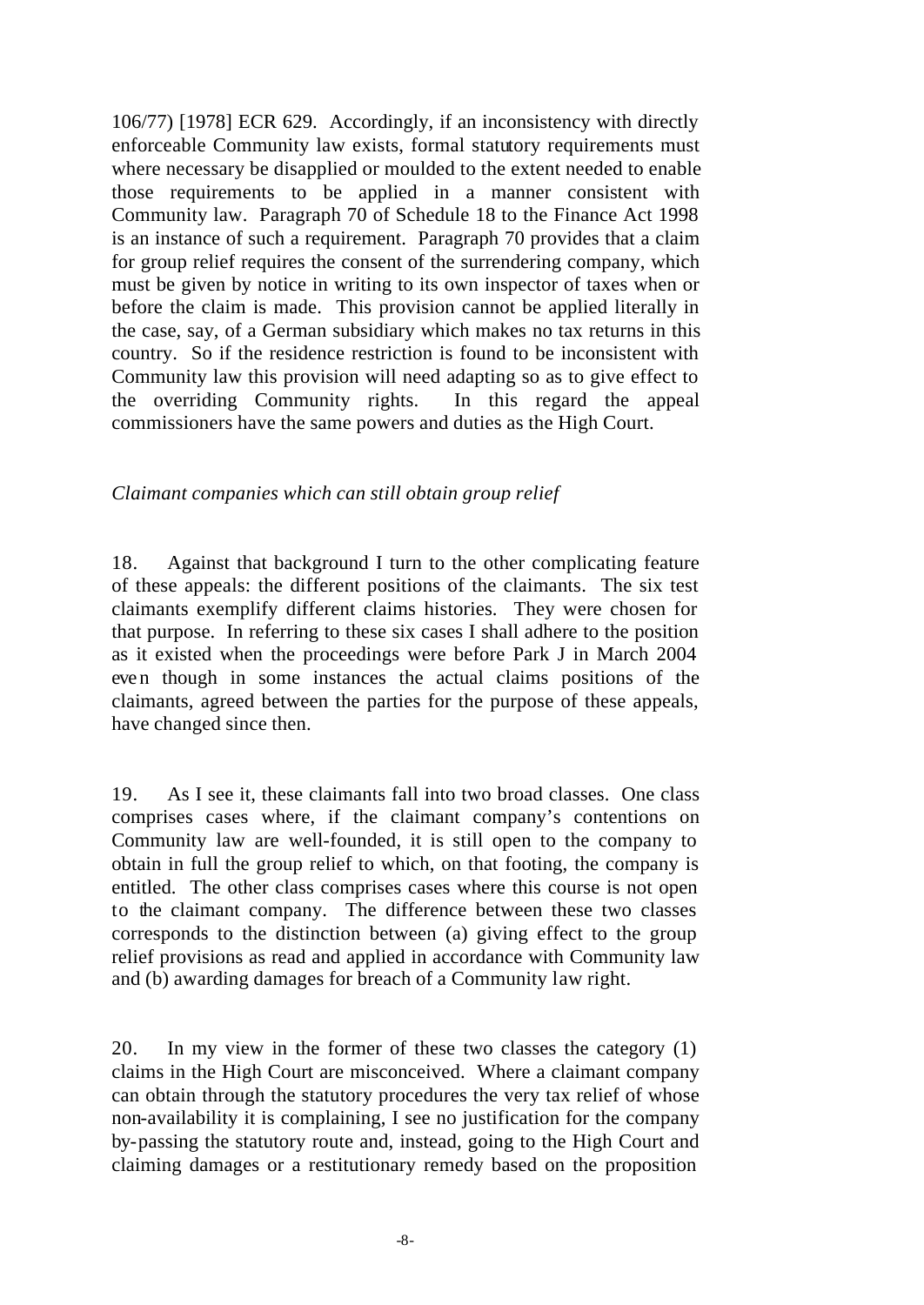that the company has been wrongly refused the tax relief to which it is entitled under Community law.

21. Take a case where an inspector disallowed a claim for group relief and an appeal to the Special Commissioners is pending. If that appeal proceeds the Special Commissioners will give effect to all relevant directly applicable provisions of Community law. The Special Commissioners can refer any necessary questions to the European Court just as readily as the High Court. They can resolve any questions of fact which may arise on issues such as the amount of the losses claimed. They can enquire into the group structure to see if it meets the statutory requirements. Indeed, detailed questions of this character are more suited for determination by the Special Commissioners than the High Court, especially where large numbers of companies are involved. In short, in this example the claimant is still able to obtain the tax relief it seeks despite its claim having been refused by an inspector.

22. The Autologic group exemplifies this factual situation. The material facts are that one of the companies in the group submitted corporation tax returns for the years ending 31 December 1999 and 31 December 2000 making group relief claims in respect of losses surrendered by two French subsidiaries. Having conducted inquiries into these returns, the inspector refused the claims and amended the returns accordingly. The claimant company appealed to the Special Commissioners against the revenue amendments. Corporation tax was paid on the basis of the amended assessments. These appeals are still pending. An enquiry into the tax return for the year ended 31 December 2001 is still in progress. In the High Court Autologic claims that, in refusing to grant group relief in respect of the losses of the French subsidiaries, the revenue unlawfully failed to give effect to the E C Treaty. They claim as damages, and by way of restitution, the amounts of corporation tax overpaid. These are the category (1) claims.

23. In my view these claims in the High Court are prima facie a misuse of the court's process. These claims cover the same ground in all respects as the appeals pending before the appeal commissioners. The remedy sought is co-extensive with adjudicating upon existing, open assessments. The essence of the High Court claims is that these assessments were wrong, that the court should so hold, and that the court should itself calculate the amounts which ought to have been assessed and order repayment of the overpaid excess. There could hardly be a more obvious example of seeking to sidestep the statutory procedure.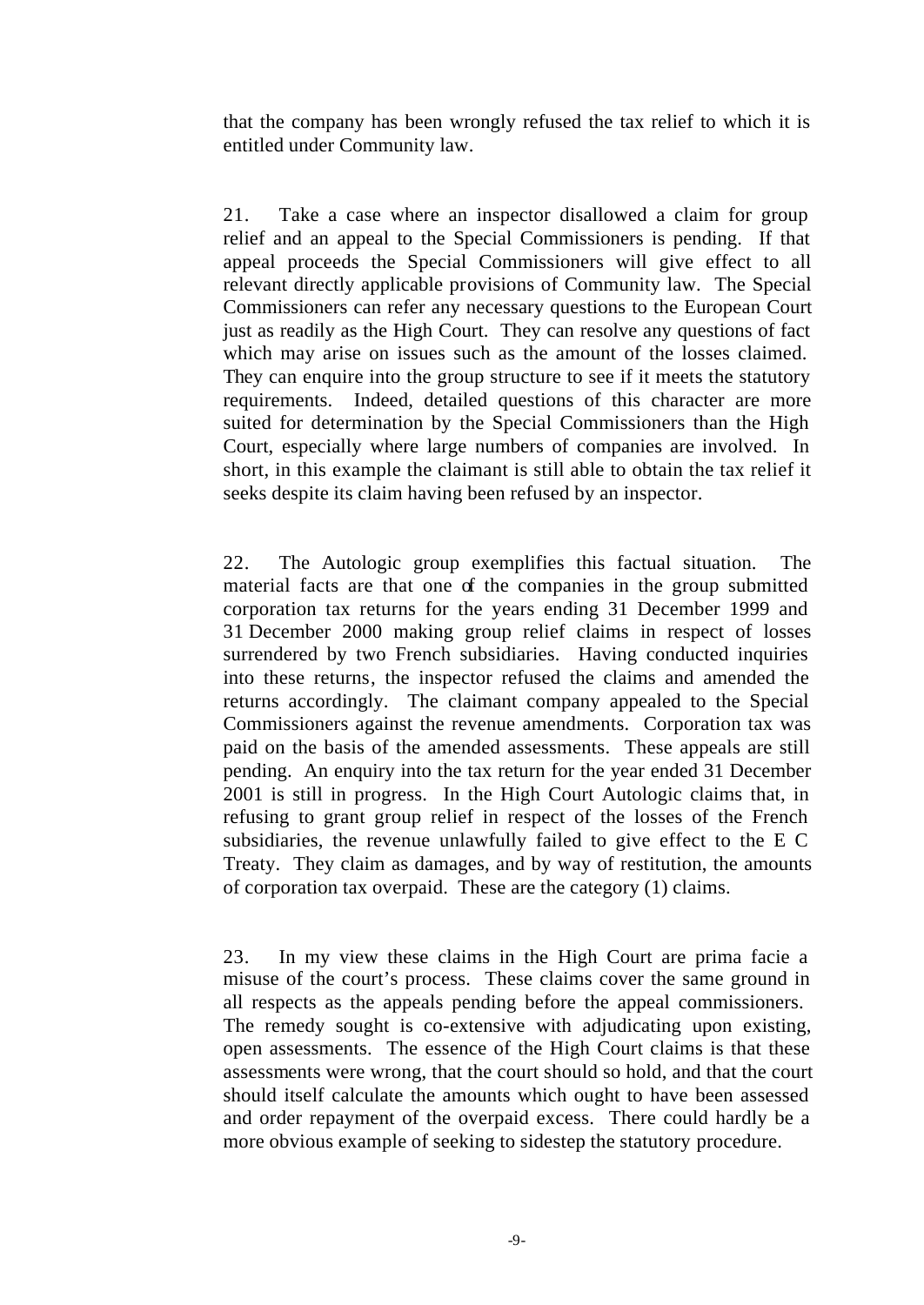24. The taxpayers say that recourse to the appeal commissioners is a poor alternative to the High Court proceedings. If their appeals succeed their position regarding interest and costs before the special commissioners will compare unfavourably with their position in the High Court. The appeal commissioners do not have power to award interest as such. The statutory repayment supplement is restricted to simple interest at a specified rate, usually about 1% below base rate, starting 12 months after the date the corporation tax was paid. The special commissioners' power to award costs is confined to cases where a party has acted wholly unreasonably in connection with the hearing: Special Commissioners (Jurisdiction and Procedure) Regulations 1994 S I 1994/1811, regulation 21. These limitations on the special commissioners' powers, it is said, offend the Community law principle which requires that relief for breach of Community rights must be effective.

25. I am not attracted by this submission. Appeals to the special commissioners when novel points of law arise are part of the ordinary statutory procedure. Usually the points of law concern United Kingdom tax legislation. But a dispute on the interpretation and application of Community law, and the need to refer questions to Luxembourg, do not make a case fundamentally different. Once the interpretation and application of Community law have been clarified by the European Court, the principal difficulty surrounding these appeals will be gone. Confining claimants to the statutory route, with the interest and costs consequences just mentioned, can hardly be regarded as rendering this route to reimbursement 'excessively onerous', to adopt the phrase of Advocate-General Colomer in *D v Rijksbelanstingdienst* (Case C-376/03, 26 October 2004).

26. The Autologic group exemplifies cases where the statutory claims procedures have reached an advanced stage. In other cases the claims for group relief are less advanced. In some cases the claimant company is in time to make a group relief claim to the revenue but has not yet done so. The H J Heinz group is an instance of this. In other cases claims for group relief have been made and are still being considered by the revenue, as with the British Telecommunications group. In further cases claims have been made and refused and the claimants are in time to appeal to the appeal commissioners but have not yet done so. The Future Network group is an example of this.

27. In my view in each of these types of case the category (1) claims in the High Court are prima facie misconceived, for the reason set out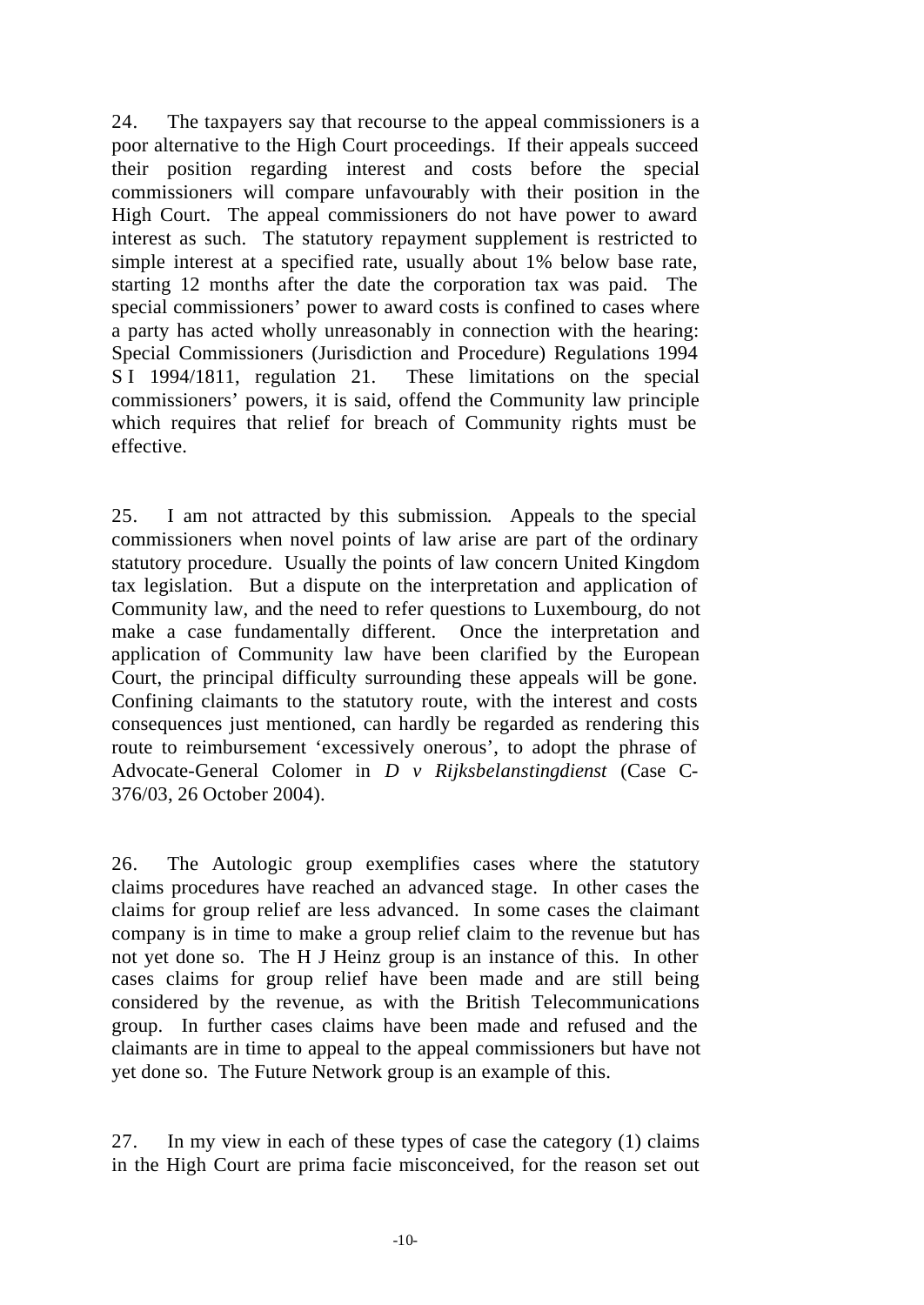above. The claimants are able to obtain the group relief to which they are entitled by following the statutorily-prescribed route. That is the route they should follow.

28. The taxpayers contend that to oblige all claimants to follow this route, especially those who have not yet made group relief claims to the revenue, would be inconsistent with the approach indicated by the European Court of Justice in the *Hoechst* case. As matters stand the revenue are bound to refuse claims for group relief where the surrendering company is not resident in this country. The European Court, it is said, has ruled that claimants should not be required to take futile steps of this nature when seeking to enforce their rights under Community law. In the *Hoechst* case [2001] Ch 620, 667, para 107, the European Court said:

'... it is contrary to Community law for a national court to refuse or reduce a claim brought before it by a resident subsidiary and its non-resident parent company for reimbursement or reparation of the financial loss which they have suffered as a consequence of the advance payment of corporation tax by the subsidiary, on the sole ground that they did not apply to the tax authorities in order to benefit for the taxation regime which would have exempted the subsidiary from making payments in advance and that they therefore did not make use of the legal remedies available to them to challenge the refusals of the tax authorities, by invoking the primacy and direct effect of the provisions of Community law, where upon any view national law denied resident subsidiaries and their non-resident parent companies the benefit of that taxation regime.'

The Court of Appeal regarded this ruling as determinative of these test cases.

29. I am unable to agree. The taxpayers' reliance on this ruling in the present cases is misplaced. The taxpayers are seeking to apply the European Court ruling out of context. In the *Hoechst* case this ruling was directed at rejecting a governmental defence based on the taxpayers' alleged lack of reasonable diligence in pursuing its claims. The *Hoechst* ruling was not directed at a situation where, as here, the claimants' claims have yet to be decided by the national court and there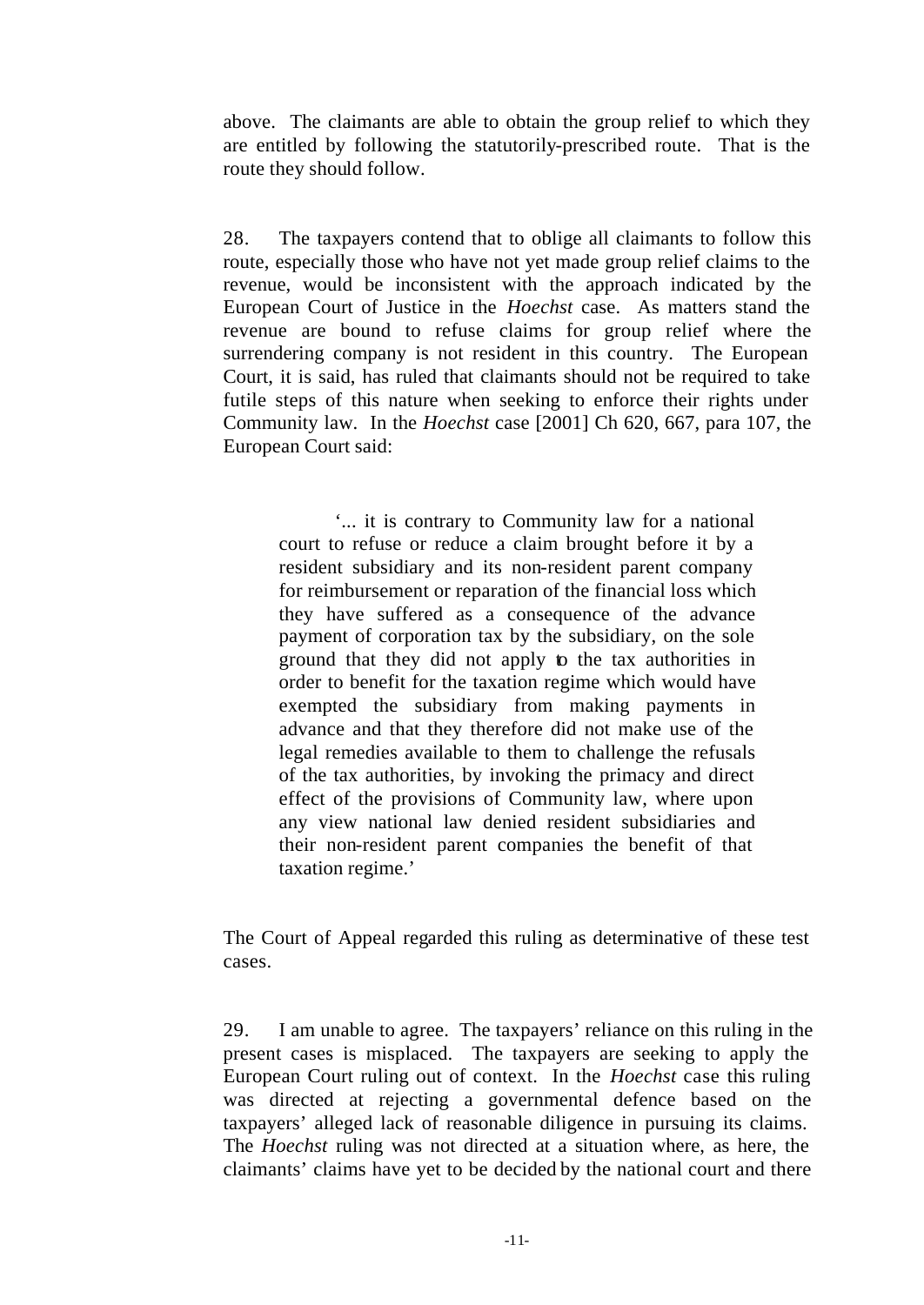exists a statutorily prescribed route by which the claimants are able to obtain the tax relief they say is their entitlement under Community law. Which court or tribunal has jurisdiction to hear disputes involving rights derived from Community law is a matter for determination by each member state: see, for instance, *Dorsch Consult Ingenieurgesellschaft mbH v Bundesbauesellschaft Berlin mbH* (Case C-54/96) [1997] ECR I-4961, 4996, para 40.

30. Of course, to be compliant with Community law the remedial route prescribed by the legal system of a member state must be such that the rules 'are not less favourable than those governing similar domestic actions (principle of equivalence)' and, additionally, the rules must not render 'practically impossible or excessively difficult the exercise of rights conferred by Community law (principle of effectiveness)': see the *Hoechst* case, para 85. The statutory route prescribed for group relief claims was not designed for claims in respect of non-resident companies. So, as United Kingdom law presently stands, at the initial step a taxpayers' group relief claim will inevitably be refused by the revenue. Further, as already noted, some statutory requirements will need adaptation to accommodate claims in respect of non-resident companies. But neither of these features should present any major problem. Neither of them renders the statutory route 'practically impossible or excessively difficult'. Adaptation of the formal requirements will be needed whichever route is followed, and the appropriate adaptation is a matter on which the Special Commissioners' practical expertise will be invaluable.

31. Mr Aaronson QC advanced further arguments on the inconvenience of requiring claimant companies to follow the statutory route. He submitted that in cases where no claim for group relief has yet been made a claimant should not have to incur 'up front' expenses unnecessarily. A claim for group relief must quantify the amount of relief claimed. The revenue require that companies' accounts be drawn in accordance with United Kingdom accounting principles and adjusted for UK tax rules. If the claimants proceed in the High Court the expense of complying with these requirements can be postponed until the European Court has ruled on the Community law problems.

32. The force of this argument is difficult to evaluate. That some expense will be involved is clear. That this will be substantial is not self-evident. Since the revenue are insisting on taxpayers following the statutory route even though this was not designed for non-resident companies, it behoves the revenue to exercise their dispensing powers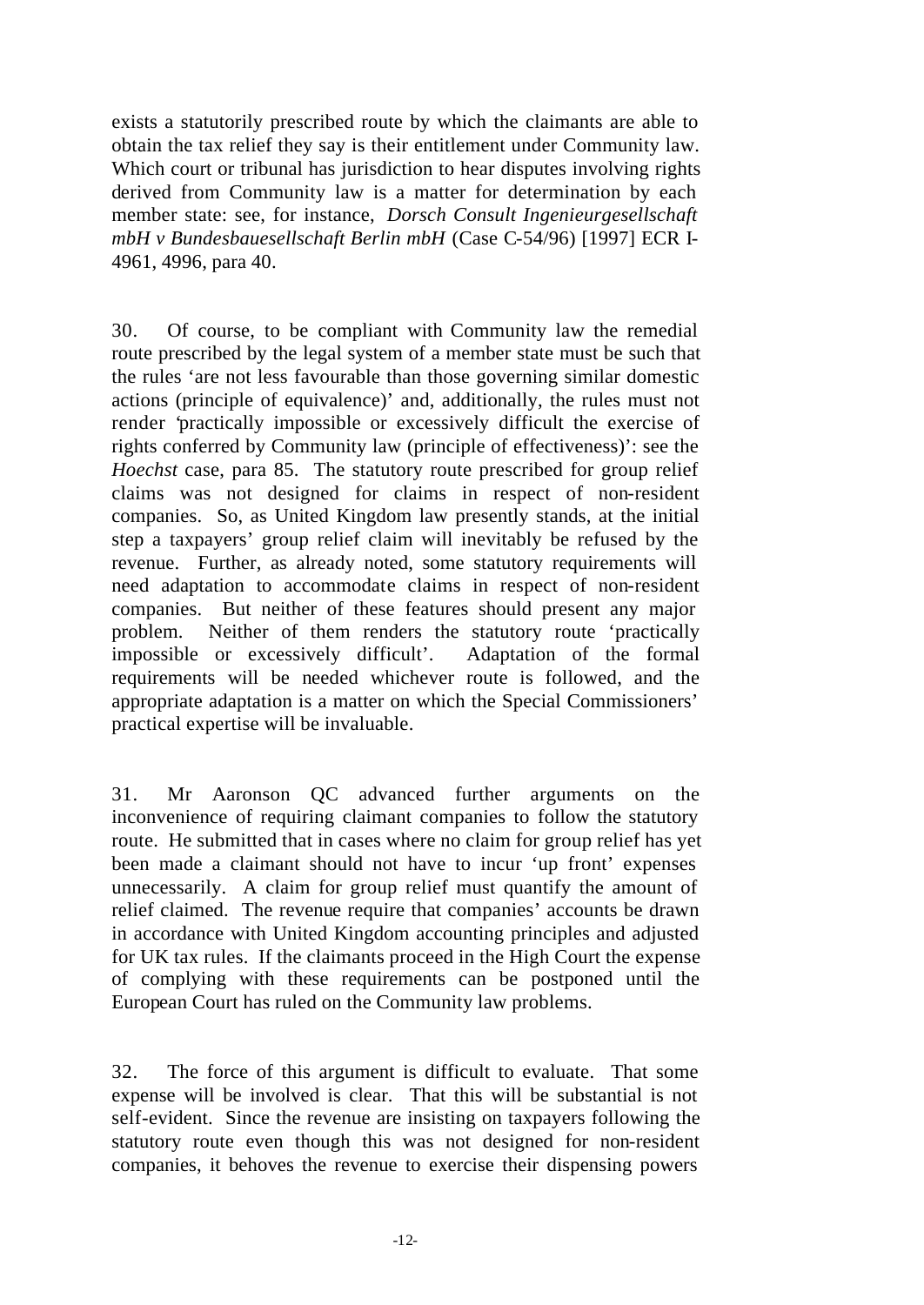with appropriate regard to the circumstances. I consider that, looking at matters in the round, the House should proceed on the footing that, at least in general, the 'up front' expenses involved will not be a significant factor in the context of individual company claims.

33. One other general point calls for brief mention. Unlike the High Court the appeal commissioners have no power to co-ordinate proceedings by making a group litigation order or the equivalent. I doubt whether in practice this should prove a significant handicap in marshalling the mass of appeals involved in this litigation. I see no reason to doubt that the parties will co-operate in making sensible practical arrangements.

34. Thus far I have been dealing with the category (1) claims. I turn now to the claims in categories (2) to (4) in this class of case. The appeal commissioners have no jurisdiction to decide these 'satellite' claims. The taxpayers, understandably, rely heavily on the practical undesirability of severing the category (1) claims from the satellite claims. At first sight there is force in this point. Indeed, the existence of these satellite claims is perhaps the strongest point in favour of the claimant companies on these appeals.

35. However, the claims in categories (2) to (4) are not without their own difficulties. They are all based on the assumption that the claimant companies have been unable to obtain the group relief to which they are entitled under Community law. But in the class of case now under consideration this is not so. Group relief claims in this class of case are still capable of being allowed in full. The difficulties do not stop there. For instance if, as the category (4) claims suggest, the practice is that surrendering companies are paid the value of the reliefs they surrender, the United Kingdom companies which surrendered their reliefs presumably were paid accordingly. This would undermine the category (3) claims. In the case of the category (4) claims, the loss-making nonresident subsidiaries may not have been paid for surrendering their reliefs but they still have those reliefs which may still be capable of being turned to account within the group.

36. The House is not in a position to reach any conclusions on these matters. But the House is entitled to take note of the potential difficulties confronting these claims. I consider significant we ight should not be attached to the existence of these claims when deciding the appropriate course for resolving the category (1) claims in this class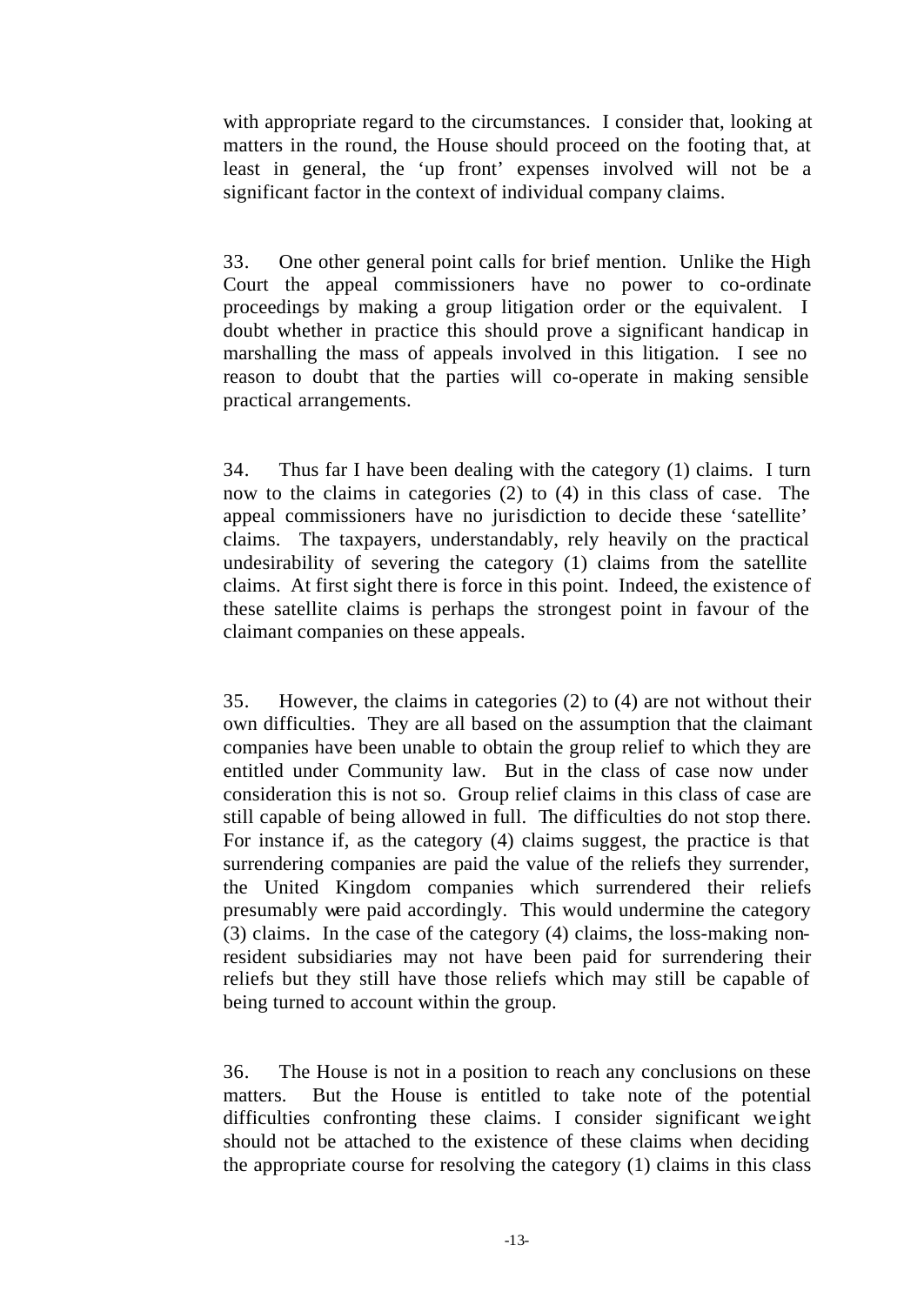of case. In my view the existence of the satellite claims is not sufficiently weighty to displace the prima facie conclusion that the category (1) claims in the High Court in this class of case should be regarded as an inappropriate use of the court's process. So far as this class of case is concerned Park J was entitled, and right, to decline to permit the category (1) claims to proceed in the High Court as sought by the claimant companies.

37. Underlying this conclusion is a point of general policy concerning cases where an applicant claims he has been wrongly deprived of benefits to which he is entitled under directly applicable provisions of Community law. Where Parliament has assigned to a specialist tribunal responsibility for adjudicating on disputes over the payment of such benefits, and an application to that tribunal is not timebarred, in the ordinary course the primary remedy for non-receipt of such benefits is to have recourse to that tribunal. That tribunal will give effect to the applicant's rights under directly enforceable provisions of Community law as well as his rights under domestic law. The tribunal will afford him the benefits to which he is properly entitled. In such cases, where that course is still available to an applicant, claims in the High Court founded on an alleged breach of Community law will not normally be appropriate.

38. No doubt in such cases there may have been a violation of Community law. Community law requires that national law must ensure rights conferred on individuals by Community law are fully effective in each member state. This obligation can hardly be said to be fulfilled when and so long as national authorities, such as government departments, rely on the terms of the national legislation as the reason for declining to afford an individual benefits to which he is entitled under directly applicable provisions of Community law. The right of individuals to rely on directly applicable provisions of the EC Treaty before national courts is not sufficient in itself to ensure full and complete implementation of the Treaty: *Brasserie du Pêcheur SA v Federal Republic of Germany* and *R v Secretary of State for Transport, Ex p Factortame Ltd (No 4)* (Joined Cases C-46 and 48/93) [1996] QB 404, 495, para 20. But a claim for damages for breach of Community law is not, in general, the appropriate remedy when currently it is still open to an applicant to obtain the benefits to which he is entitled by making an application to the specialist tribunal: provided always that the statutory route accords with the Community law principles of equivalence and effectiveness.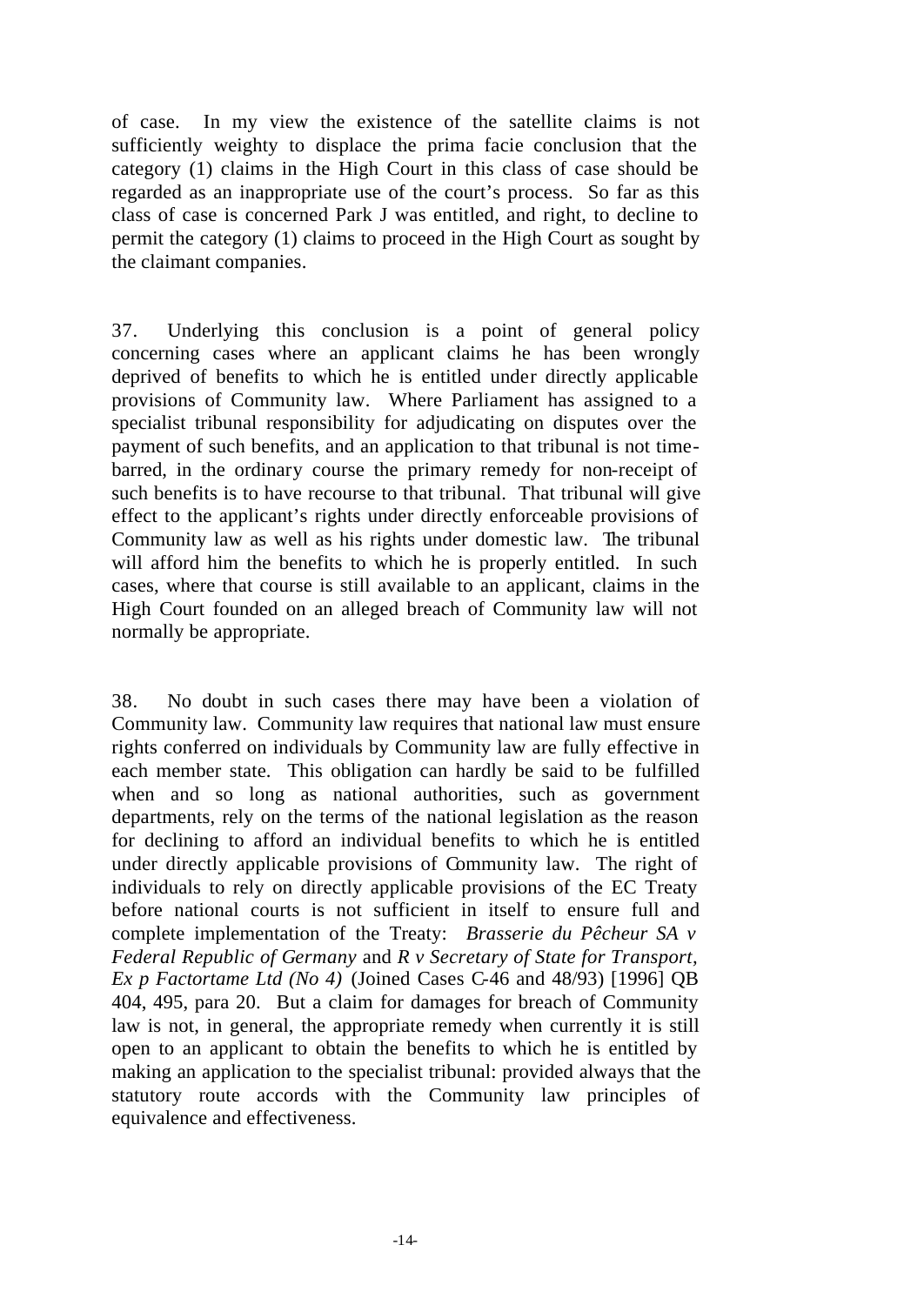39. Thus far I have been considering cases where the subject matter of the category (1) claims in the High Court is group relief claims which can still be allowed by the appeal commissioners if the claimants' Community law contention is correct. I now turn to the other class of cases, where this is not so. The most obvious example is where it is now too late, in respect of the relevant accounting periods, for a claimant to make a group relief claim to the revenue or to appeal to the appeal commissioners. The claimant is outside the prescribed time limits. The Paribas group is an instance of this, where the claim advanced in the High Court relates to group relief for an accounting period ending 31 December 1998. No group relief claim in respect of the losses in question has been made.

40. Time bars of this character are commonplace. I see no reason to suppose the statutory time bars applicable to group relief claims are in themselves inconsistent with Community law: cf. *Steenhorst-Neerings v Bestuur van de Bedrijfvereiniging* (Case C-338/91) [1993] ECR I – 5475 and *Johnson v Chief Adjudication Officer* (Case C-410/92) [1995] ICR 375. This means that, in respect of this class of cases, it is now too late for the taxpayers to obtain group relief by following the statutory route. A similar view has, rightly, been expressed by the Court of Appeal in respect of an employment tribunal's jurisdiction to entertain claims for unfair dismissal involving directly applicable Community rights outside the statutory time limits: see *Biggs v Somerset County Council* [1996] ICR 364.

41. In such cases the taxpayers' remedy necessarily lies elsewhere. In such cases the taxpayer's remedy is of a different character. The taxpayer's remedy lies in pursuing proceedings claiming restitutionary and other relief in respect of the United Kingdom's failure to give proper effect to Community law. The appeal commissioners have no jurisdiction to hear such claims. Such claims are outside the commissioners' statutory jurisdiction, and the commissioners have no inherent jurisdiction. Claims in this class should therefore proceed in the High Court. Difficult questions, both of domestic law and Community law, may arise about the time limits applicable to High Court claims of this character. Some of these questions were explored recently by the Court of Appeal in *Commissioners of Inland Revenue v Deutsche Morgan Grenfell Group plc* [2005] EWCA Civ 78. Those are not matters arising on these appeals.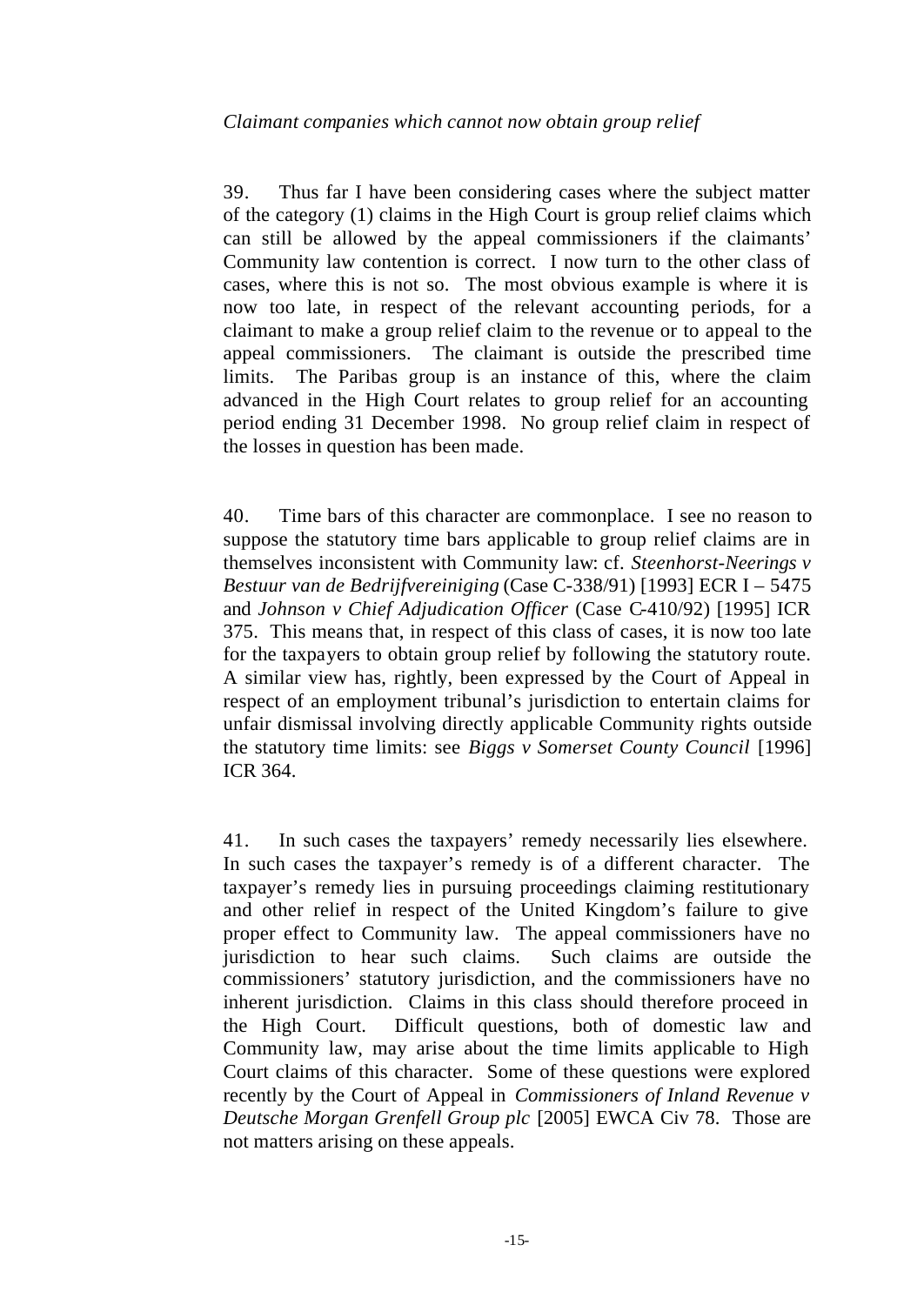42. I add one caveat. The revenue and the appeal commissioners have power to extend time limits for late amendments and late appeals. Before proceeding with their High Court claims claimant companies in this class of cases should therefore take the simple step of inviting the revenue or the appeal commissioners to extend the time limits appropriately. If this invitation is accepted, the claimants should proceed along the statutory route. If the invitation is declined, or if the revenue and the appeal commissioners have no power to grant the necessary extensions, the way will be clear for the High Court proceedings to continue.

43. I recognise there may be instances where a claimant company has claims in both the classes I have described. In respect of some accounting periods a company may have made a group relief claim or still be in a position to make such a claim, in respect of more distant accounting periods it may now be too late for the company to put forward such a claim. The need for one company to pursue proceedings before the appeal commissioners and separately and additionally in the High Court is unfortunate. But this possibility is inherent in the distinction between the two classes of case: the distinction between obtaining the tax relief to which the claimant is entitled and obtaining damages for unlawful failure to make such relief available. Unless the circumstances are exceptional, having claims in both classes is not a sufficient reason for a company declining to make a group relief claim in respect of accounting periods where this can still be done.

# *Conclusion*

44. I would therefore allow these appeals. The parties' arguments have been much more fully developed before the House than was possible in the limited time available in the Court of Appeal. I would set aside the orders of the Court of Appeal. The cases falling within the first class described above ('claimant companies which can still obtain group relief') should be stayed. They should be stayed until further order rather than struck out the more readily to accommodate any unforeseen turn of events. And the stay should not preclude the court referring questions to the European Court if practical convenience so dictates. The cases in the second class ('claimant companies which cannot now obtain group relief') should proceed in the High Court. These six test cases should be remitted to the Chancery Division to give effect to the judgment of the House.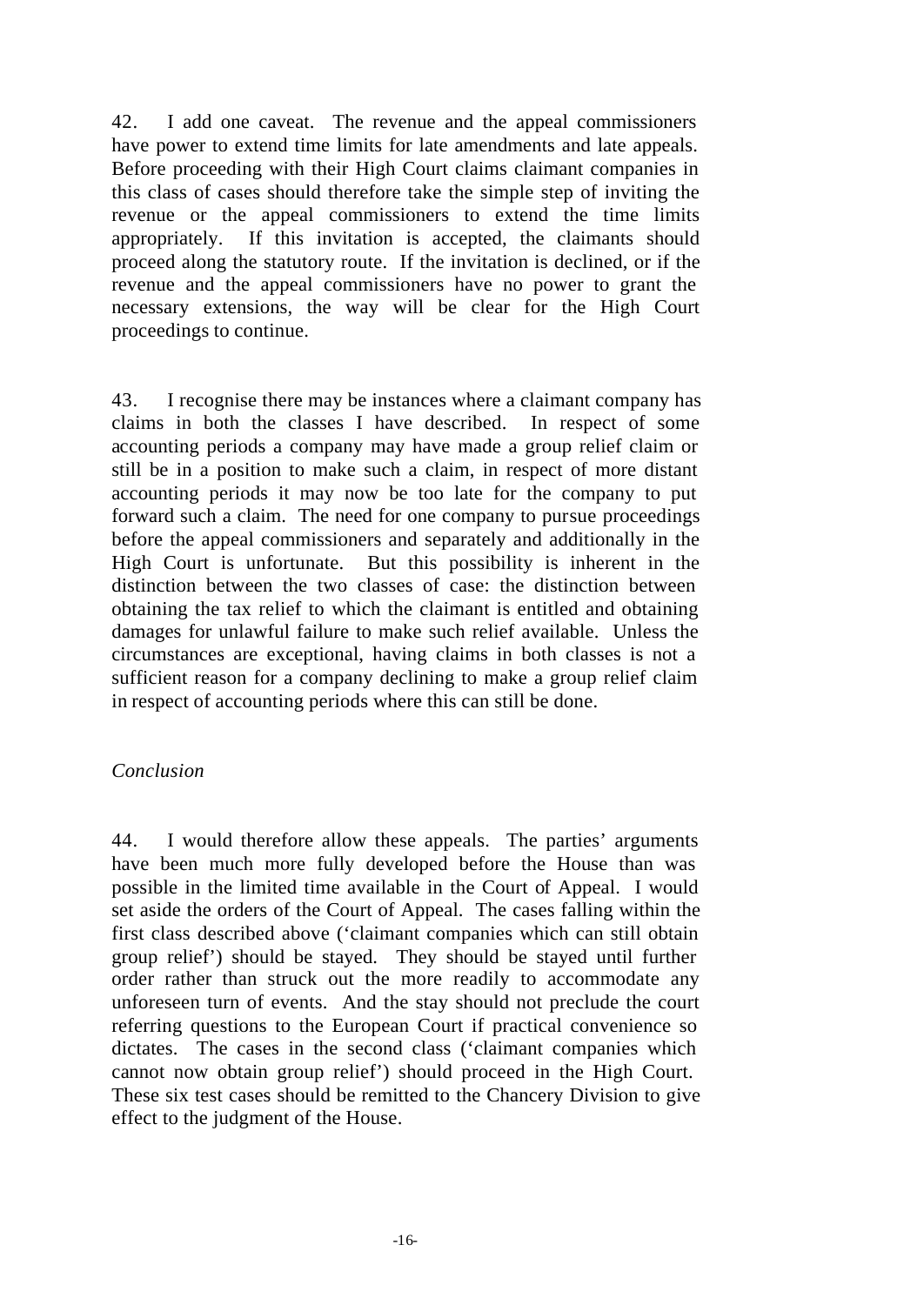45. Mr Aaronson formulated a question he submitted should be referred to the European Court in the event of the House being minded to allow these procedural appeals. In my view, on this procedural issue there is no question which calls for a reference. The applicable principles of Community law are clear. The differences between your Lordships arise from the application of these principles in the particular circumstances of these cases.

46. The loss relief group litigation order includes cases where it is said that the statutory group relief provisions regarding residence offend the non-discrimination articles in double taxation conventions entered into between the United Kingdom and other states. In most of these cases this discrimination claim is coupled with claims for breach of Community law. In a handful of cases the discrimination claim is the sole issue. None of these cases was the subject of separate argument. It is common ground that on the jurisdictional point now in issue the outcome, so far as domestic law is concerned, should be the same as in the other cases comprised in this group litigation order. Having regard to the conclusion I have reached it is not necessary to deal separately with these double taxation cases.

# **LORD STEYN**

My Lords,

47. I have had the advantage of reading the opinion of my noble and learned friend, Lord Nicholls of Birkenhead. I agree with it. I would also make the order which Lord Nicholls proposes.

# **LORD HOPE OF CRAIGHEAD**

My Lords,

48. I have had the advantage of reading in draft the speech of my noble and learned friend, Lord Walker of Gestingthorpe, in which he has so carefully and fully set out the background to this appeal. I agree with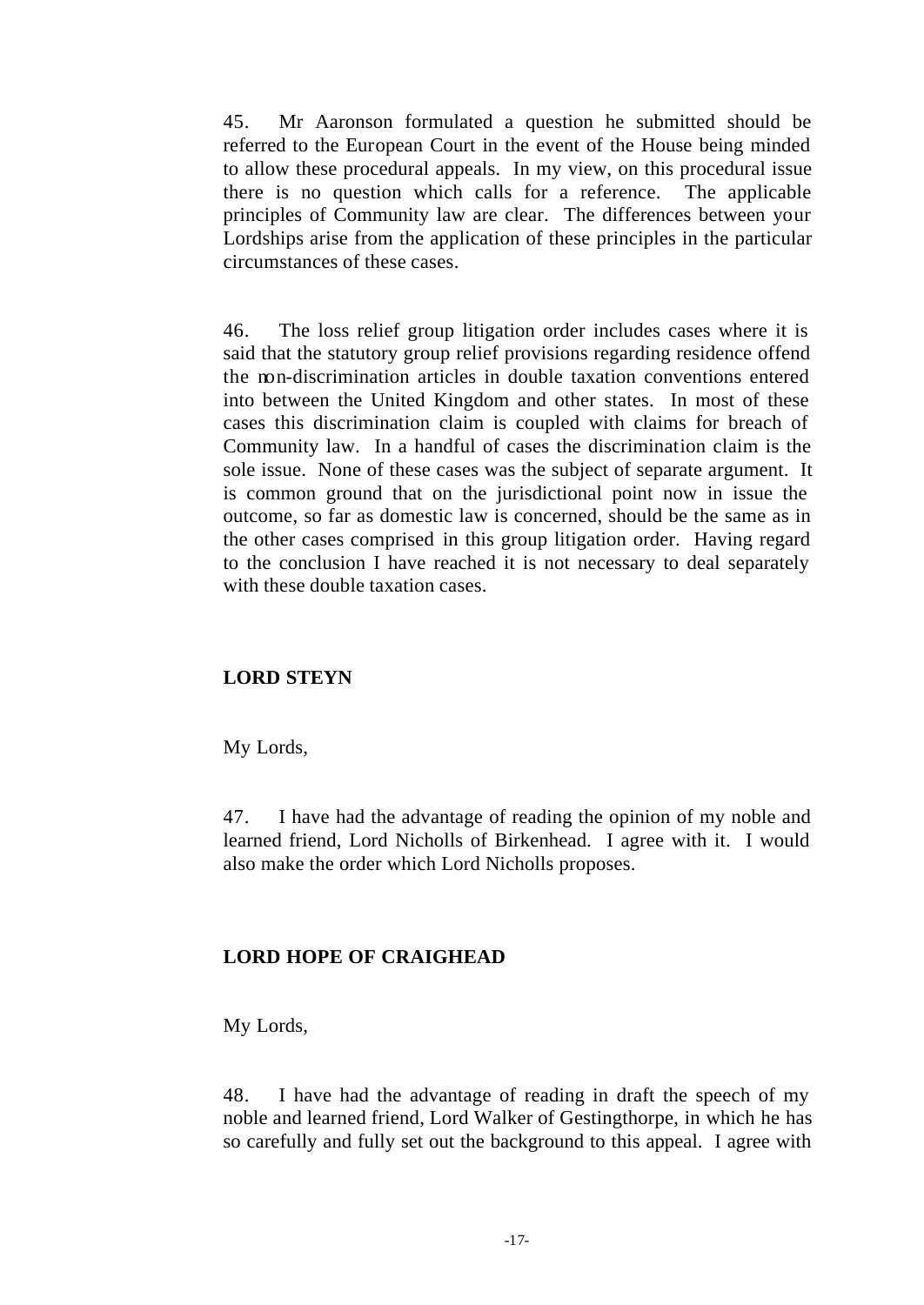his analysis, and for the reasons that he gives I would dismiss the appeal.

49. This is a dispute about jurisdiction. The respondents are seeking relief in the High Court in respect of corporation tax which they say was wrongly paid because of the unlawful restriction of group relief to UK resident companies. This is said to have been unlawful in the case of some of the respondents because it was contrary to article 43 EC, which prohibits restrictions on the freedom of establishment, and article 56 EC, which prohibits restrictions on the movements of capital and on payments between member states of the EU. In other cases it is said to have been unlawful because of prohibitions on discrimination contained in double taxation agreements between the United Kingdom and other countries outside the EU. As Lord Walker has explained, their claims fall into four distinct categories. The jurisdictional dispute relates only to claims for relief which fall within the first category, where a UK company is said to have sustained loss of profits which should have been relieved by the losses of a non-UK resident company. It is conceded that claims falling within the other three categories are outside the jurisdiction of the special commissioners.

50. Claims which fall within the first category are presented in the statements of claim as claims for restitution at common law on the ground of unjust enrichment. The argument is that the public purse has been unjustly enriched at the expense of these taxpayer companies. This was because they paid more corporation tax than they should have done, as the legislation that was in force for group relief in the United Kingdom did not accord treatment to subsidiaries in other states which was equivalent to that given to subsidiaries resident or carrying on trade in the United Kingdom through a branch or agency. They are not, on this presentation of the claim, seeking repayment of corporation tax. They are seeking payment of an amount of money that will reimburse them, by way or restitution or damages, for the amount of corporation tax that they wrongly paid to the revenue.

51. There is no doubt that the High Court has jurisdiction to entertain restitutionary claims presented to it under the common law principle of unjust enrichment. The revenue say nevertheless that the High Court does not have jurisdiction to hear these claims and that in any event, if it does have jurisdiction, it should decline to exercise it. They contend that these are in essence claims about the amount of group relief and that they should be brought under the statutory procedure for the determination of disputes about tax. They say that the claims should be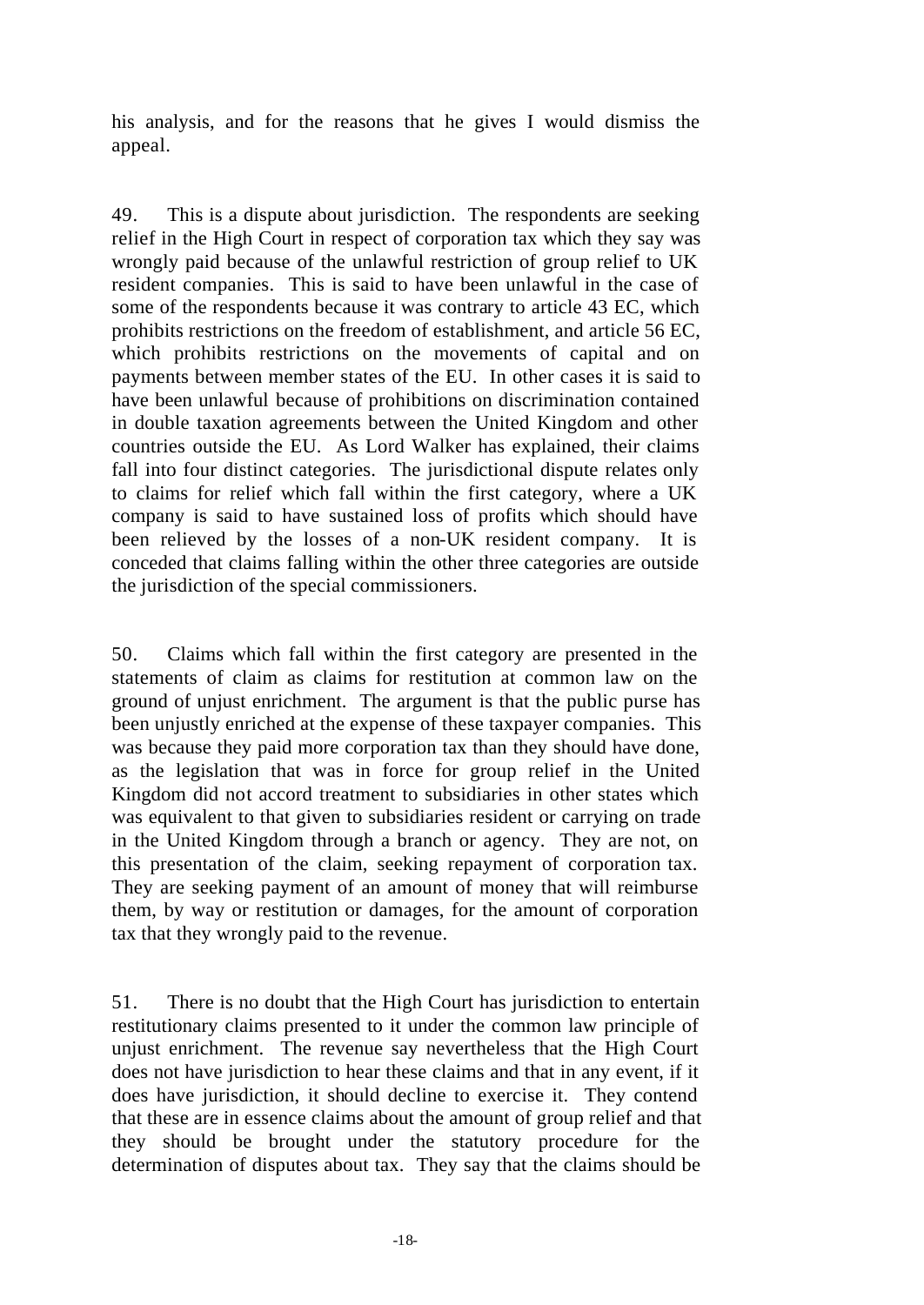made by the appropriate company to the appropriate inspector of taxes and, if they are disallowed, the decisions should then be appealed to the special commissioners.

52. In my opinion there would be no room for argument if the claims that the respondents were seeking to make fell fairly and squarely within the statutory code which Parliament has laid down for group relief in paras 66 to 77 of Schedule 18 to the Finance Act 1998. The current legislation lacks the clear and unequivocal declaration that was contained in section 5(6) of the Taxes Management Act 1964 and reenacted in section 29(6) of the Taxes Management Act 1970, that after the notice of assessment has been served the assessment shall not be altered except in accordance with the express provisions of the Taxes Acts. The only place where these words are now to be found is in para 47(2) of Schedule 18. There is no equivalent provision in the group of paragraphs dealing with group relief in that Schedule. Mr Aaronson QC for the respondents submitted that, as the overriding declaration was no longer present, dicta by Lord Wilberforce and Lord Diplock in *In re Vandervell's Trusts* [1971] AC 912, 939 and 944, that the power to alter an assessment once it has been made is conferred to the exclusion of any court of law on the special commissioners are no longer strictly applicable. In my opinion however the plain inference that the statutory code gives rise to is that it is the statutory procedure only that may be used where issues are raised as to the correctness of an assessment.

53. Had these claims involved the amendment or alteration of assessments, therefore, I would have thought that there was no answer to the revenue's argument that they ought to have been made under the statutory procedure and that the High Court has no jurisdiction to deal with them.

54. The crucial point which emerged from Mr Aaronson's argument however and was at no point, as it seemed to me, effectively answered by Dr Plender QC for the revenue is that these claims are made at common law and not with a view to obtaining any statutory remedy. They do not require any amendment or alteration of the assessments that were made under the relevant paragraphs of Schedule 18 to FA 1998. The whole point of these claims is that the relevant paragraphs did not provide for the group relief that, under Community law and the double taxation agreements, ought to have been available. The statutory procedure for the obtaining of group relief, which would have been subject to appeal to the special commissioners had it applied, was not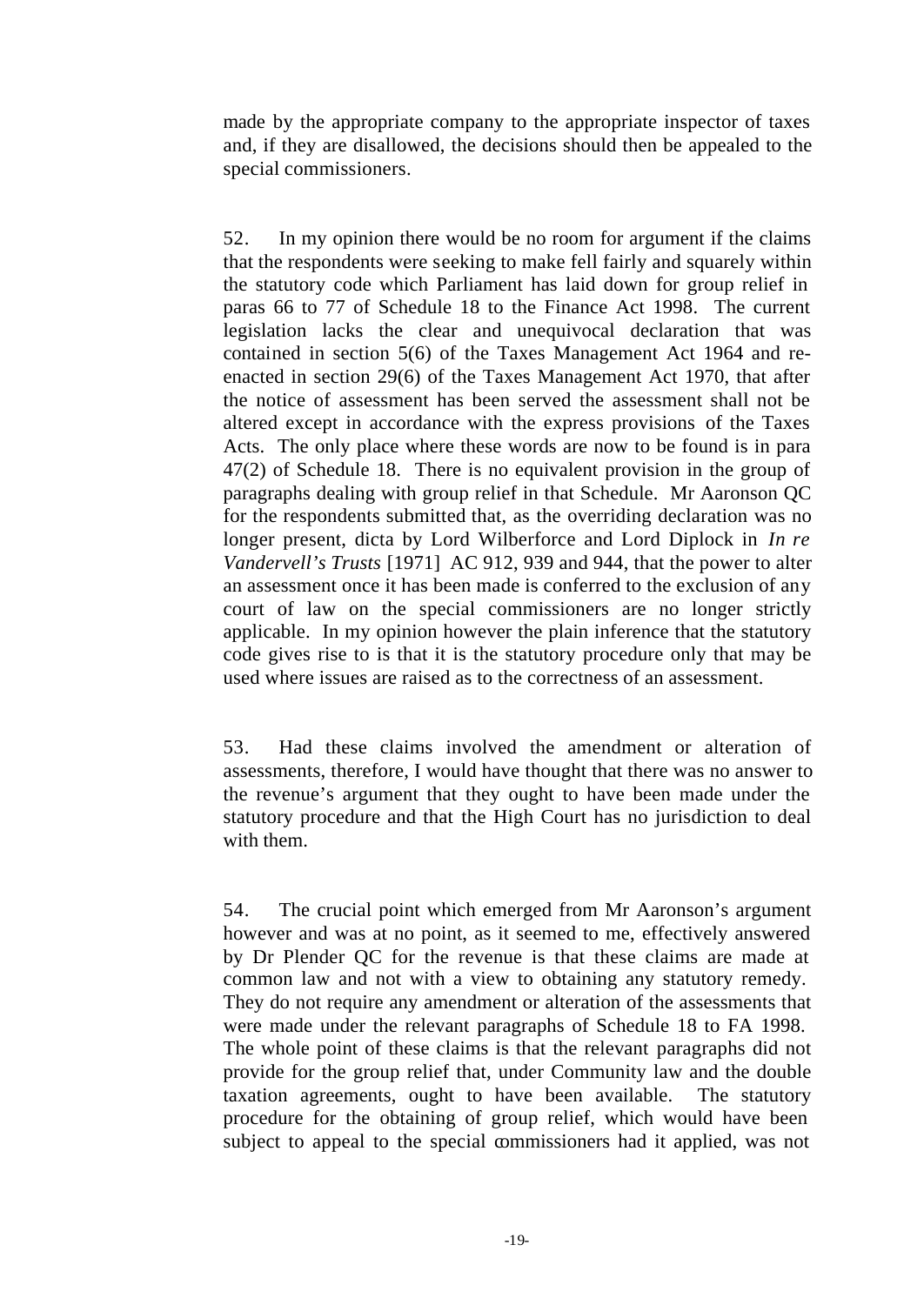available in the case of any of the claims falling within the first category.

55. It would perhaps be possible – this has yet to be tested – for the statutory code to be construed in a way that conformed with the United Kingdom's obligations under the EC Treaty and the Double Taxation Agreements: *Pickstone v Freemans plc* [1989] AC 66; *Litster v Forth Dry Dock and Engineering Co Ltd* [1990] 1 AC 546; *Imperial Chemical Industries plc v Colmer (No 2)* [1999] 1 WLR 2035*.* But Community law provides that the appellants are entitled to an effective remedy, and they are not to be forced to go down that route if to do so would be impossible or excessively difficult: *Metallgesellschaft Ltd v Inland Revenue Commissioners; Hoechst AG v Inland Revenue Commissioners* (Joined Cases C-398/98 and 410/98) [2001] Ch 620, para 106. The fact that the strict rules which the code lays down were not designed for this exercise suggests strongly that the appellants are entitled to seek relief instead by way of the common law remedy.

56. That is the context in which the appellants seek an effective remedy at common law to obtain reimbursement of or compensation for the loss which they say they have sustained and from which the state has unjustly benefited. The amount of the appellants' loss due to the state's unjust enrichment cannot, of course, be established without reexamining the assessments. There will have to be set against the tax paid the amount of the group relief in respect of losses sustained by the non-resident subsidiaries that would have been available had the legislation made provision for it. This is an exercise in quantification that will have to be done. But it does not follow that the issuing of fresh assessments will be necessary.

57. It is in this context that the following observations in Lord Wilberforce's speech in *Vandervell* at p 939 become relevant:

"There may be questions, in form suitable for decision by the court, which are in fact so close to the question of the assessment itself that the court ought not to entertain them but leave them to the statutory procedure. And nothing that I have said must be taken to imply that either the Crown, or the taxpayer, may not be entitled to insist that a particular question, as between them, be so decided. But I find nothing in the income tax legislation to justify the comprehensive proposition for which the appellants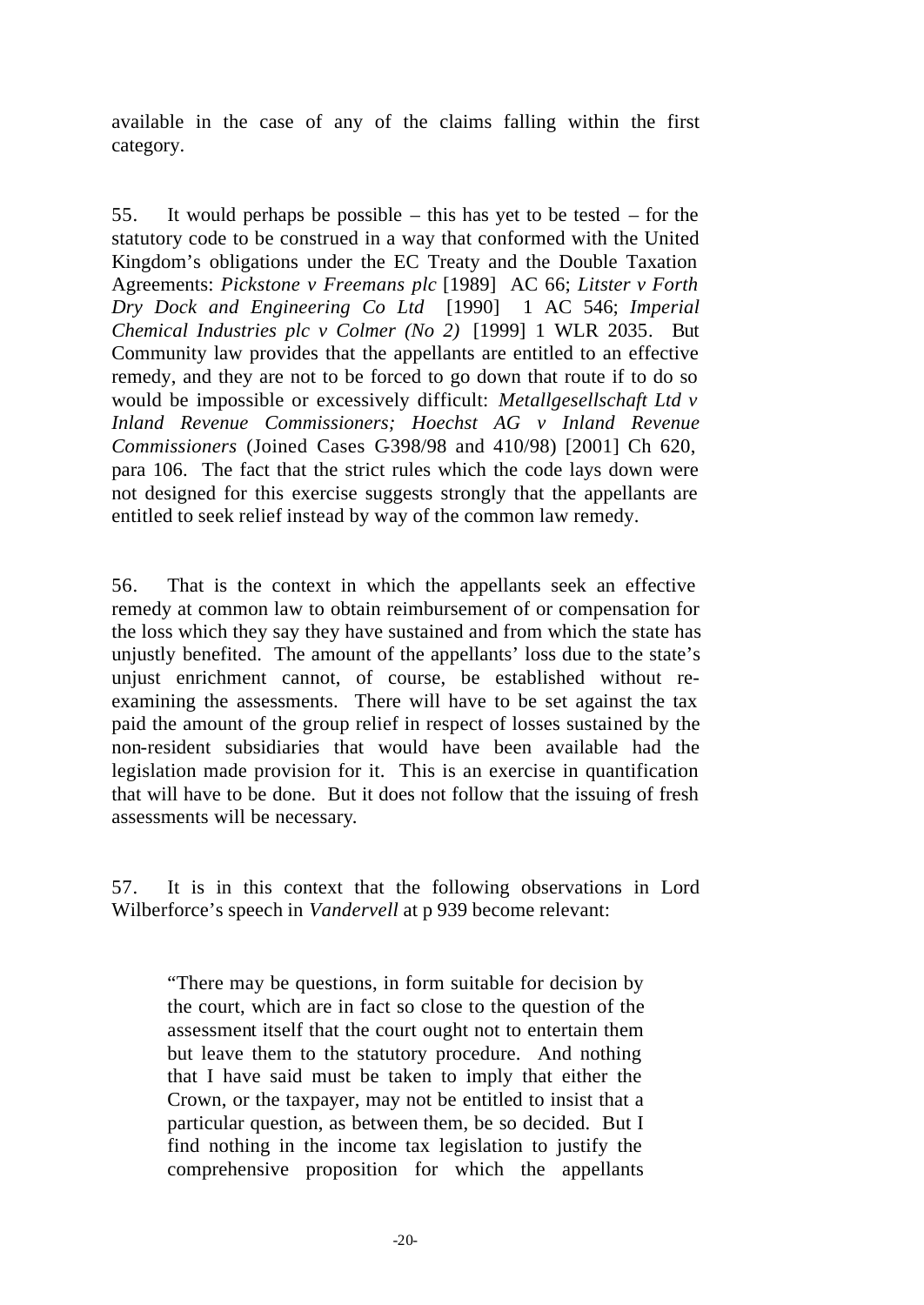contend, namely, that the High Court is absolutely excluded from a vast range of issues of a kind normally justiciable by it, just because those questions arose between the taxpayer and Crown and form a basis, even a necessary basis, for an income tax assessment."

58. In my opinion there is no doubt that the common law unjust enrichment claim which the appellants seek to make is of a kind normally justiciable by the High Court. The re-issuing of an assessment is not a necessary part of it, because the court's order will do all that is needed to provide the appellants with their remedy once the amount of the loss has been quantified. On these short and simple grounds I would, in agreement with the Court of Appeal, reject the revenue's argument that the High Court has no jurisdiction to deal with it.

59. My noble and learned friend, Lord Nicholls of Birkenhead, sees the appellants' claims as falling into two broad classes: one where it is still open to the UK company to obtain in full the group relief to which it claims to be entitled, the other where it is not because the claim is outside the prescribed time limits. For the reasons which I have given, I am unable to agree with him that the appellants must follow the statutory route with regard to claims falling within the first class. But I agree with his conclusion that the appellants' remedy with regard to claims falling within the other class lies in pursuing proceedings for relief in the High Court. My grounds for taking this view differ from his. But I would be content to make the same order that he proposes with regard to them on the alternative basis that, for the reasons that he has given, these claims are outside the statutory jurisdiction of the special commissioners.

60. I cannot part with case without noting that the hearing of this appeal took place on the eve of the  $200<sup>th</sup>$  anniversary of the creation of the special commissioners by William Pitt the Younger on 5 June 1805. The history of this most distinguished body has been traced by Dr J F Avery Jones in two articles which he has contributed to a special issue of the British Tax Review marking the bi-centenary: [2005] BTR 40 and 80. The very high standing which the special commissioners have earned for themselves and their ability to deal with cases of the greatest complexity is not in issue here. The answer to the issue of jurisdiction does not depend on an assessment of the relative skills of the special commissioners on the one hand or of the judges of the High Court on the other. So I mean no disrespect to the special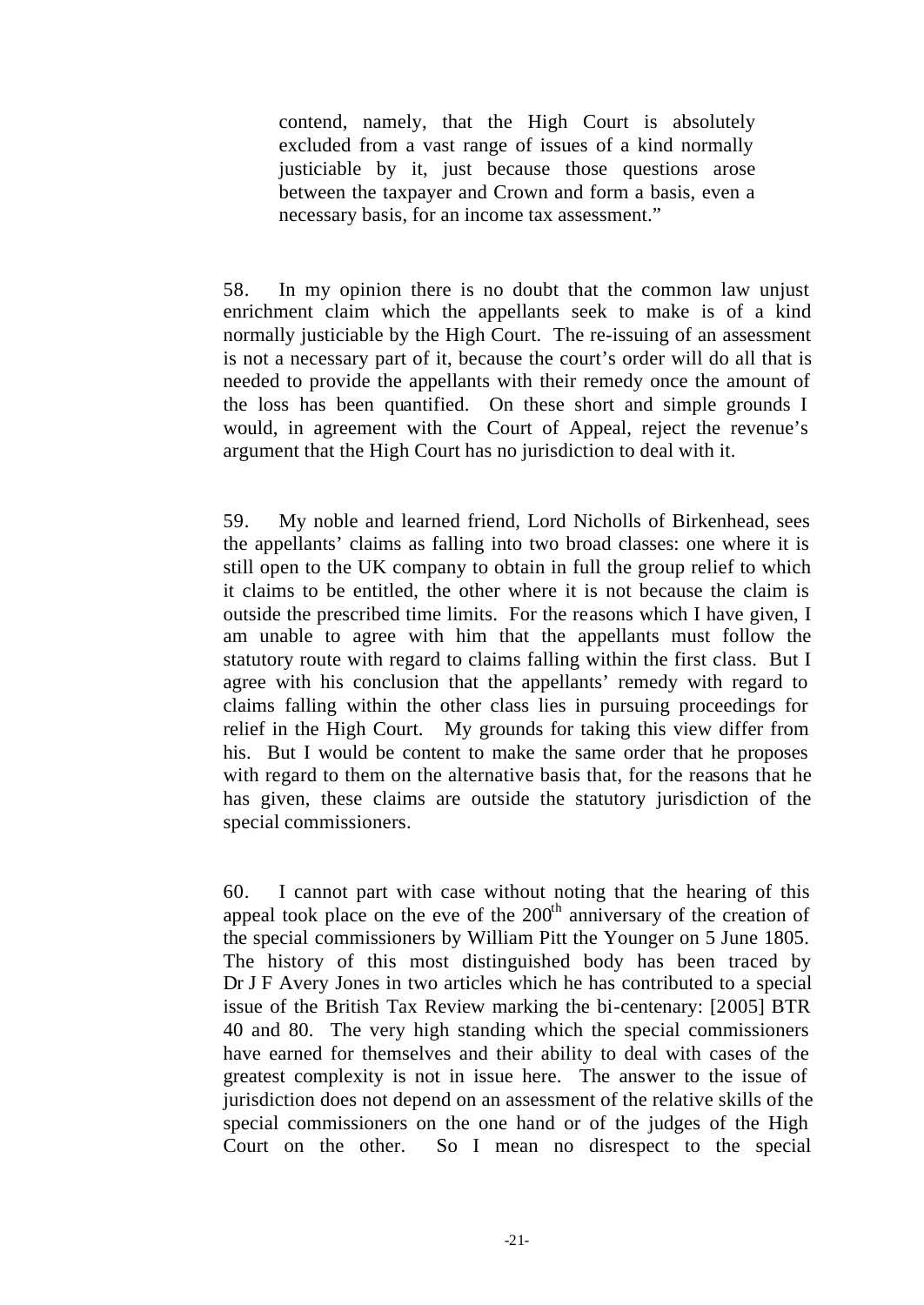commissioners when I say that in my opinion all these claims belong to the High Court and not to them.

# **LORD MILLETT**

My Lords,

61. I have had the advantage of reading in draft the speech of my noble and learned friend, Lord Nicholls of Birkenhead, with which I am in complete and respectful agreement. I had prepared a short speech of my own which reached the same conclusion; but in the light of the masterly analysis of Lord Nicholls I consider that no useful purpose would be served by delivering it.

62. It is sufficient to say that three propositions are well established. First, it is for the legal system of each member state to identify the court or tribunal which has jurisdiction to determine disputes involving individual rights derived from Community law, provided that full effect is given to such rights; secondly, in the United Kingdom the computation of a taxpayer's taxable profits for the purpose of determining his liability to tax is within the exclusive jurisdiction of the commissioners; and thirdly, owing to the primacy and direct effect of Community law, the commissioners, in exercising their jurisdiction, are not only entitled but bound to give effect to Community law, disregarding any provisions of domestic law which are inconsistent with it or which make it impossible or excessively difficult to apply. Accordingly, where it is still possible for a claim to group relief to be made, waiving or extending time limits and other conditions or requirements where necessary, the taxpayer must have recourse to the statutory machinery and not to the courts. Only where this is no longer possible, (for example where the commissioners or the revenue refuse to extend a time limit when it is within their power to do so or where the relevant assessment has become final and conclusive so that the commissioners have no jurisdiction to reopen it), may the taxpayer bring proceedings of the kind contemplated in the High Court.

63. It is impossible to foresee all eventualities, and I agree with Lord Nicholls that the proceedings in the High Court in respect of claims which should have been brought before the commissioners should be stayed and not struck out. This would have two advantages. It should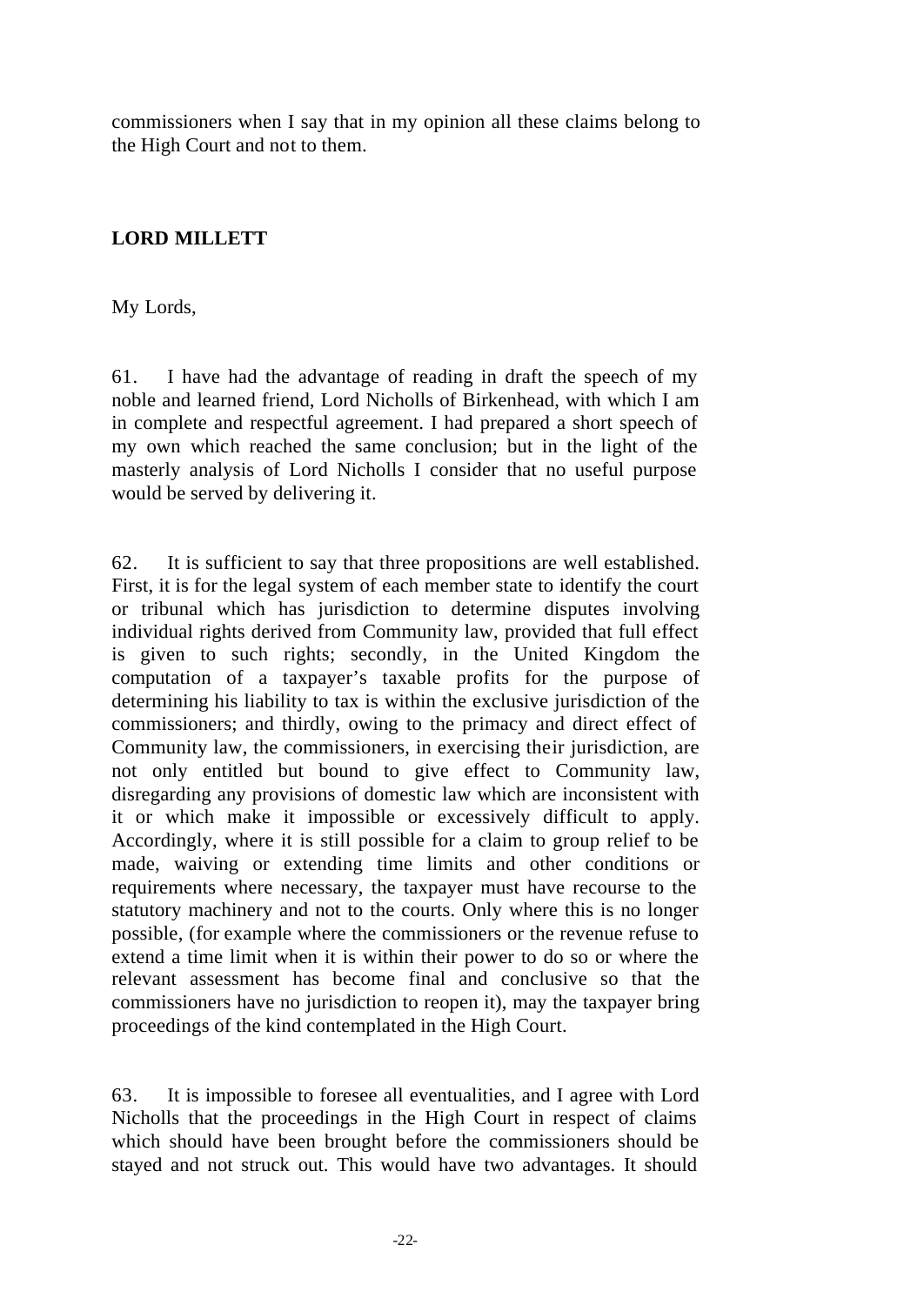encourage the revenue to co-operate in waiving or extending time limits and removing procedural and other obstacles to the commissioners' jurisdiction; and it would enable the High Court claims to be revived in the event of unforeseen difficulties arising before the commissioners which cannot be overcome.

### **LORD WALKER OF GESTINGTHORPE**

My Lords,

#### *Introduction*

64. This appeal could be described as being concerned with a purely procedural question: whether numerous sets of proceedings which have been commenced by numerous companies in the Chancery Division of the High Court, and which have been made subject to a Group Litigation Order ("GLO") should continue on their course in the High Court; or whether some of the claims made in the proceedings (that is, those in respect of overpaid corporation tax) should be struck out on the ground that they can be heard and decided only by the Special Commissioners. Even if it right to describe this as a purely procedural question, it is one which raises important issues of principle; the sums at stake are very large indeed; and the lower courts have taken sharply different views on the question.

65. All the companies concerned in the litigation are members of groups of companies, and all the groups have the common feature (although presented in various structural permutations) that at least one company in the group is resident in the United Kingdom, and at least one is resident in another member state of the European Union ("EU"). The United Kingdom tax code makes available to groups of companies various types of group relief, as a sort of practical mitigation of the strict theory of the separate juristic personality of each company in the group. One of the most important of these reliefs is group loss relief. But that relief is, on the face of the legislation, restricted to companies resident in the United Kingdom (or non-resident but trading in the United Kingdom through a branch or agency).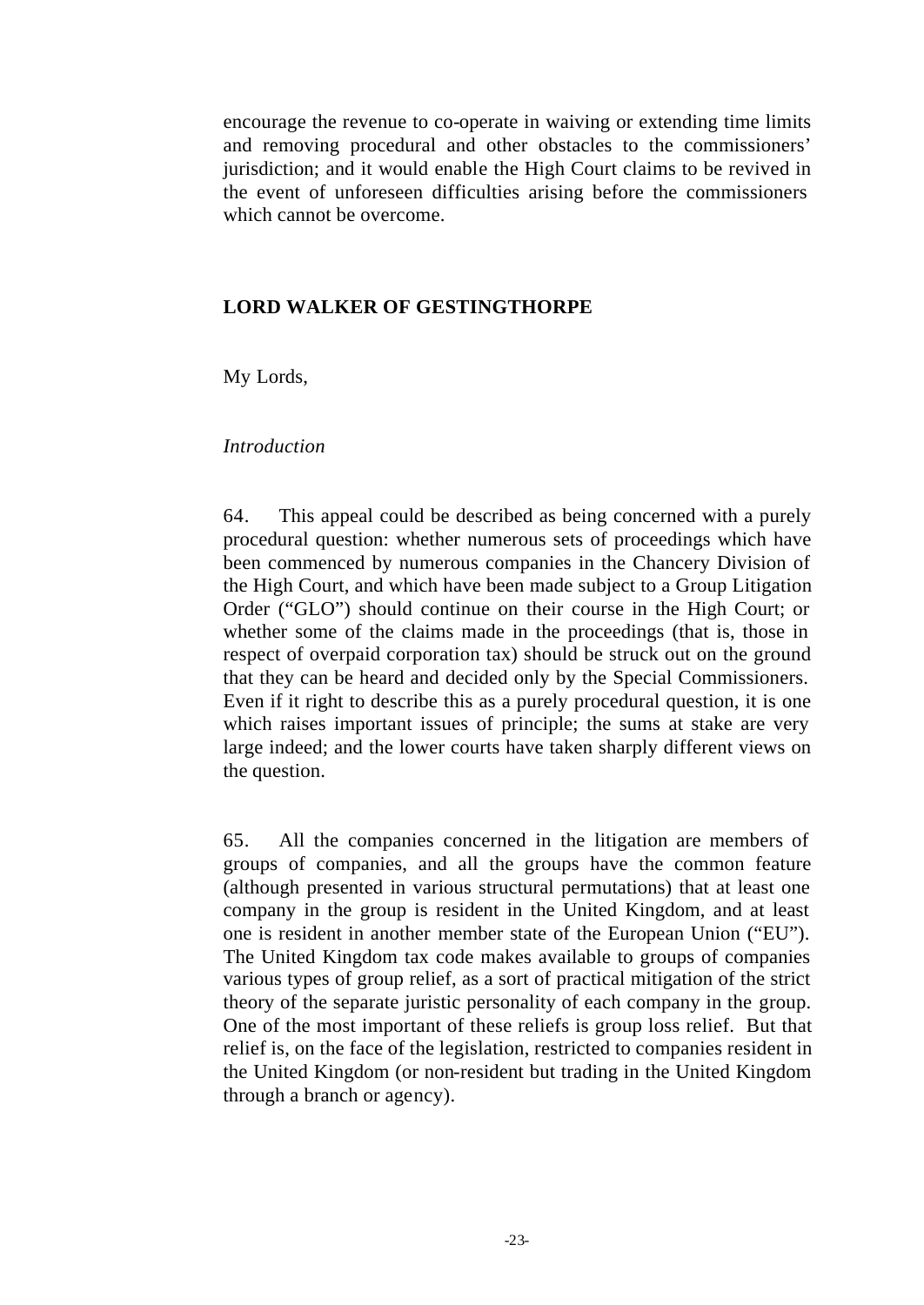66. For many years this restriction was accepted at its face value by groups of companies which were predominantly resident in the United Kingdom, but had one or more subsidiaries trading in EU countries. But about ten years ago corporate tax advisers started to consider whether the restrictions infringed a basic principle of EU law, embodied in article 43 of the Treaty, which prohibits restrictions on freedom of establishment. The ground was broken (although the taxpayer company was ultimately unsuccessful) in *Imperial Chemical Industries Plc v Colmer (Inspector of Taxes)* (Case C-264/96), a case concerned with consortium relief. This House's reference of the matter to the Court of Justice of the European Communities ("the ECJ") is reported at [1996] STC 352; the judgment of the ECJ at [1999] 1 WLR 108; and this House's disposal of the matter at [1999] 1 WLR 2035.

67. More closely in point, and still unresolved, is *Marks & Spencer Plc v Halsey (Inspector of Taxes)* [2003] STC (SCD) 70*,* in which group loss relief claims for years ending 31 March 1998, 1999, 2000 and 2001 were made in respect of that company's French, Belgian and German subsidiaries. The claims came before the special commissioners at the end of 2002, and were rejected (see [2003] STC (SCD) 70). The special commissioners held that the United Kingdom rule restricting group relief by reference to residents did not constitute either a discriminatory or a non-discriminatory restriction on freedom of establishment, and they regarded the matter as acte clair. On appeal Park J made a reference to the ECJ. Advocate-General Maduro delivered his opinion on 7 April 2005, and it has since been subjected to a great deal of detailed and anxious scrutiny. Since your Lordships are not concerned with the substance of the matter, and since the ECJ has yet to give judgment, it is sufficient to say that the opinion of the Advocate-General gives some comfort to each side, and clear victory to neither.

68. That is the background to the present flood of High Court litigation concerned with the lawfulness, under EU law, of various territorial restrictions on different types of group relief. The GLO to which this appeal relates is by no means the only GLO which has been made in order to stem and channel the flood. But the claims raised in the proceedings subject to this GLO are the first in which the revenue has raised any significant procedural objection. Park J (who has the heavy responsibility of managing almost all these GLOs) acceded to the revenue's objection. But the Court of Appeal took a different view. The revenue now appeals to your Lordships' House.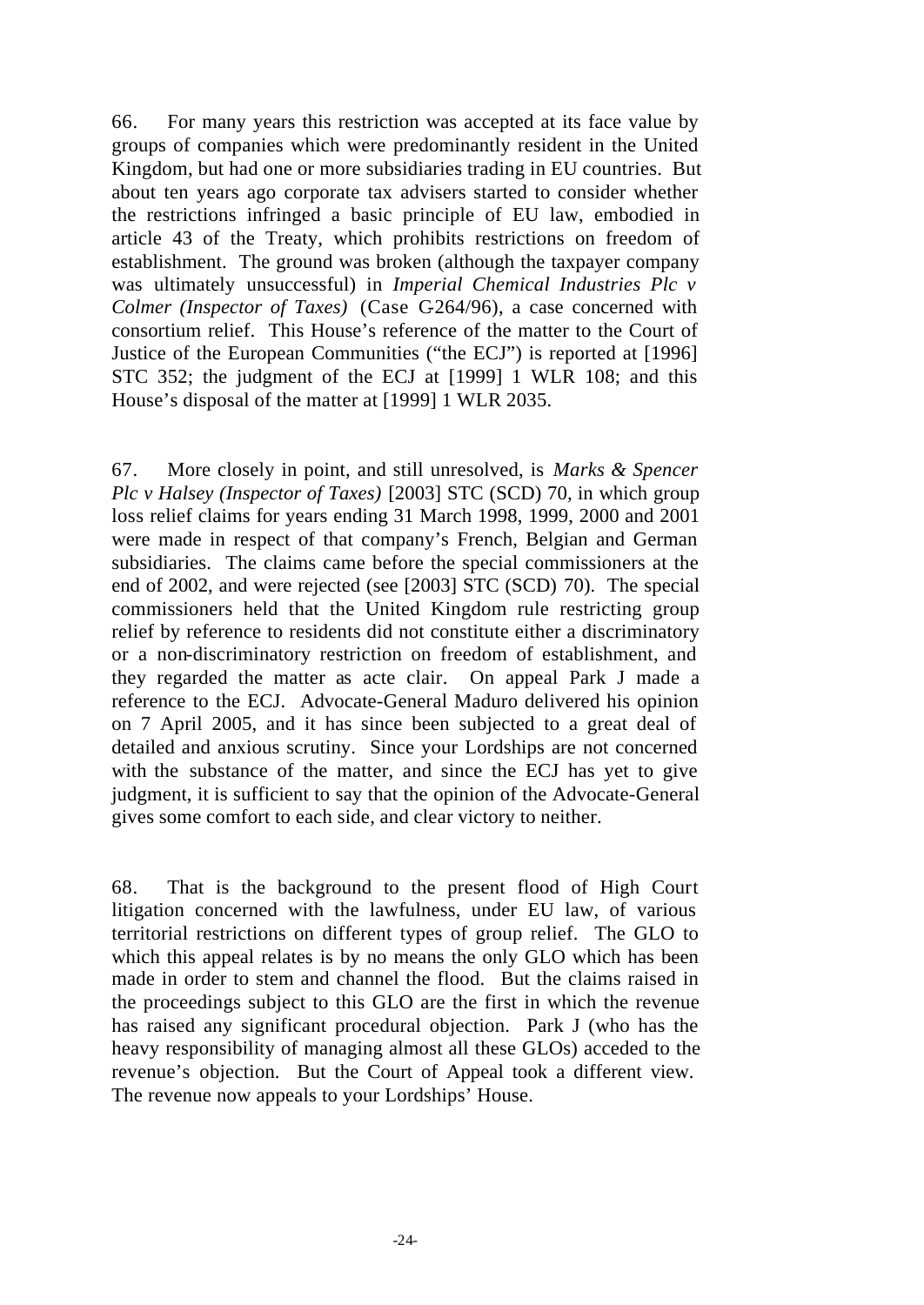69. That is a brief sketch of what this appeal is about. It is now necessary to go into the different strands of the problem more systematically and in more detail.

#### *Domestic tax law: group relief*

70. Group relief of various types has been a feature of United Kingdom corporation tax law since 1973. The most important provisions are in Part X Chapter IV of the Income and Corporation Taxes Act 1988 ("ICTA 1988"). Section 402 (as amended by the Finance Act 2000 and as explained by the interpretation provisions in section 413) lays down the framework of the reliefs:

"402(2) Group relief shall be available in a case where the surrendering company and the claimant company are both members of the same group.

413(3) For the purposes of this Chapter—

(a) two companies shall be deemed to be members of a group of companies if one is the 75% subsidiary of the other or both are 75% subsidiaries of a third company;. . .

413(5) References in this Chapter to a company apply only to bodies corporate resident in the United Kingdom; and in determining for the purposes of this Chapter whether one company is a 75% subsidiary of another, the other company shall be treated as not being the owner— …

> (c) of any share capital which it owns directly or indirectly in a body corporate not resident in the United Kingdom.

402(3A) [taking effect for accounting periods ending after 31 March 2000] Group relief is not available unless the following condition is satisfied in the case of both the surrendering company and the claimant company.

(3B) The condition is that the company is resident in the United Kingdom or is a non-resident company carrying on a trade in the United Kingdom through a branch or agency."

71. Park J (who has exceptional knowledge and experience in this field) summarised the effect of these provisions as follows ([2004] STC 594, 598, para 8):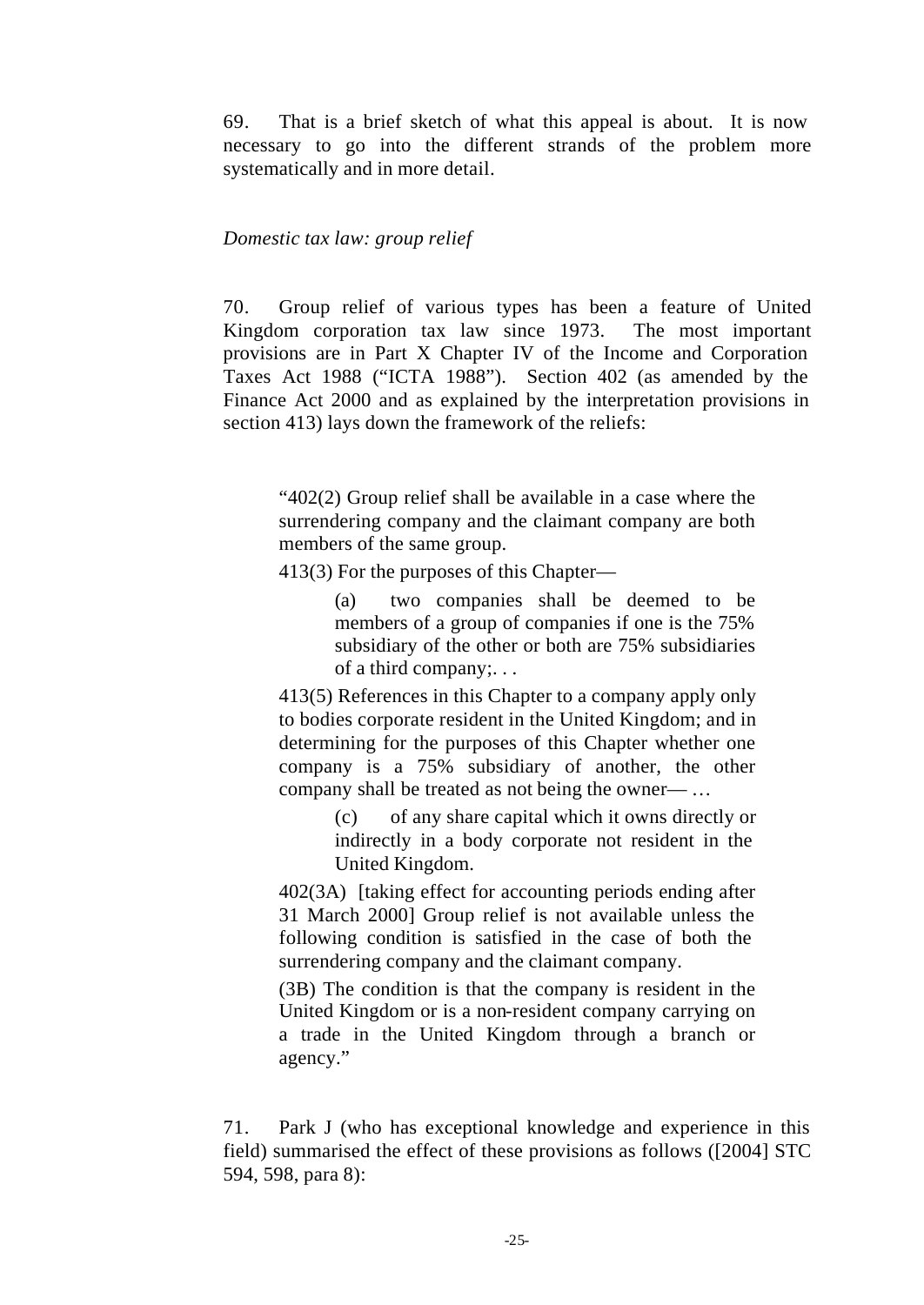"The points which matter for the purposes of this judgment are the requirements in section 413 (5) that the companies must be resident in the United Kingdom, and, from 2000 onwards, the similar residence requirements of s 402 (3B). They mean that, if they take effect according to their terms, group relief is only available if the surrendering and claimant companies are resident in the United Kingdom and are both members of a group which has a United Kingdom parent (which can, however, itself be a subsidiary of a non-United Kingdom parent). An exceptional case, introduced in 2000, is that group relief is available to or from the United Kingdom branch of a nonresident company."

72. The judge then gave three examples of the restrictive effect of the residence requirement: a United Kingdom parent company with one United Kingdom subsidiary (both profitable) and one loss-making French subsidiary; a loss-making French parent company with a profitable United Kingdom subsidiary; and a non-resident parent company with two United Kingdom subsidiaries, one profitable and one loss-making. He added that these were very simple examples (para 9):

"In the practical reality of many large multi-national groups more complicated structures are likely to arise, particularly so if one introduces the possibility of consortium companies. The Revenue and the professional advisers of the participants in the GLO have identified many variants on the basic patterns, and most of them are exemplified in one way or another by the six groups which have been identified as potential test cases for this GLO."

73. The different categories of group structure have been designated (in the GLO relevant to this appeal) as classes 1, 1A, 1B, 1C, 2, 3, 3A, 4, 4A and 5. The House was told that more categories may be identified as more companies come in under the GLO. But to avoid confusion it should be noted that the six lead groups have been selected, not by reference to the different categories of group structure, but by reference to their participation or non-participation (and for the participants, by their state of progress) in what might be called conventional tax proceedings (that is, proceedings starting with an appeal heard by the special commissioners). That is the next strand of the matter which I must address.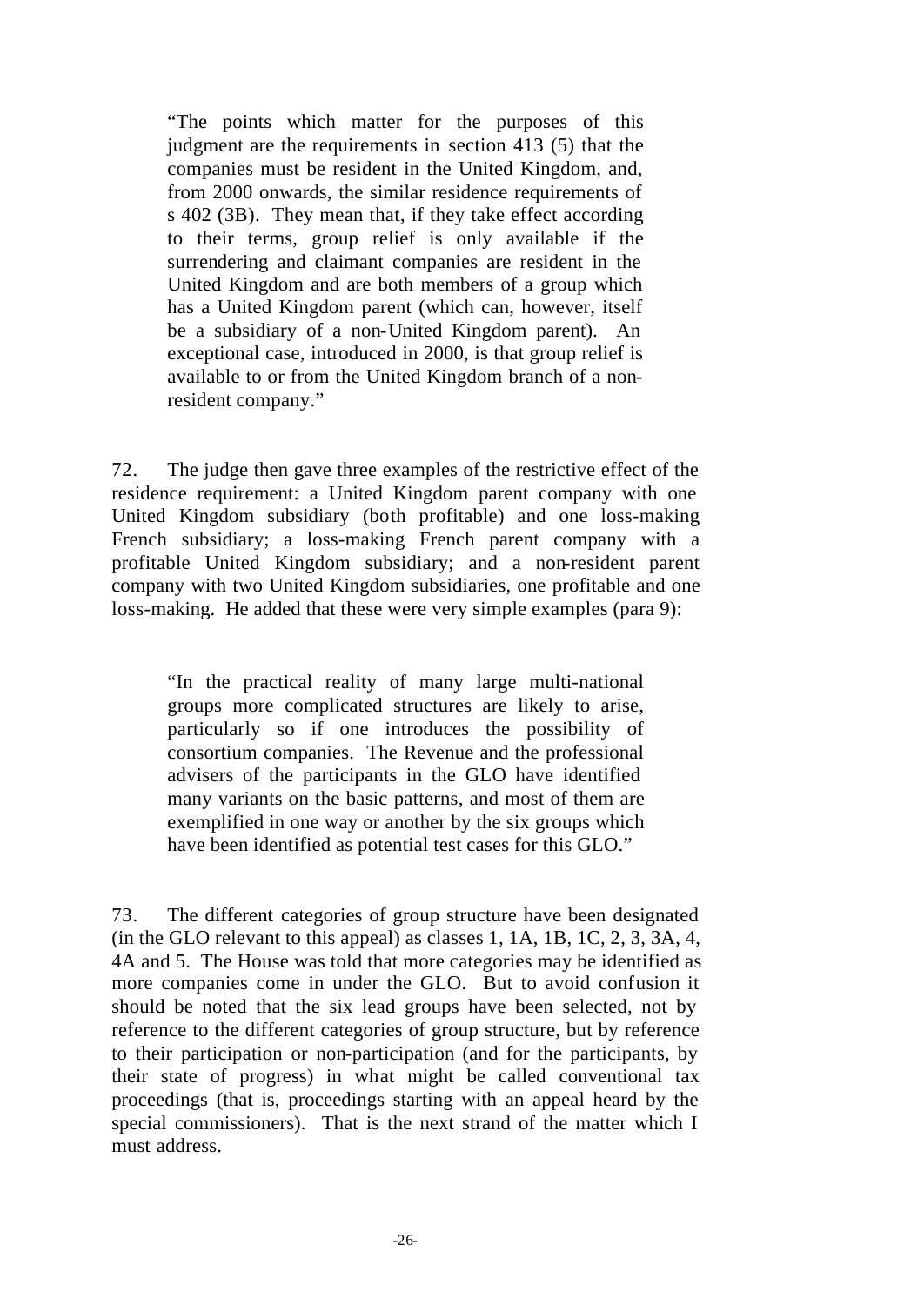### *Domestic tax law: jurisdiction and procedure*

74. In *Barraclough v Brown* [1897] AC 615 this House stated and applied a general principle which has important consequences in many different fields of law, including tax law. Section 47 of the Aire and Calder Navigation Act 1889 gave statutory undertakers who had incurred expenditure in removing a sunken vessel a right "to recover such expenses from the owner of such vessel in a court of summary jurisdiction." This House affirmed the decisions of the lower courts that the expenses were not recoverable in an action the High Court. Lord Watson said at p 622:

"By these words the Legislature has, in my opinion, committed to the summary court exclusive jurisdiction, not merely to assess the amount of expenses to be repaid to the undertaker, but to determine by whom the amount is payable; and has therefore, by plain implication, enacted that no other court has any authority to entertain or decide these matters."

75. Lord Watson added, in relation to the suggestion that the High Court could at least have made a declaration of liability (also at p 622):

"It is possible that your Lordships might accede to such a suggestion, if it were necessary, in order to do justice. But apart from the circumstance that such a declaration would not be in accordance with law, the substance of it is one of those matters exclusively committed to the jurisdiction of the summary court."

The rest of the House either agreed, or expressed similar views.

76. This principle has often been applied when taxpayers who are in dispute (or anticipate being in dispute) with the revenue seek to ventilate the matter by initiating proceedings in the High Court, rather than by pursuing the conventional path of an appeal (against an assessment or the refusal of a claim) to the general or special commissioners. For example in *Argosam Finance Company Ltd v Oxby (Inspector of Taxes)* [1965] Ch 390, a share-dealing company issued an originating summons in the Chancery Division seeking a declaration as to the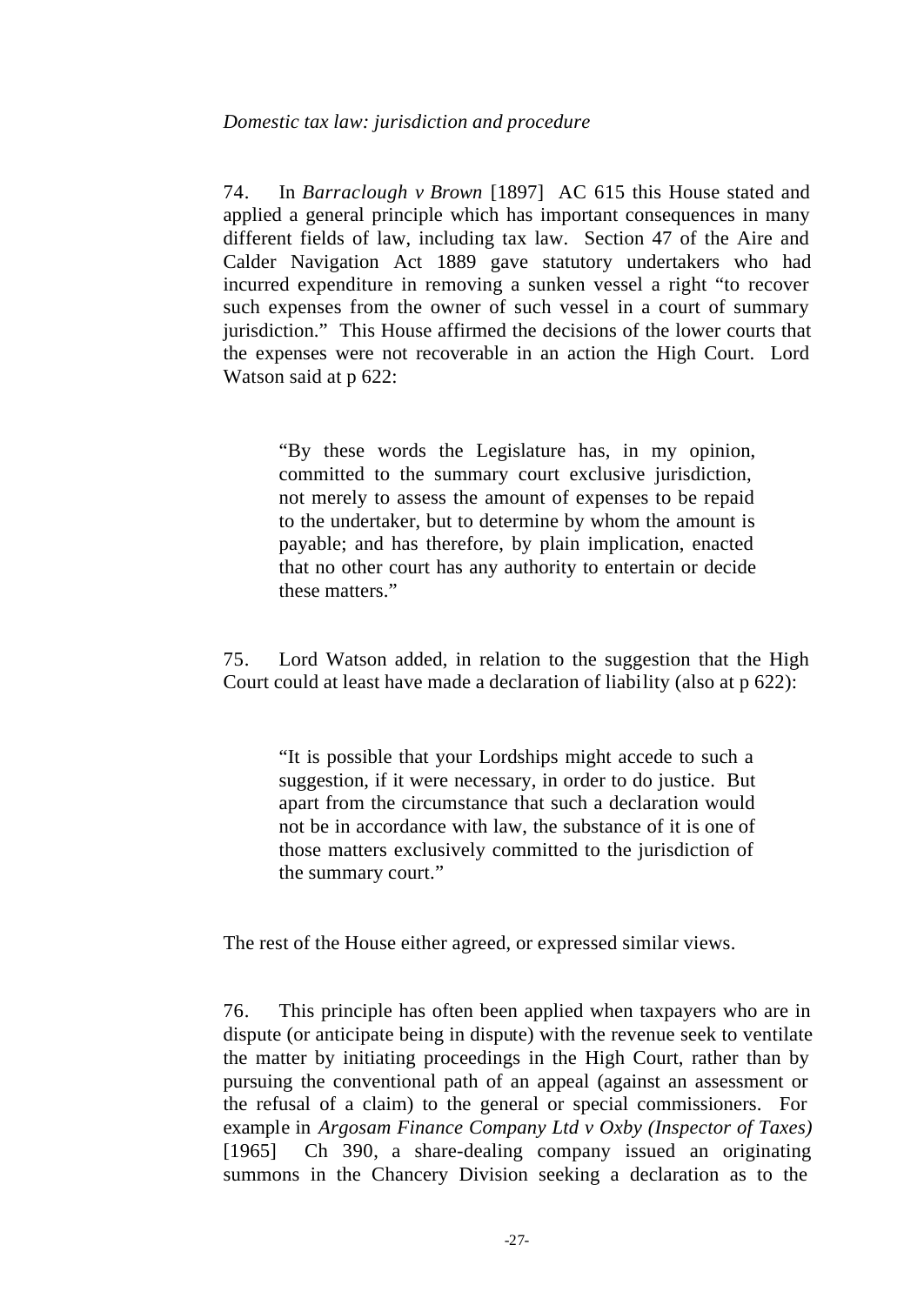correct method of computing its income for the purposes of loss relief. The revenue challenged the proceedings as an abuse of process. The Court of Appeal, affirming Plowman J, struck out the proceedings as an abuse of process. Lord Denning MR said at p 423,

"If the summons had been limited to question (a)—that is, to determine whether the company was entitled to relief under section 341 [of the Income Tax Act 1952]—I would agree that the courts would have no jurisdiction to determine it. The question is one which is entrusted by the legislature to the exclusive province of the commissioners, and the courts cannot entertain it. It falls within the decision of the House of Lords in *Barraclough v Brown*."

The position was made no better by the inclusion in the originating summons of question (b), which was a hypothetical "will-o-the-wisp" (see Harman LJ at pp424-425) except so far as it followed on from the objectionable question (a).

77. *Barraclough v Brown* was also cited and referred to in this House in *In re Vandervell's Trusts* [1971] AC 912. That was the second occasion on which this House had to consider different aspects of the complicated, expensive and regrettable litigation set in train by Mr Vandervell's flawed attempt to make a tax-efficient gift to the Royal College of Surgeons. I need not go into the facts beyond noting that it was (as Lord Wilberforce accepted at pp 936-937) an exceptional case, in which the real issue was (as Lord Reed observed at p 928) not jurisdiction but res judicata. Although the decision was unanimous, the House showed some divergence in reasoning. But subject to those caveats I find it helpful to see what Lord Wilberforce said about *Barraclough v Brown.* At p 939 he quoted from the speech of Lord Herschell:

"I do not think the appellant can claim to recover by virtue of the statute, and at the same time insist upon doing so by means other than those prescribed by the statute which alone confers the right."

Lord Wilberforce commented on this: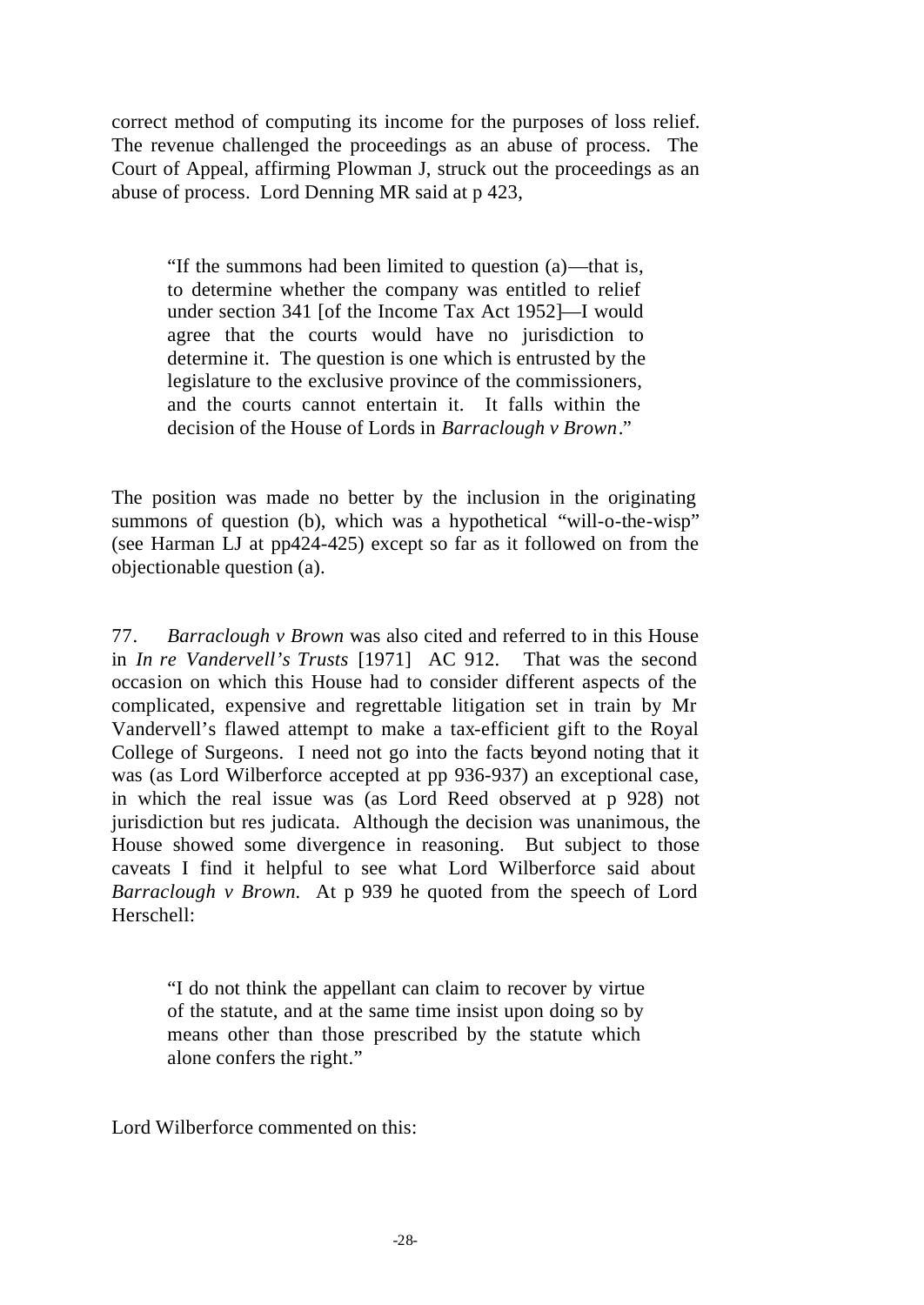"The limits of this decision are obvious from these words. In order to compare (in fact to contrast) the situation under the Income Tax Acts, it is necessary to see precisely what it is that under that legislation has been made the subject of the statutory procedure. This is the validity and quantum of the assessment to tax which has been made upon the subject. It is this which, when made, is the subject of appeal to the Special Commissioners under section 52 (5) of the Income Tax Act 1952 and section 12 (5) of the Income Tax Management Act 1964; it is the assessment which cannot be altered except in accordance with the Income Tax Acts (Income Tax Management Act 1964, section 12) and which ultimately becomes final and conclusive. All this is undoubted and, if necessary, the authority of *Barraclough v Brown* could be invoked to show that the High Court cannot interfere with assessments.

Lord Wilberforce went on to express doubt whether the principle was wider than that.

78. At this point it is appropriate to say something about the status and functions of the general commissioners and the special commissioners (the familiar abbreviations of their full titles, the commissioners for the General Purposes of the Income Tax and the Commissioners for the Special Purposes of the Income Tax Acts). They are venerable institutions whose history has been well documented (see for instance H H Monroe's 1981 Hamlyn Lectures, "Intolerable Inquisition? Reflections on the Law of Tax" and two recent articles by Dr John Avery Jones [2005] BTR 40 and 80). The general commissioners have been described as the lay magistracy of the tax world (and as with lay magistrates their future is uncertain). They sit in regional divisions throughout the United Kingdom. The special commissioners, by contrast, are the equivalent of an elite cadre of legally qualified and highly experienced stipendiary magistrates, dealing with particularly demanding tax matters. The status and functions of the general commissioners and the special commissioners are now provided for in Part I of the Taxes Management Act 1970 ("TMA 1970"). Section 4 (5) provides,

"By virtue of their appointment the Special Commissioners shall have authority to execute such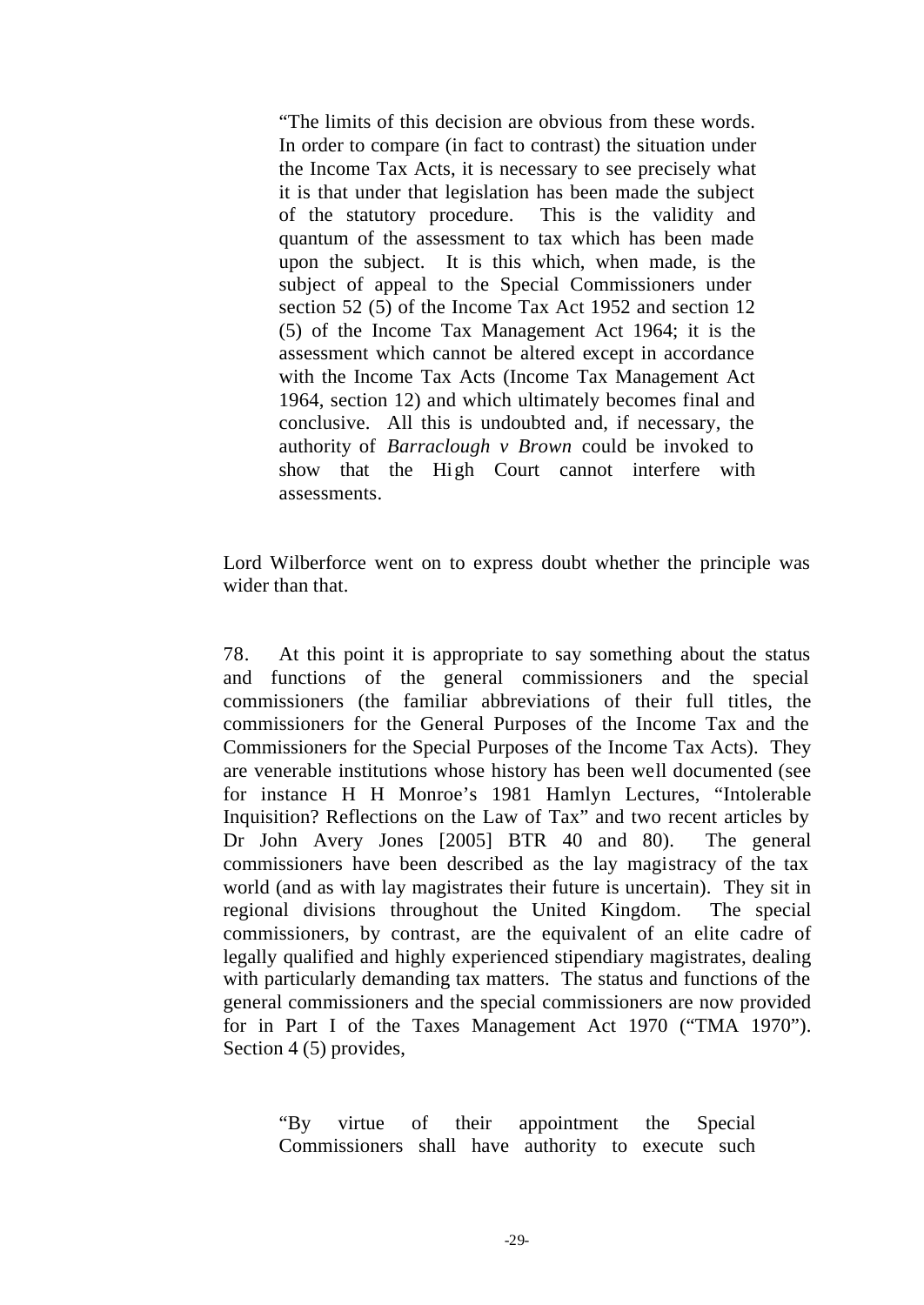powers, and to perform such duties, as are assigned to them by any enactment."

Their powers are therefore wholly statutory. A list of their principal functions can be found in Simon's Direct Tax Service, Volume 2, para A 2.516. The special commissioners are not a court of record, or indeed a court of any sort, but a statutory tribunal subject to the oversight of the Council on Tribunals.

79. The Special Commissioners (Jurisdiction and Procedure) Regulations 1994 (SI 1994/1811) (made under powers conferred by TMA 1970), provide for procedure before the special commissioners. Their express case-management powers are limited. They have power (regulation 7) to order proceedings raising a common issue to be heard either together or consecutively, but their only express power to designate lead cases (regulation 7A) applies only to certain social security matters. They have only a very limited power (regulation 25) to make orders for costs. In arguing that the High Court is the appropriate forum for their claims the respondents rely on the special commissioners' very limited powers of case-management, their very limited powers to make orders as to costs, and the absence of any power for them to award interest (repayment supplement, which the respondents regard as inadequate compensation, being a matter of statutory machinery and not something ordered by the special commissioners).

80. In arguments about the exclusive jurisdiction of the special commissioners under the principle in *Barraclough v Brown* much emphasis is often placed on the almost ritual significance, in the history of tax law, of the assessment made by a revenue official, originally called a surveyor, and later an Inspector of Taxes. This is reflected, for instance, in the passage from the speech of Lord Wilberforce in *Vandervell* [1971] AC 912, 939 which I have already quoted. Similarly, Lord Diplock said at p 940,

"Section 5(6) of the Income Tax Management Act 1964 provides that after notice of assessment has been served 'the assessment shall not be altered except in accordance with the express provisions of the Income Tax Acts.' The only way in which an assessment can be altered under the provisions of the Income Tax Acts is by the special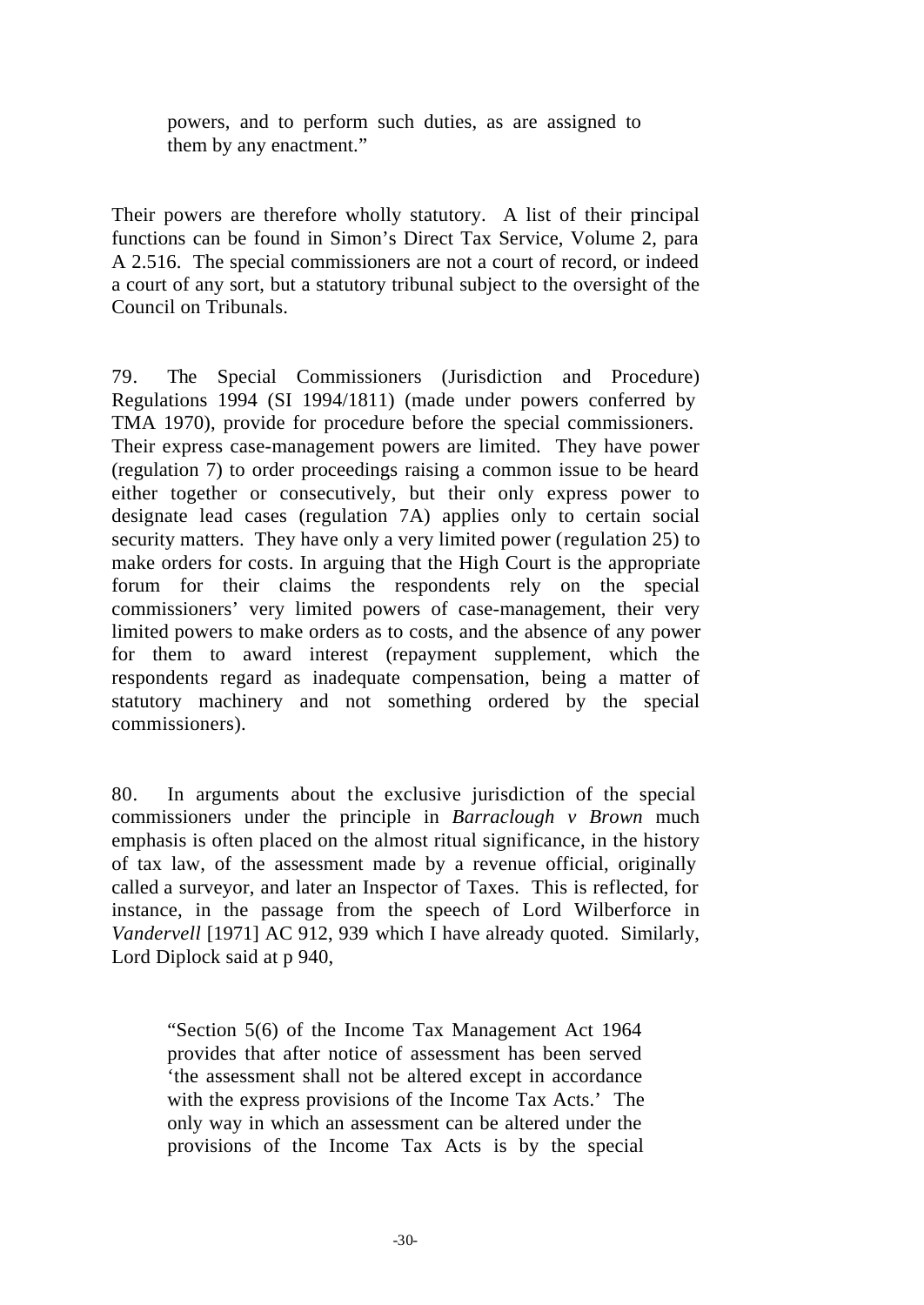commissioners on an appeal to them by the party assessed."

81. It is not easy to see how far this hallowed principle still has the same force in the current tax system, which differs in very many respects from the system in force before 1965 (the period with which *Vandervell* was concerned). 1965 was a watershed year as under the Finance Act 1965, companies became subject to an entirely new tax, corporation tax, instead of being subject to income tax in much the same way as individuals. Since 1965 corporation tax has become much more complicated and has diverged further and further away from income tax, both in its substantive provisions and in the provisions for assessment and collection. Moreover, the assessment of both income tax and corporation tax has been put on a new basis, that is self-assessment, which is provided for (in relation to corporation tax) principally in Parts I to IV of Schedule 18 to the Finance Act 1998 ("FA 1998"). It replaced the "pay and file" system which had operated from 1993. Schedule 18 operates for accounting periods ending on or after 30 June 1999 and has effect as if contained in TMA 1970 (FA 1998 section 117 (2)). Part VIII of Schedule 18 contains new procedural provisions about group loss relief, and Part XI contains supplemental provisions.

82. Part II of Schedule 18 provides for companies to make company tax returns for an accounting period which must include (para 7(1)):

"an assessment (a 'self-assessment') of the amount of tax which is payable by the company for that period—

- (a) on the basis of the information contained in the return, and
- (b) taking into account any relief or allowance for which a claim is included in the return or which is required to be given in relation to that accounting period."

Para 8 prescribes how the tax payable is to be calculated. Most claims (including claims for group relief) can be made only by inclusion in a company tax return (para 10). Part III imposes statutory duties to keep and preserve records. Part IV (enquiry into company tax return) is the closest equivalent to the old system of assessment by an inspector of taxes. The revenue may by notice to a company amend its selfassessment in order to make good a perceived deficiency in the amount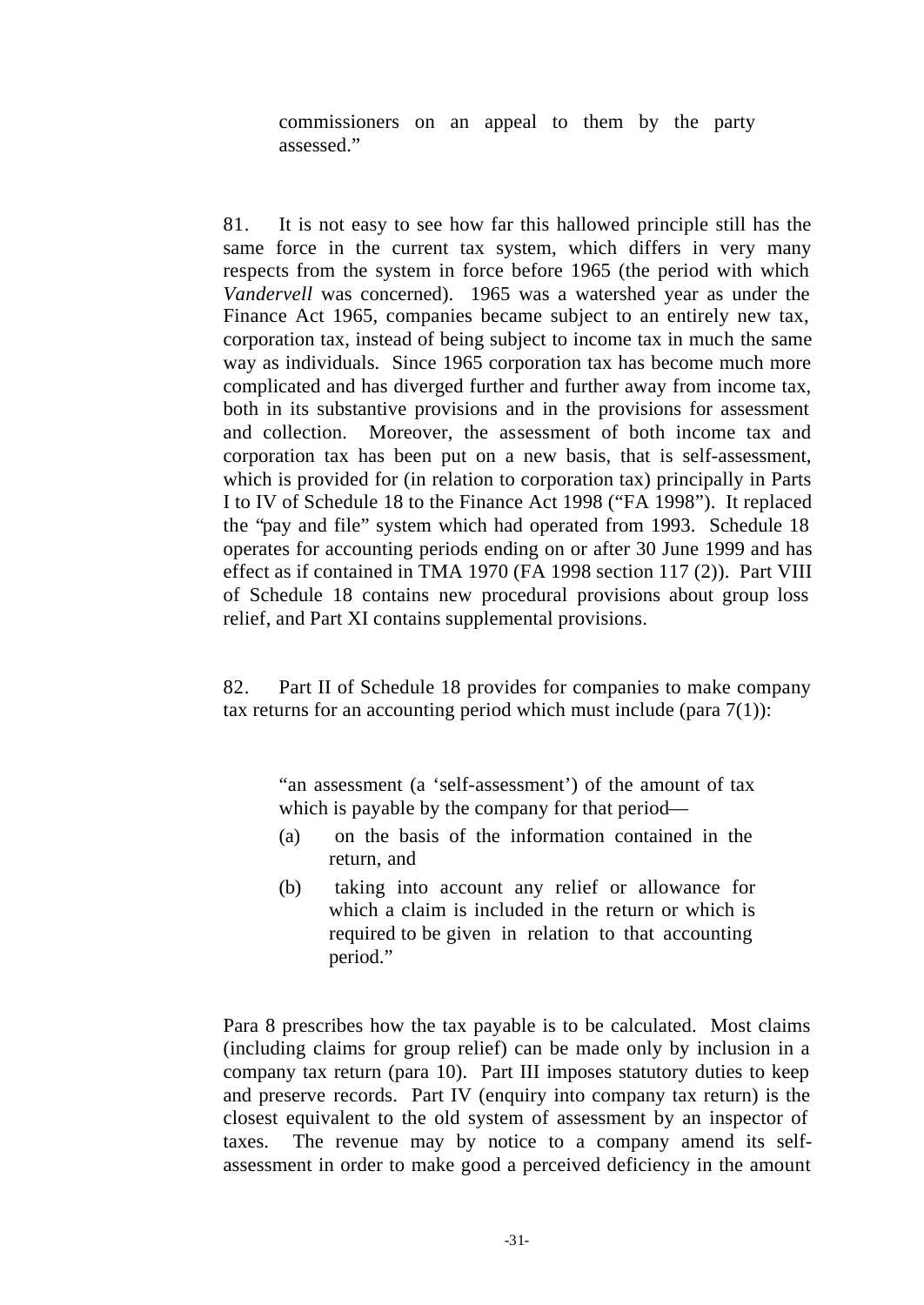of tax shown as due under a self-assessment (para 30). The company has a right of appeal (para 30 (3) to (5)). Such an appeal lies to the general or special commissioners (para 93 and 94 in Part XI).

83. The provisions of Part VIII of Schedule 18 (claims for group relief) are detailed and, in some respects, inflexible. A claim for group relief must quantify the amount of relief claimed (para 68). If the amount claimed proves to be excessive the claim is wholly ineffective (para 69 (2)). The first prescribed step in the computation of the relief assumes that the surrendering company makes a company tax return showing its income computed in accordance with United Kingdom tax law (para 69 (3)). Overseas companies which do not trade in the United Kingdom would not prepare their accounts in this way, but your Lordships were shown copies of recent correspondence indicating that the revenue have been insisting on these requirements. The respondents say that for a non-resident surrendering company to comply with these procedural requirements would create difficulties which are not imaginary, hypothetical or trivial.

84. It is a curiosity that the only corporation tax provision closely corresponding to section 5 (6) of the Income Tax Management Act 1964 (to which Lord Diplock attached importance) appears to be para 47 (2) in Part V of Schedule 18. Part V contains default provisions which apply if a company does not comply with the statutory self-assessment procedure. But other provisions in Parts I to IV and XI of Schedule 18, briefly summarised above, seem to produce much the same practical effect. I can discern no parliamentary intention to alter the general principle embodied in tax law before self-assessment, that any dispute with the revenue about an individual's liability to income tax or a company's liability to corporation tax is to be determined in the first instance by the general commissioners or the special commissioners.

85. There is another very significant change which has occurred since 1965: that is the extraordinary growth of judicial review. Tax lawyers were not in the forefront of this expansion but they have been catching up during the last two decades. Judicial review is available not only for procedural errors or unfairness on the part of the general or special commissioners but also to challenge the validity of secondary tax legislation, as in the case of *Woolwich Equitable Building Society v Inland Revenue Commissioners* [1993] AC 70. But judicial review in the High Court is not an appropriate remedy in cases where Parliament has provided a special appeal procedure for determining substantive questions as to tax liability.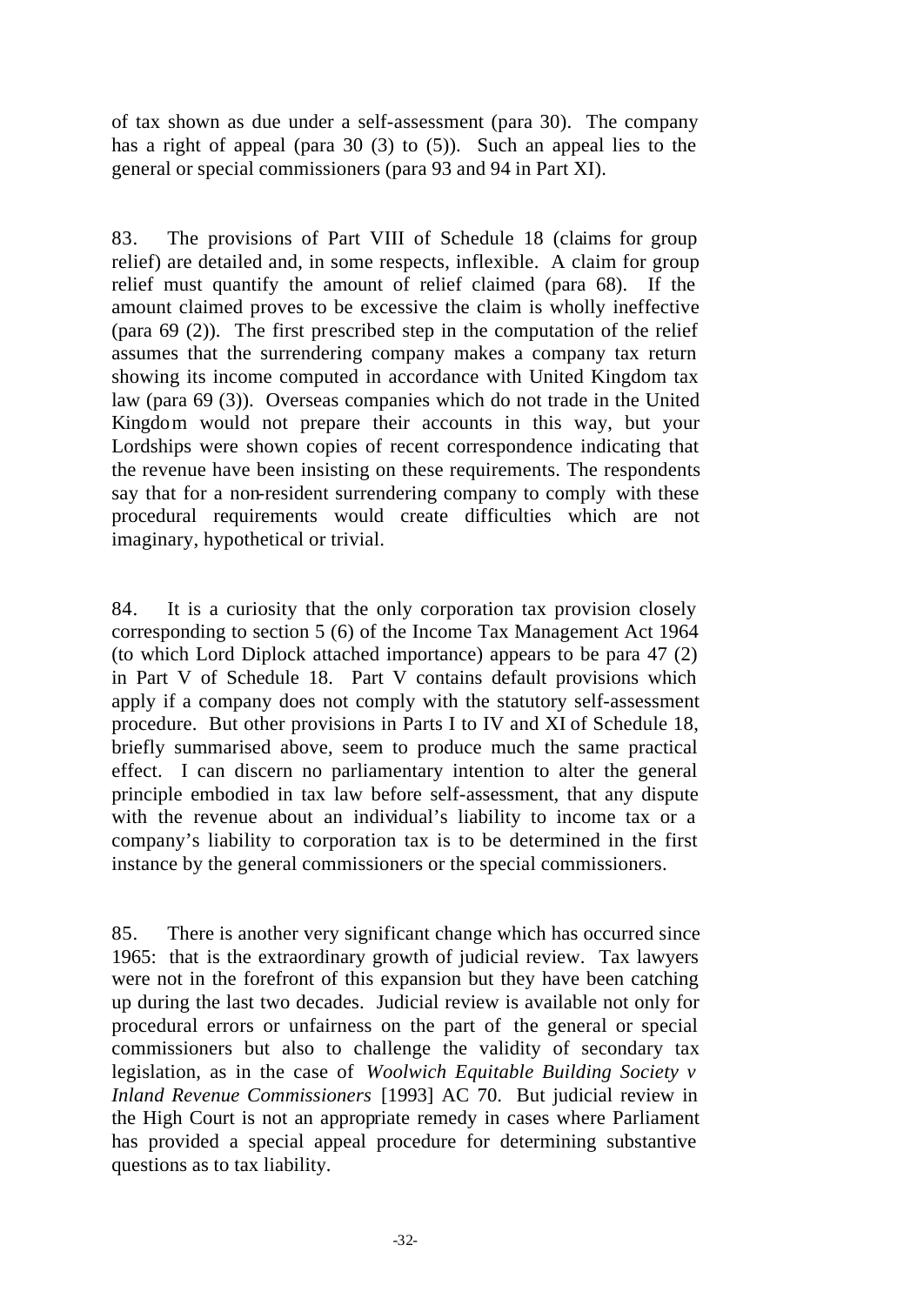86. GLO's were introduced with effect from 2000 in implementation of one of Lord Woolf's proposals for procedural reform. They are provided for in Part III, rules 19.10 to 19.15 of the Civil Procedure Rules 1998, as supplemented by the practice direction on group litigation. The key features and normal effect of any GLO are that it identifies the common issues which are a pre-condition for participation in a GLO; it provides for the establishment and maintenance of a register of GLO claims; it gives the managing court wide powers of case management, including the selection of test claims and the appointment of a lead solicitor for the claimants or the defendants, as appropriate; it provides for judgments on test claims to be binding on the other parties on the group register; and it makes special provision for costs orders.

87. The GLO relevant to this appeal exhibits all these features. It was made on 23 May 2003 by the Chief Chancery Master. It has been amended several times. There are now a large and growing number of corporate groups on the group register (the Revenue's printed case puts the total at 89 groups and the respondents' printed case puts the total number of companies involved at over 1,000).

88. Five of the six selected test claims were commenced (as Part 8 proceedings) on 23 or 24 December 2002. The revenue moved swiftly and issued striking-out applications on 30 January 2003. The timing and procedure in the BNP Paribas claim (and in other claims which have not been selected as test cases) was different but the details are unimportant. What is noteworthy is that the GLO was made under the shadow of strike-out applications which had already been made. The revenue cannot be accused of having been dilatory in launching its jurisdictional challenge to claims covered by the GLO. There was a reference to the challenge in para 24 of the GLO:

"This Order disapplies the terms of Civil Procedure Rules 1998, Part II, so that the defendants need not file or serve a Part 23 application with witness evidence in support where they indicate in an acknowledgment of service that they dispute the jurisdiction of the High Court to try the claim or where they contend that the High Court should decline jurisdiction to try the claim and the question of jurisdiction shall be dealt with as one of the issues in the litigation."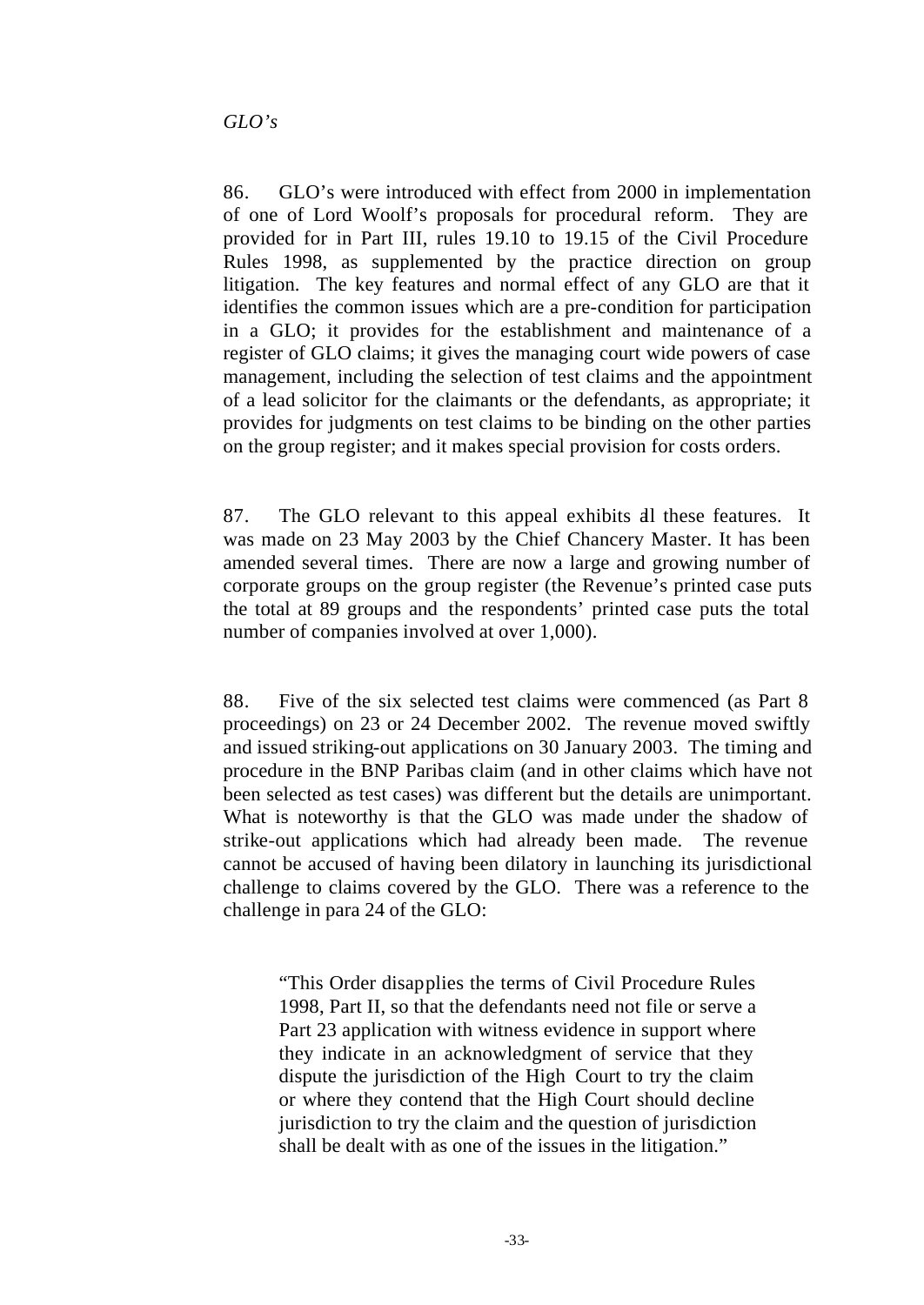89. Article 43 of the Treaty (formerly article 52) is in the following terms:

"Within the framework of the provisions set out below, restrictions on the freedom of establishment of nationals of a member state in the territory of another member state shall be prohibited. Such prohibition shall also apply to restrictions on the setting-up of agencies, branches or subsidiaries by nationals of any member state established in the territory of any member state.

Freedom of establishment shall include the right to take up and pursue activities as self-employed persons and to set up and manage undertakings, in particular companies or firms within the meaning of the second paragraph of article 48, under the conditions laid down for its own nationals by the law of the country where such establishment is effected, subject to the provisions of the Chapter relating to capital."

This article has direct effect (*Reyners v Belgium* (Case 2/74) [1974] ECR 631) and it is therefore to be enforced by courts in the United Kingdom as an "enforceable Community right" within the meaning of section 2 (1) of the European Communities Act 1972.

90. Article 56 of the Treaty (formerly article 73 (b)) is in the following terms:

"(1) Within the framework of the provisions set out in this Chapter, all restrictions on the movement of capital between member states and between member states and third countries shall be prohibited.

(2) Within the framework of the provisions set out in this Chapter, all restrictions on payments between member states and between member states and third countries shall be prohibited."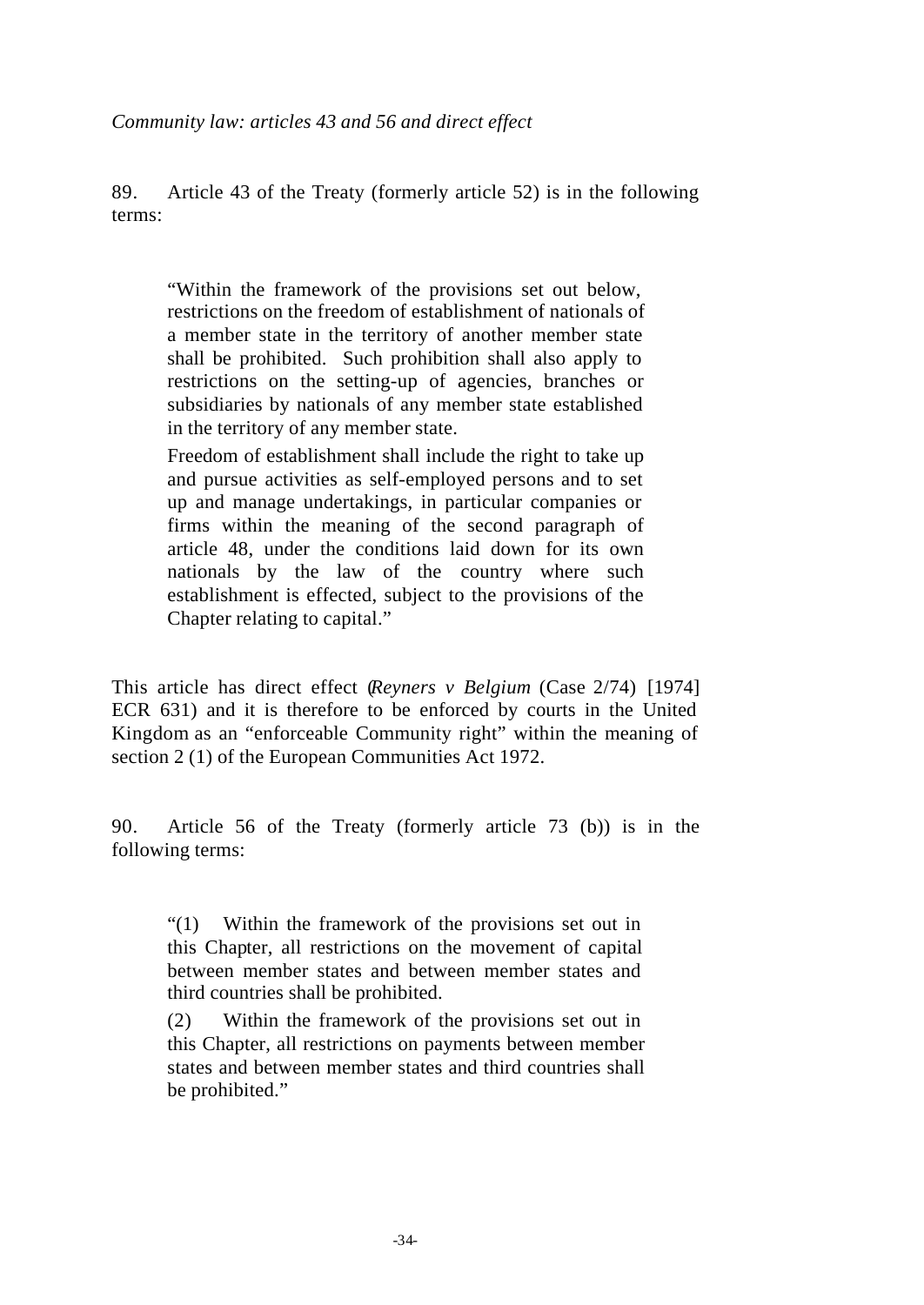Thus the reach of article 56 extends beyond transfers between states which are members of the EU. It can also apply to a transfer between the United Kingdom and (say) the United States (though it is, in both applications, subject to a number of qualifications which it is unnecessary to explore here). Article 56 also has direct effect (*Criminal proceedings against Sanz de Lera and Others* [1995] (Joined Cases C-163/94, 165/94 and 250/94) [1995] ECR I-4821, 4841-3, paras 40 to 48, a case concerned with exporting bank notes from Spain to Switzerland).

### *Community law: the principle of effectiveness*

91. In their written and oral submissions the respondents have relied on three general principles of EU law: the principle of effectiveness, the principle of equivalence and the principle of certainty. It is on the principle of effectiveness that the argument has centred. This principle is derived from article 5 (formerly 10) of the Treaty, which imposes on national courts the duty of ensuring the legal protection which individuals derive from EU law. There is a measure of agreement about the general principle, but sharp disagreement as to its practical implications and its application in this case.

92. The general principle has been stated many times by the ECJ. One of the most recent statements is in *Kobler v Republik Osterreich*  [2004] OB 848, 903, paras 46 and 47:

"According to settled case law, in the absence of Community legislation, it is for the internal legal order of each member state to designate the competent courts and lay down the detailed procedural rules for legal proceedings intended fully to safeguard the rights which individuals derive from Community law: see *Rewe-Zentralfinanz eG v Landwirtschaftskammer fur das Saarland* (Case 33/76) [1976] ECR 1989, 1997-1998, para 5; *Comet BV v Produktschaap voor Siergewassen* (Case 45/76) [1976] ECR 2043, 2053, para 13; *Hans Just I/S v Danish Ministry for Fiscal Affairs* (Case 68/79) [1980] ECR 501, 522-523, para 25; *Francovich v Italian Republic*  (Joined Cases C-6/90 and C-9/90) [1995] ICR 722, 772, para 42, and *Peterbroeck, Van Campenhout & Cie SCS v Belgian State* (Case C-312/93) [1995] ECR I- 4599, 4620- 4621, para 12.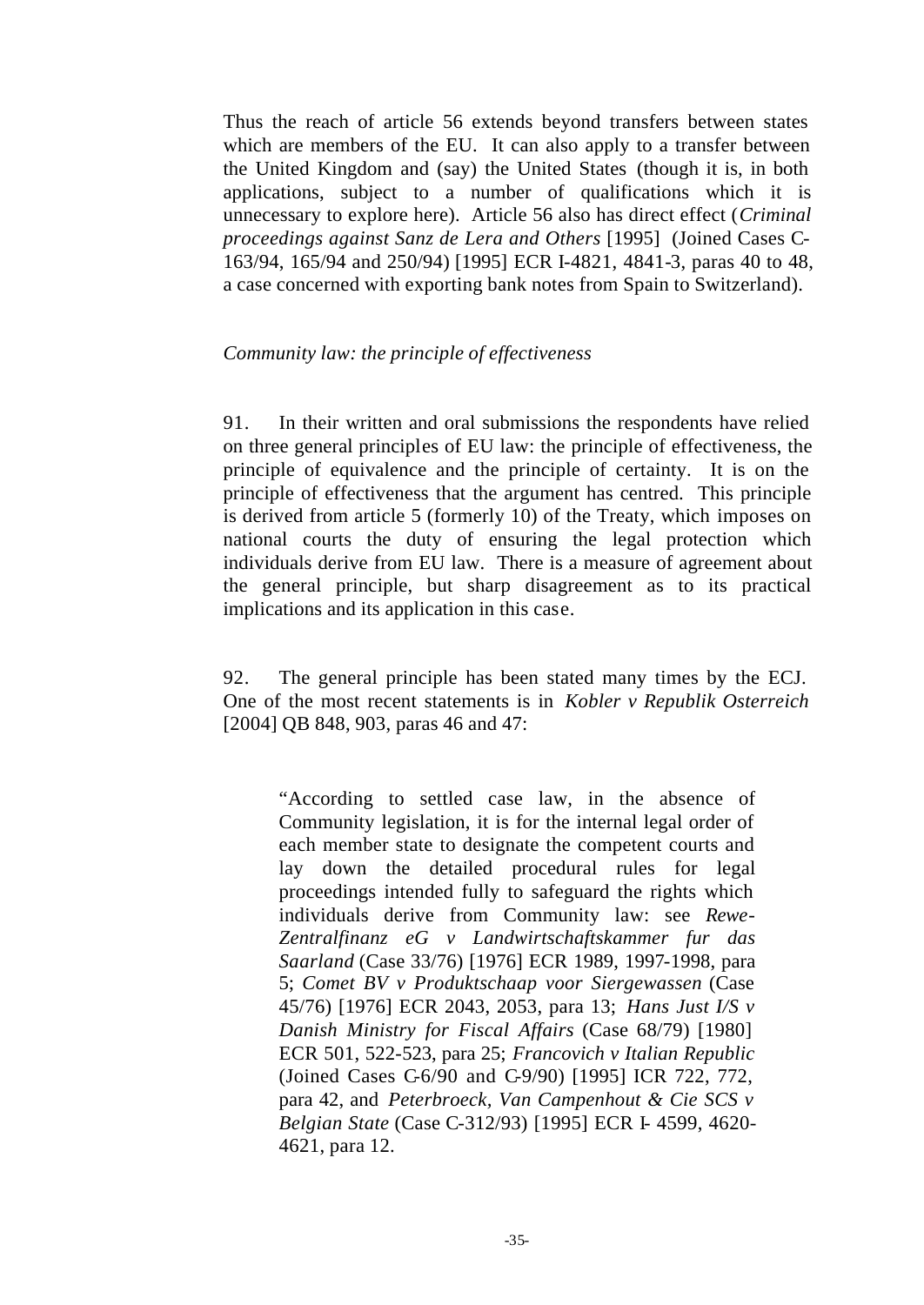Subject to the reservation that it is for the member states to ensure in each case that those rights are effectively protected, it is not for the Court of Justice to become involved in resolving questions of jurisdiction to which the classification of certain legal situations based on Community law may give rise in the national judicial system: judgments in *SEIM-Sociedade de Exportacao e Importacao de Materiais, Lda v Subdirector-Geral das Alfandegas* (Case C-446/93) [1996] ECR 173, 110, para 32 and *Dorsch Consult Ingenieurgesellschaft mbH v Bundesbaugesellschaft Berlin mbH* (Case C-54/96) [1997] ECRI-4961, 4996, para 40."

In the same case Advocate-General Leger referred (in passages strongly relied on by Mr Aaronson, QC for the respondents) to the utmost importance of "the direct, immediate and effective protection of the rights which individuals derive from Community law" (p 994, para 52; see also pp 990 and 996, paras 39 and 57-8).

93. The ECJ has, no doubt for good reasons, been reluctant to interfere more than necessary in domestic rules as to the jurisdiction and procedure of national courts, and the remedies which they can grant. In an early case, *Rewe-Handelsgesellschaft Nord mbH and Rewe-Markt Steffen v Hauptzollamt Kiel* (Case 158/80) [1981] ECR 1805, para 44, the ECJ stated that,

"it was not intended to create new remedies in the national courts to ensure the observance of Community law other than those already laid down by national law."

Since then it has become apparent that national courts may have to alter their procedure and remedies, and even their jurisdiction, in order to meet the demands of the principle of effectiveness. The process has been described by *Takis Tridimas, The General Principles of EC Law* (1999), pp 278-279:

"More recent cases, however, show that the case law has made significant inroads in the area of remedies so much so that the statement that the Treaty was not intended to provide new remedies is no longer valid. Gradually, the case law has transformed the principle of primacy from a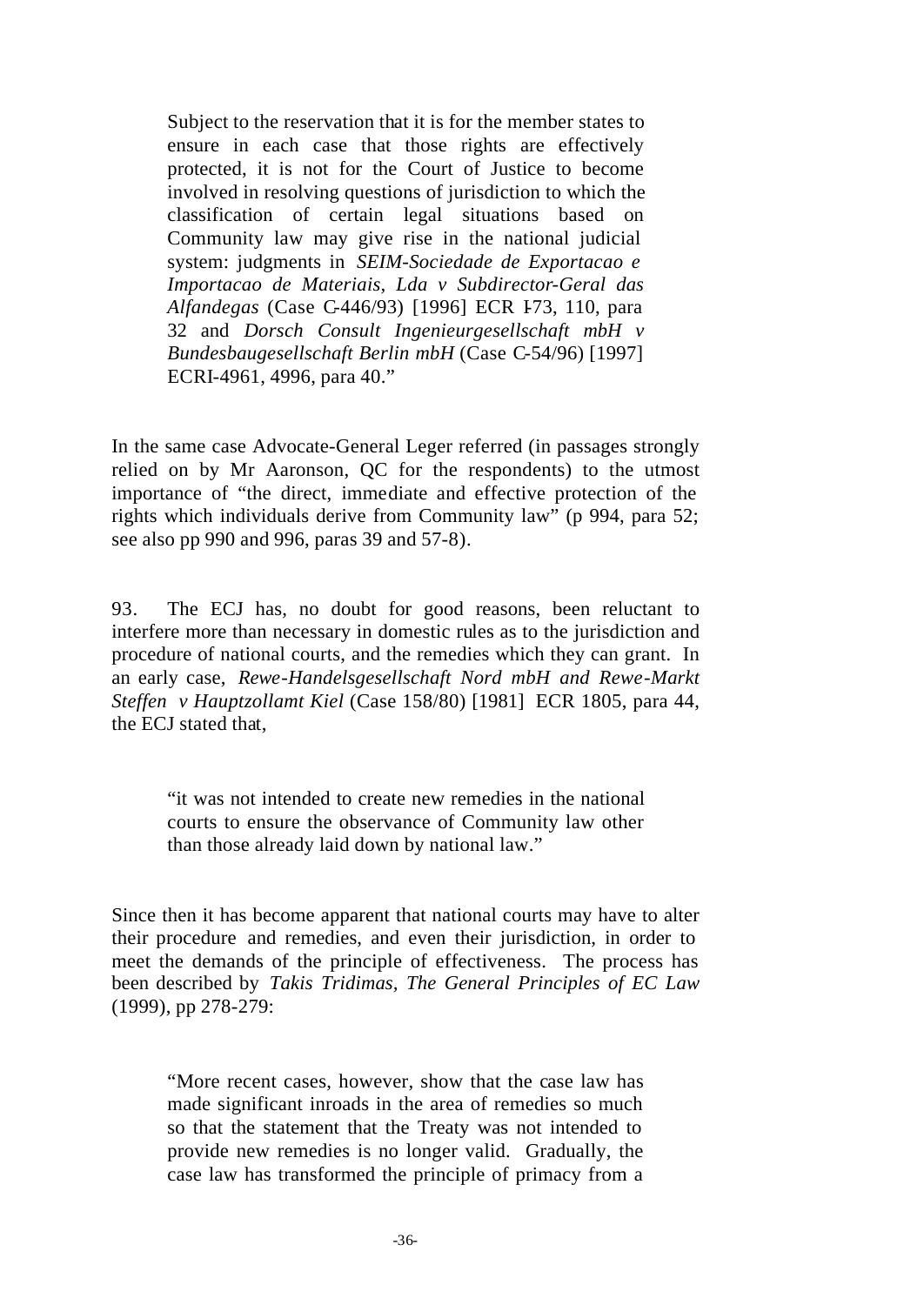general principle of constitutional law to a specific obligation on national courts to provide full and effective protection of Community rights. The seminal judgment in *Simmenthal* marked the first step in that direction. The question arose whether a national court could disregard a national law which had been held by the court to be incompatible with Community law or whether it should follow the procedure provided for by the Italian Constitution and refer that law to the Italian Constitutional Court which under the Constitution was the only competent body to rule on the validity of national law. . . Procedural protection was further extended in *Factortame*. The culmination of this trend in the case law has been the establishment of member state liability in damages."

94. The areas in which national courts may have to adapt their rules include limitation periods and other time limits, monetary limits to awards of compensation, interest and costs, and rules of evidence. Time limits have been a controversial area in which some difficult distinctions have been drawn: contrast *Emmott v Minister for Social Welfare* (Case C-208/90) [1993] ICR 8 and *Steenhorst-Neerings v Bestuur van de Bedrijfsvereniging* [1993] ECR I-5475. National restrictions on monetary compensation may have to be disregarded even by a tribunal which has limited statutory powers: see the judgment of the ECJ in *Marshall v Southampton and South West Hampshire Health Authority (Teaching) (No 2)* [1994] QB 126 (the final order by this House is reported at [1994] AC 530). In *Amministrazione delle Finanze dello Stato SpA v San Giorgio* (Case No 199/82) [1983] ECR 3595, a rule of Italian law creating a presumption as to the defence of passing-on was held unlawful on the ground that, though not discriminatory, it made it practically impossible for the claimant to obtain restitution.

95. The correct general approach to these issues has been described by the ECJ in *Peterbroeck van Campenhout & Cie v Belgium* (Case C-312/93) [1994] ECR I-4599, 4621, para 14:

"For the purposes of applying those principles, each case which raises the question whether a national procedural provision renders application of Community law impossible or excessively difficult must be analysed by reference to the role of that provision in the procedure, its progress and its special features, viewed as a whole, before the various national instances. In the light of that analysis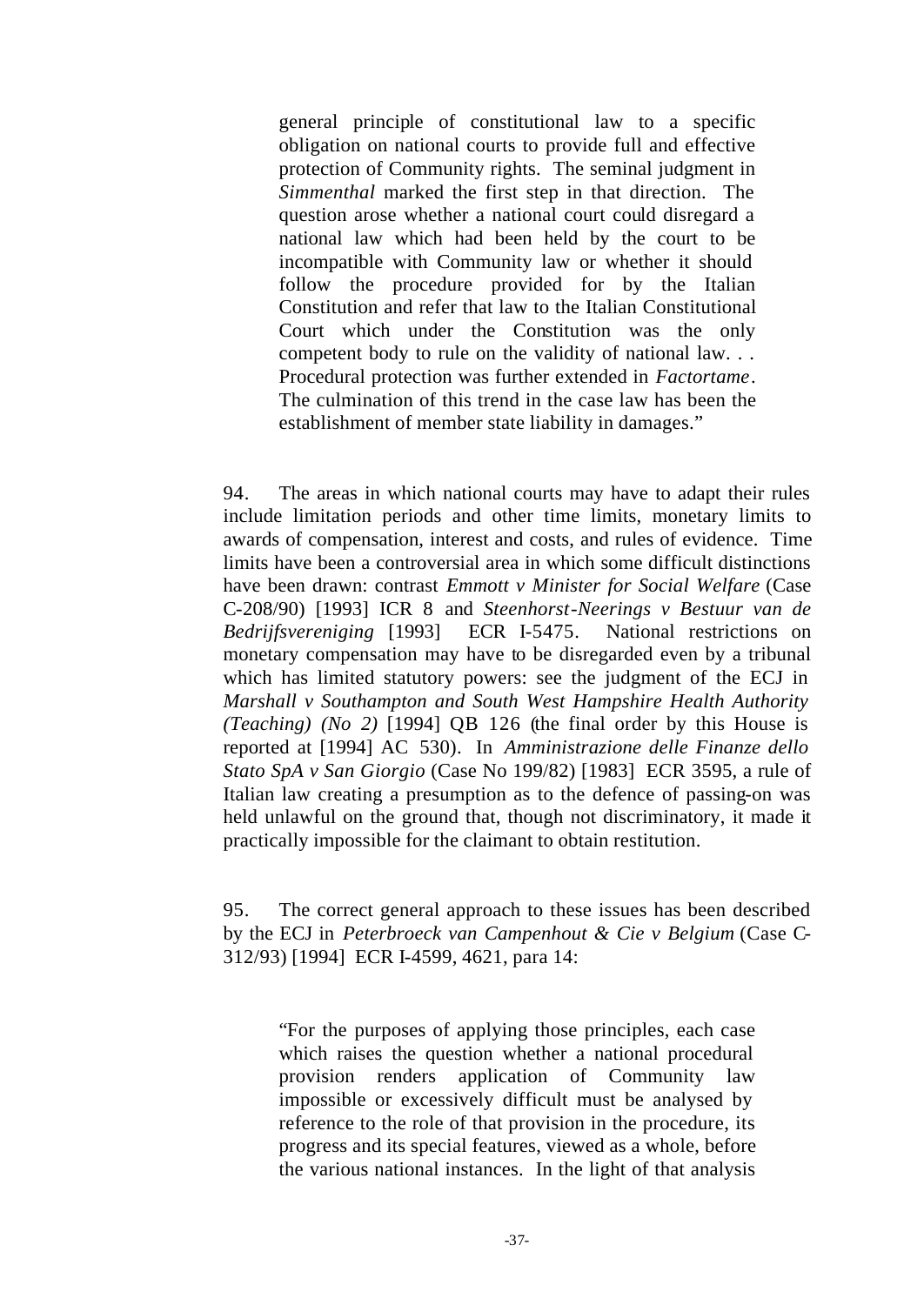the basic principles of the domestic judicial system, such as protection of the rights of the defence, the principle of legal certainty and the proper conduct of procedure, must, where appropriate, be taken into consideration."

That guidance is expressed in such general terms as to give only meagre assistance. There is further guidance on the principles in the opinion of Advocate-General Jacobs in that case (pp 4610-2, paras 40 and 43). The Advocate-General observed:

"The case-law of the court in this area establishes a balance between, on the one hand, the need to respect that autonomy [of national courts] and, on the other hand, the need to ensure the effective protection of Community rights in the national courts. That is true both of the caselaw on the subject of time-limits which I have set out above and of the decisions in *Simmenthal* and *Factortame* which are mentioned in the order for reference and are relied on by Peterbroeck, and which illustrate the court's concern for the effective protection of Community rights."

He considered *Simmenthal* and *Factortame,* and continued, at p 4611, para 43:

"The decisions in *Simmenthal* and *Factortame* were necessary to ensure that the court seised was not precluded from giving effect to the Community rights claimed in the respective national proceedings. The decisions demonstrate the way in which Community law can have an impact—indeed a remarkable impact—on national procedures. But it will be noted that in both cases the effect of Community law was to exclude a national rule which would have made the judicial protection of Community rights by the court seised wholly impossible."

96. These issues were also raised in *Hoechst (Metallgesellschaft Ltd and Others and Hoechst AG and Hoechst (UK) Ltd v Inland Revenue Commissioners and HM Attorney General* [2001] Ch 620 but since the significance of that case is controversial, and has been the subject of extended argument in this appeal, it is better to defer discussion of *Hoechst* until a later stage.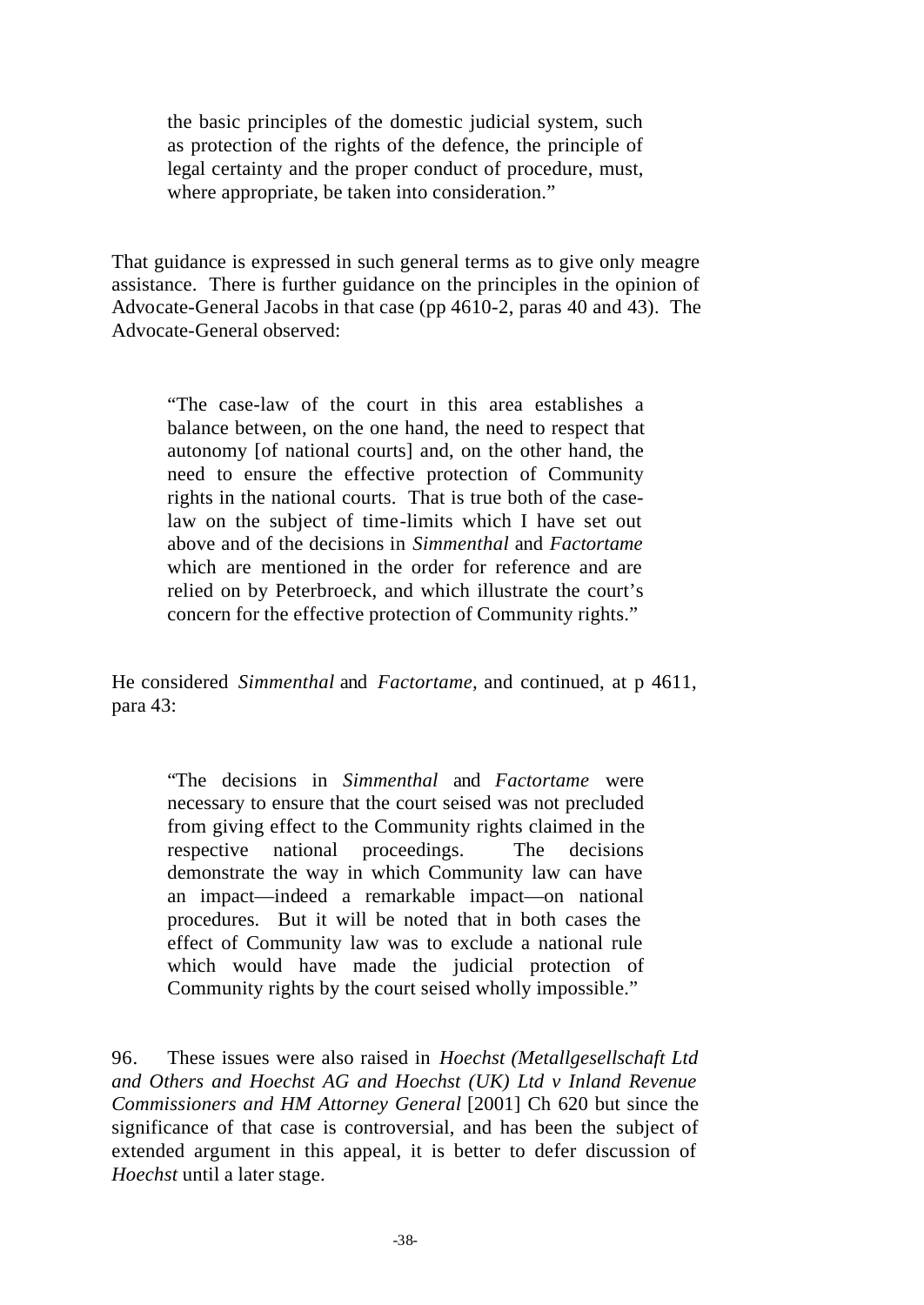# *Double taxation treaties*

97. Some but not all of the test cases selected under the GLO include claims founded on an alleged breach of the general non-discrimination article (based on the OECD model) which is included in many double taxation treaties. This appears as article 24 of the United Kingdom— United States of America Double Taxation Convention of 1975 (relevant to the Perkins and Heinz cases) and as article 25 of the United Kingdom-France Double Taxation Convention of 1968 (relevant to the BNP Paribas case).

98. The standard form of the article is as follows:

"Enterprises of a Contracting State, the capital of which is wholly or partly owned or controlled, directly or indirectly, by one or more residents of the other Contracting State, shall not be subjected in the firstmentioned Contracting State to any taxation or any requirement connected therewith which is other or more burdensome than the taxation and connected requirements to which other similar enterprises of that first-mentioned State are or may be subjected."

Its effect in connection with another type of group relief has recently been considered by Park J in *NEC Semi-Conductors Ltd v Inland Revenue Commissioners* [2004] STC 489. Your Lordships were told that an appeal from that decision is to be heard by the Court of Appeal [next July/this month]. The main area of controversy in as to the appropriate comparator for the purpose of the comparison called for by the non-discrimination article.

99. Double taxation treaties do not have direct effect. They need to be imported into domestic tax law by express enactment. In relation to income tax and corporation tax this is achieved by section 788 (3) of ICTA 1988, which provides as follows:

"Subject to the provisions of this Part, the arrangements [specified in an Order in Council relating to double taxation] shall, notwithstanding anything in any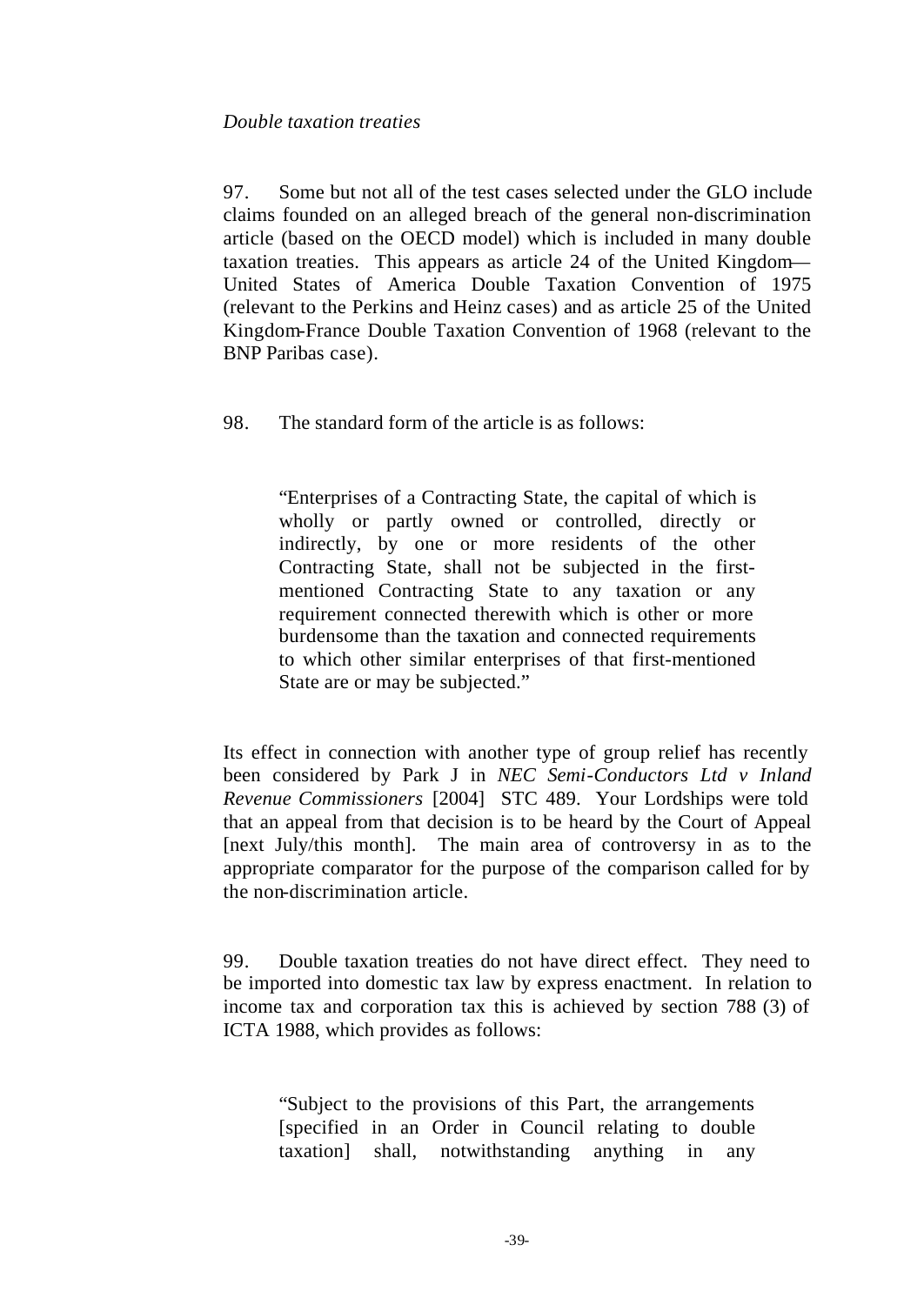enactment, have effect in relation to income tax and corporation tax insofar as they provide—

(a) for relief from income tax, or from corporation tax in respect of income or chargeable gains . . ."

100. The alternative claims based on the non-discrimination article are a peripheral issue in this appeal (indeed they were not mentioned at all in the judgments in the Court of Appeal). That is because, as is stated in para 101 of the respondents' printed case, in every case the claim in respect of a breach of the non-discrimination article is coupled with a parallel claim under the provisions of article 56. However, during the Revenue's oral submissions your Lordships were told that of 306 appeals about group loss relief now pending before the special commissioners, there are six in which the non-discrimination article is the sole issue. Dr Plender (for the revenue) realistically acknowledged the convenience of having the double taxation treaty claims heard at the same time, and in the same forum, as the claims based on articles 43 and 56. Mr Aaronson appeared to accept that when the issue of substance finally comes to be decided none of his clients is likely to win on the double taxation treaty point if it loses on the EU points.

# *The companies' claims*

101. The claims of the claimants in the six test cases are set out in similar form in their respective Part 8 claim forms. The claims are not however identical. I have already mentioned that some but not all include claims based on non-discrimination articles in double taxation treaties. Another and much more important difference is in the type of loss which is said to have been occasioned by the alleged breaches of articles 43 and 56 (and other articles which are put into the pleading for good measure).

102. There are four different types of loss said to have been sustained as a result of the alleged breaches. Park J quoted ([2004] STC 594, 600, para 14) the description in the skeleton argument for the companies (the claimants before him). It is convenient to repeat this, especially as much of the oral argument before your Lordships referred to claims in categories (i), (ii), (iii) and (iv):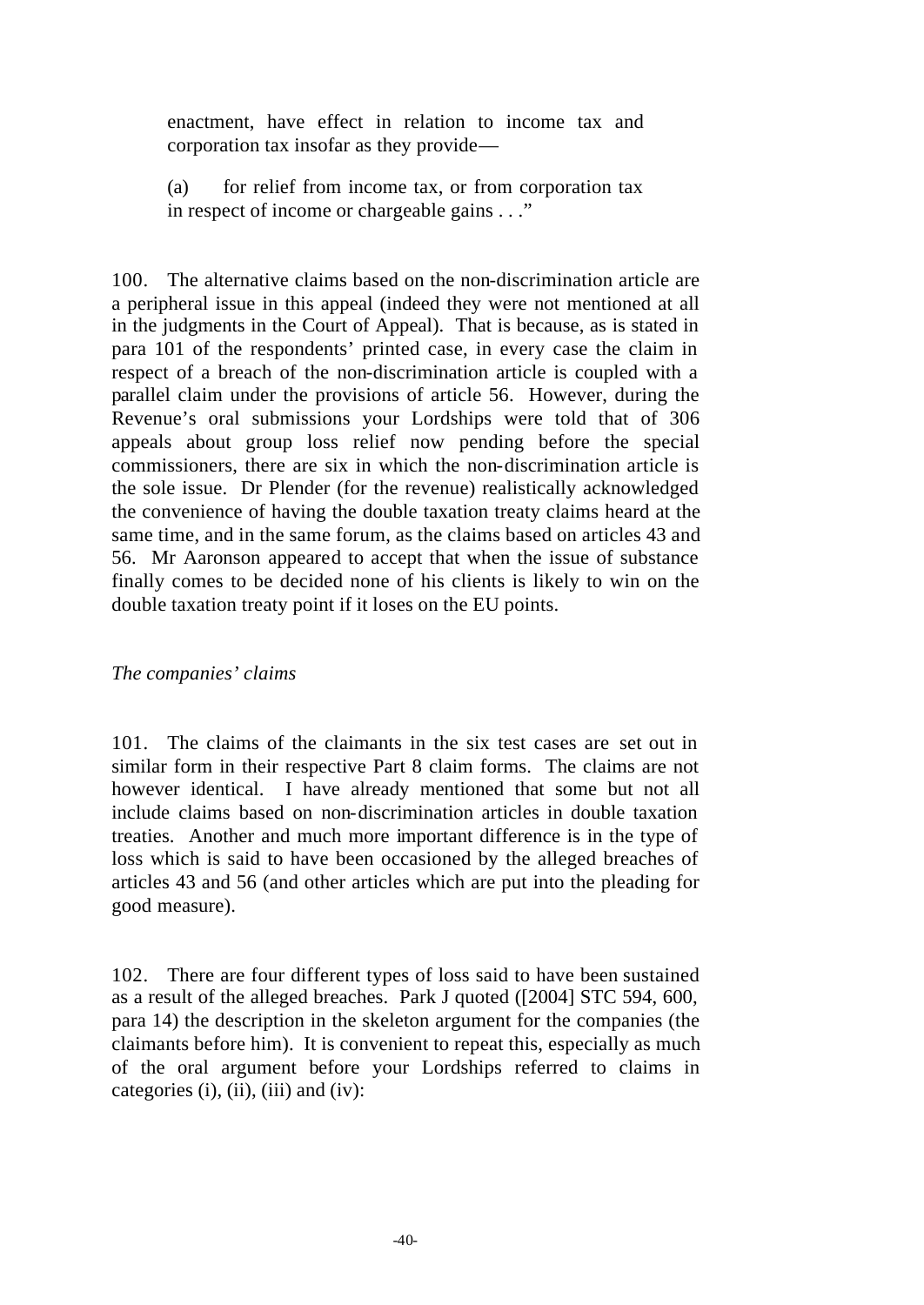"The claims by each of the test claimant groups are for at least two, and in some cases for all four, of the following:

- (i) For the profits of the UK profit-making company to be relieved by the losses of a non-UK resident company. It may be helpful to refer to this as 'basic group relief.'
- (ii) Because of the clear legislative requirement for all the relevant companies to be resident in the UK basic group relief was regarded in every case as not available. In many cases the profitmaking companies used other reliefs (eg capital allowances or surplus ACT) which they would not have used had basic group relief been available. In these cases the profit-making companies claim restitution of the other reliefs, or, in the alternative, compensation for their use. It will be convenient to refer to this as 'the reclaim of utilised reliefs.'
- (iii) In many cases other UK members of the group surrendered their own reliefs to the UK profitmaking company; and those companies are reclaiming the reliefs. It will be convenient to refer to this as 'the recovery of surrendered reliefs.'
- (iv) In all of the cases the companies which would have surrendered losses, if the group relief rules were not confined to UK resident companies, may have been paid for allowing their losses to be set-off against the profit-making companies' profits, and they seek compensation for the loss of these payments. It will be convenient to refer to this as 'the claim for payments.'"

103. The way these claims have been pleaded can be illustrated by the pleading in the Autologic case. Paragraph 8A of the statement in the claim form is a long and very elaborately subdivided paragraph particularising the claims for restitution and damages. Para 8A.1.4 claims damages under three heads as follows:

(1) Para 8A.1.4.1 "Amounts of corporation tax overpaid by [a UK subsidiary] 'the paying company'"—a category (i) or "basic group relief" claim;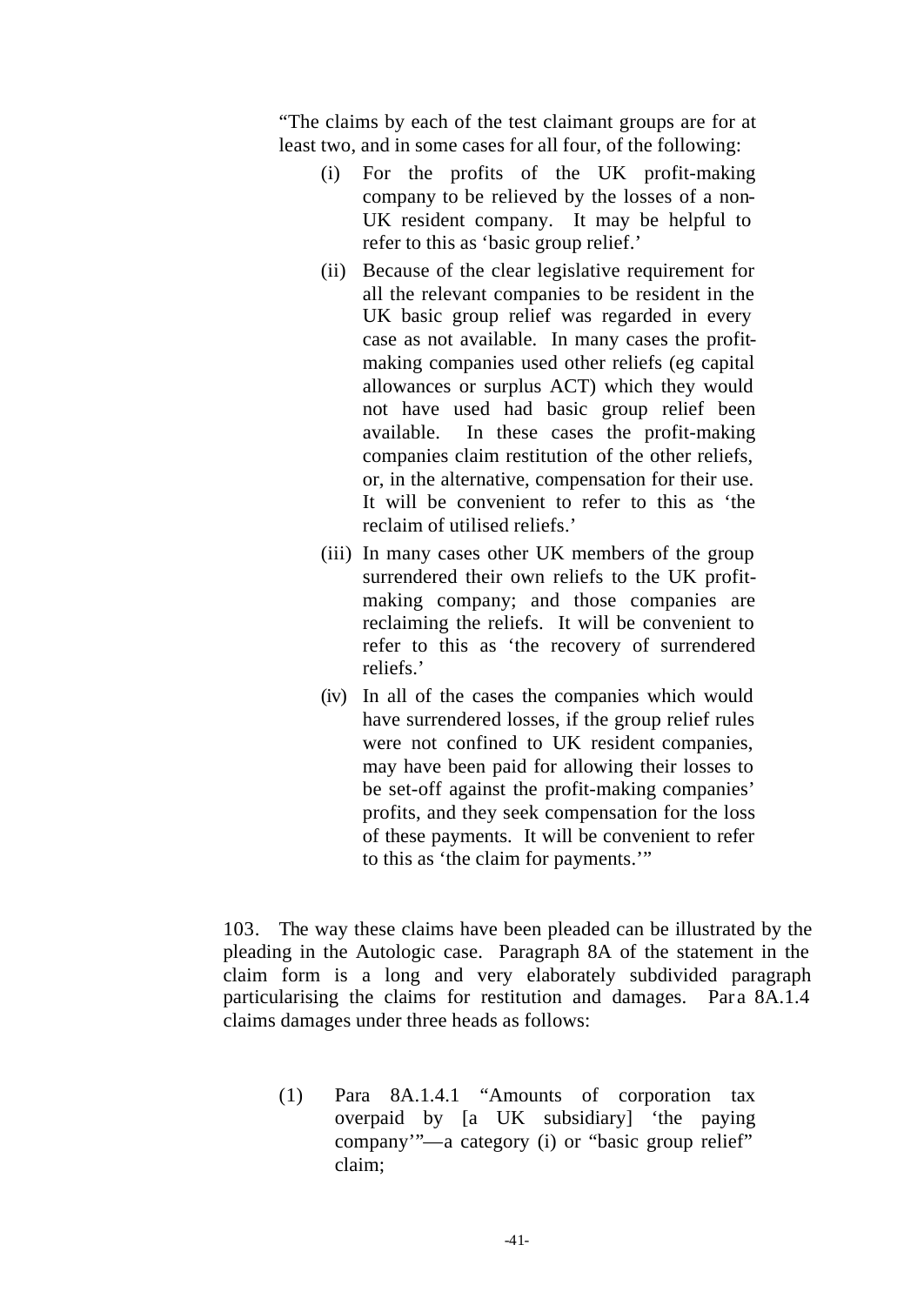- (2) Para 8A.1.4.2 "The value of reliefs surrendered to the paying company by [other UK group companies] and which would not have been used or surrendered and which may otherwise have been available for use elsewhere in the company group or for other accounting periods had the paying company been able to claim loss relief from [lossmaking French subsidiaries] and thereby offset its chargeable profits"—a category (ii) or "reclaim of utilised reliefs" claim; and
- (3) Para 8A.1.4.3 "The sums [the loss-making French subsidiaries] would have received from the paying company had they been able to surrender their losses and other eligible amounts to the paying company which they were precluded from doing in the manner set out in this claim"—a category (iv) or "claim for payments" claim.

Paragraphs 8A.2.1 and 8A.2.2 then follow the same sort of pattern in respect of the restitutionary claims, omitting the category (iv) claim but including express claims for the time value of money.

104. It is over the category (i) claims that battle has been joined. The revenue regard the category (i) claims as being of central importance, and as being a plain breach of the principle that group loss relief claims are to be determined (in the first instance) by the special commissioners, to whose exclusive jurisdiction Parliament has assigned them. The revenue regard categories (ii), (iii) and (iv) as "satellite" claims which cannot be considered until after the essential issue of category (i) claims has been decided. It was the category (i) claims that Park J struck out (see for instance para 1.3 of his order drawn up on 31 March 2004, in the Autologic case, striking out paras 8A.1.4.1 and 8A.2.2.1).

#### *The judgments below*

105. In his judgment Park J, having covered all the matters to which I have already referred, with the important exception of the EU principle of effectiveness, turned to the issue of tax appellate jurisdiction. He referred to the changes during the 1990s in the administration of corporation tax, but observed (p601, para 18):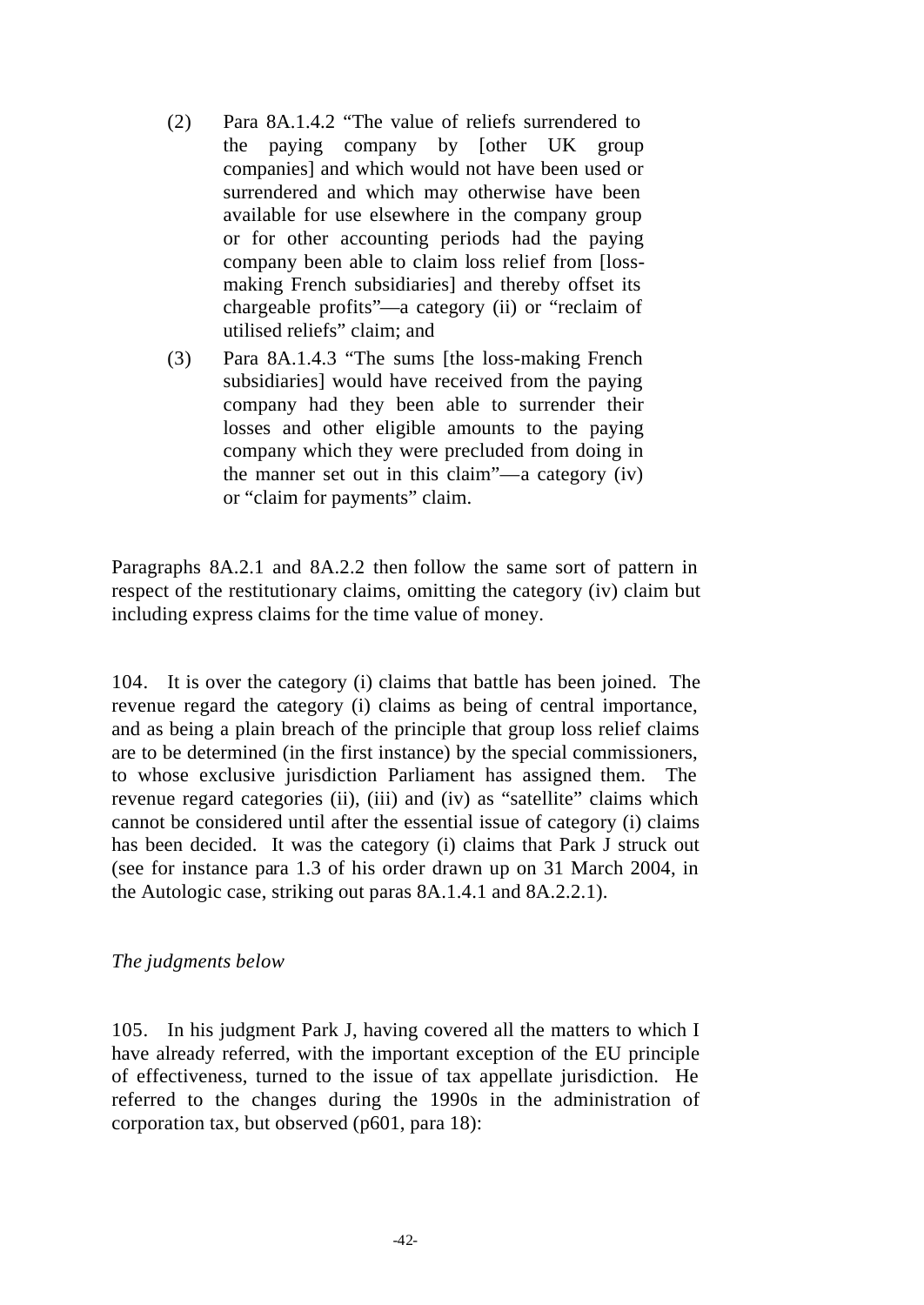"It has always remained the case that a corporate taxpayer which wishes to dispute some point of tax law with the Revenue has a statutory right of appeal to the Commissioners."

He mentioned the line of tax cases which had considered and applied the principle in *Barraclough v Brown,* the most recent being *R v Inland Revenue Commissioners Ex p Bishopp* [1999] STC 531. He then crisply summarised his own view (p 603, para 25):

"I am not going to go through the judgments in the cases which were cited to me. They are all consistent in the result: the courts did not decide questions of principle which went to liability. Such questions (as opposed to questions of machinery) were properly the subject of appeals to the General or Special Commissioners. I would accept that the precise reasoning which led the courts to that result has varied between some of the judgments. Some observations are to the effect that there is a simple rule of law that the court has no jurisdiction at all in such matters, an approach which appears to me to be consistent with the second strand in the speech of Lord Watson in *Barraclough v Brown* [[1897] AC 615,622]. Other observations are to the effect that there might in theory be a jurisdiction to decide questions of tax principle in cases begun in the High Court, but that, given the existence of the statutory jurisdiction of the Commissioners, it would be wrong for the High Court to exercise any such original jurisdiction as it might possess."

106. Park J then referred to *Marks & Spencer Plc v Halsey (Inspector of Taxes)*, summarising the decision of the special commissioners ([2003] STC (SCD) 70) and his own decision to make a reference to the ECJ). He noted that the revenue said that in that case the taxpayer company followed the correct procedure in order to get the critical question of tax principle decided. Mr Aaronson, who appeared for the taxpayer company in *Marks & Spencer*, told your Lordships that it was a much more straightforward case on the facts, and that in any case there might have been second thoughts about the wisdom of going to the special commissioners. He could also point out that the revenue had not objected to the High Court assuming jurisdiction in *Hoechst.* But this important appeal cannot be decided by weighing and striking a balance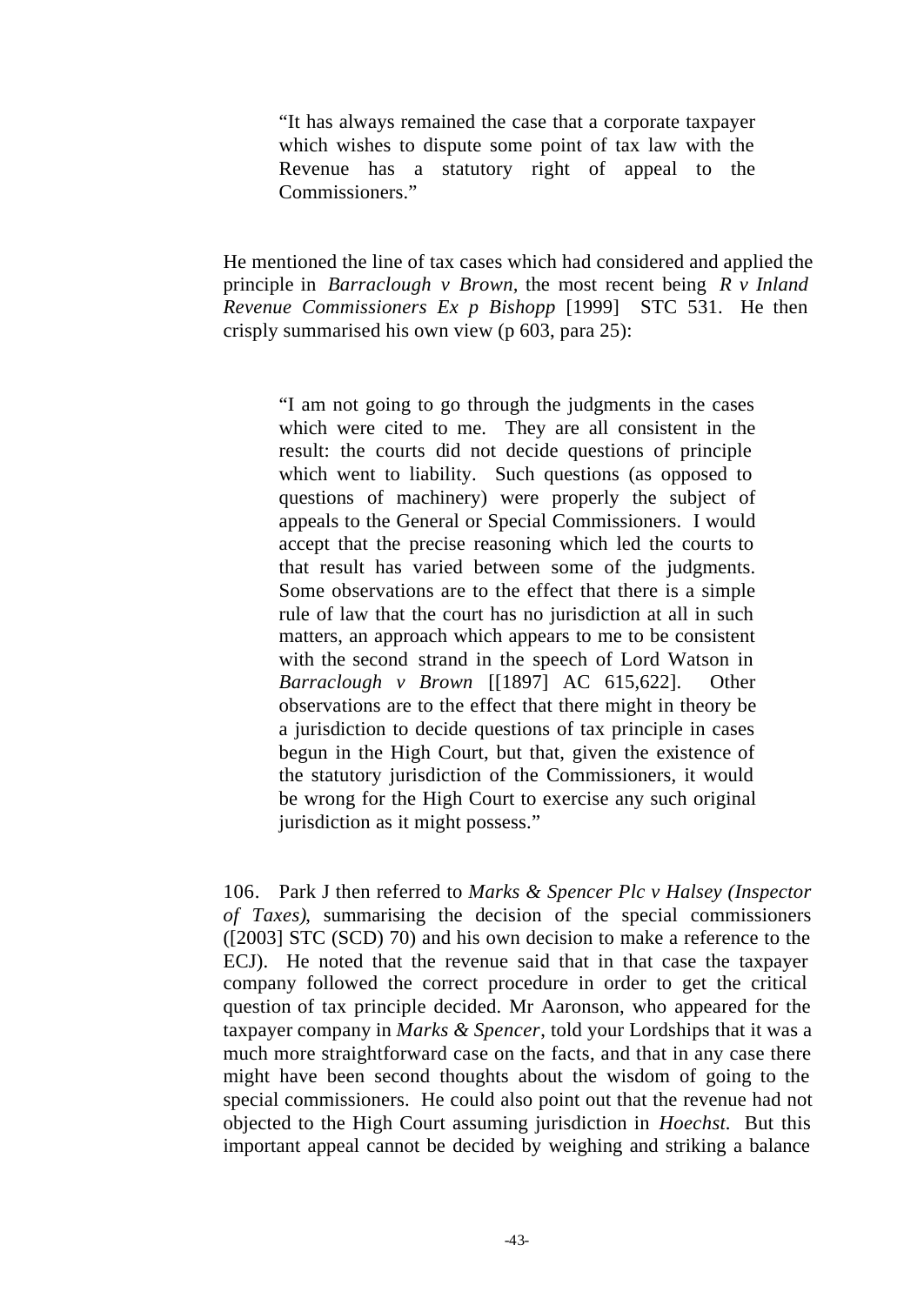between the alleged procedural inconsistencies of the revenue, on the one hand, and taxpayer companies and their advisers, on the other hand.

107. In discussing the competing arguments Park J started from the basic principle as he had formulated it ([2004] STC 594, 603, para 25). That basic principle could not be evaded by a company stealing a march, and starting High Court proceedings before an assessment (or some other formal trigger for an appeal to the Commissioners) was in place. Nor would the principle cease to apply because there was a large number of companies which could band together for a GLO. Nor would it cease to apply because another company in a group claimed to have suffered financial loss in consequence of a refusal of group relief. He concluded (p 606, para 31 (iv)):

"Finally, I combine the foregoing examples. Suppose that several companies are having the same argument of tax law with the Revenue. They all have associated companies which wish to make consequential claims for damages against the Revenue. In my opinion they cannot cause the High Court to have or to exercise a jurisdiction to determine the disputed question of tax law—a jurisdiction which otherwise it would either not have or not exercise—by uniting to create a GLO in which all of the companies with the tax disputes and all of the associated companies with consequential damages claims combine to bring High Court proceedings against the Revenue. The example in this sub-paragraph is in principle the same as the case before me."

108. Only towards the end of his judgment did Park J refer to the EU principle of effectiveness and the decision of the ECJ in *Hoechst* [2001] Ch 620, paras 98-107 (the paragraphs dealing with the fifth question). He dealt with the point in the following passage (p 608, para 38):

"Points of the nature which I have described in the foregoing paragraph [the procedural difficulties on which Mr Aaronson relied] are important and potentially difficult, but I cannot see what they have to do with the jurisdictional issue which is the subject matter of this judgment. If a claimant company argues on an appeal to the Special Commissioners that it is entitled to group relief for losses of a group company resident outside the United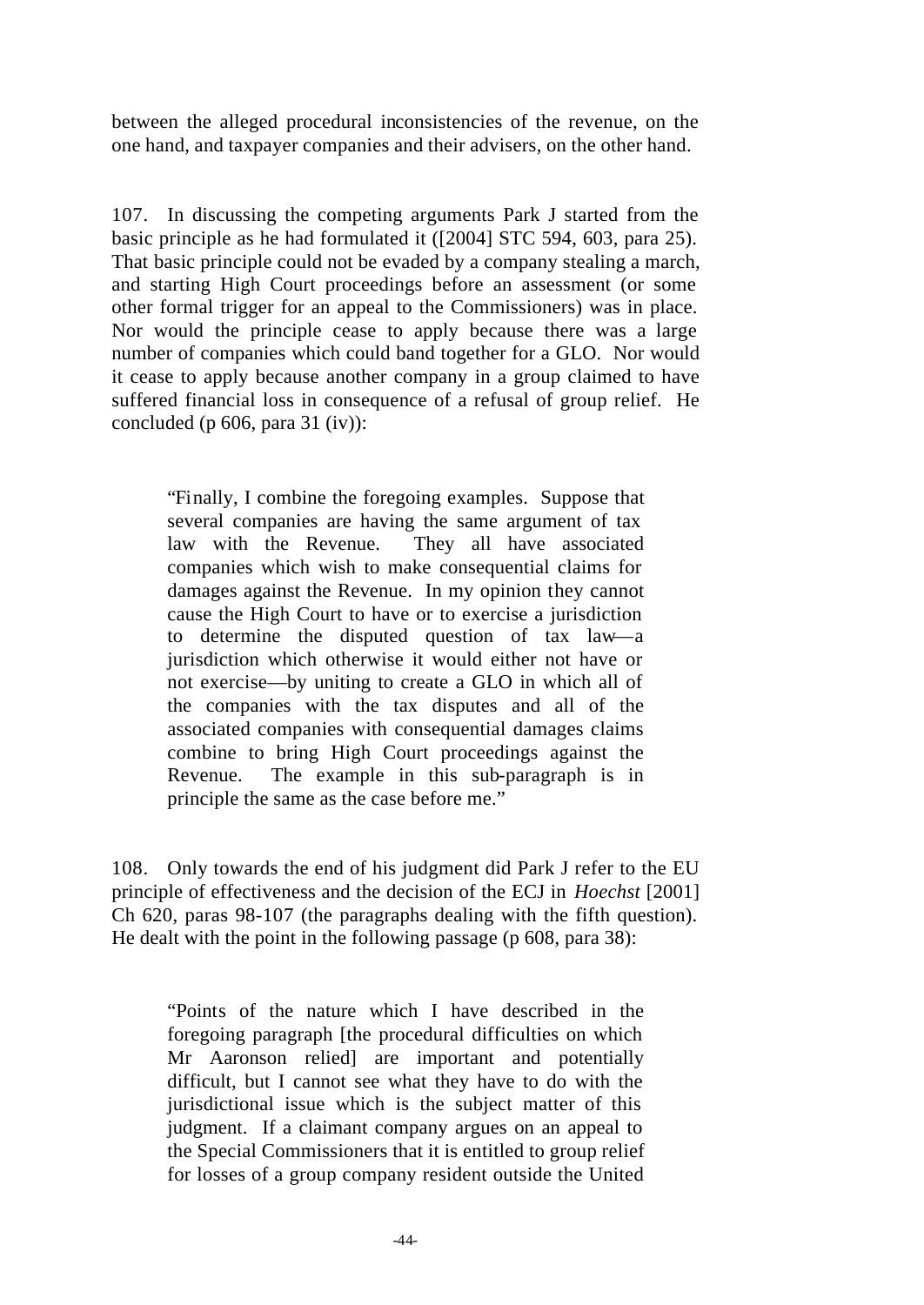Kingdom, the Inland Revenue's arguments against the company might include submissions that the appeal fails anyway for procedural reasons such as the lack of a notice from the surrendering company to its Inspector or the omission by the companies to make formal claims for group relief within the prescribed time limits. If the Revenue's arguments do include such submissions, the claimants can respond before the Commissioners, just as they could if the case had commenced in the High Court, by arguing that, in reliance in the passages in the *Metallgesellschaft/Hoechst* judgment, Community law overrides the procedural and formal requirements. The Special Commissioners are just as capable of adjudicating on these arguments as is the High Court."

109. In the Court of Appeal (which heard the case in a single day, as an on-notice application for permission to appeal, with the appeal to follow on permission being granted) the outcome was very different. Peter Gibson LJ ([2005] 1 WLR 52, 53, para 1) placed *Hoechst* in the forefront of his judgment. He recorded (p 57, para 13) the appellant companies' main criticisms of the judgment below:

"(1) By reason of the *Hoechst* case the judge should have found that the High Court not only had jurisdiction but was required to hear the category (i) claims. (2) The judge erred in not deciding whether he had jurisdiction; he should have found on the authorities that he had jurisdiction and should have exercised it. (3) The judge erred in failing to appreciate or give adequate consideration to the practical difficulties in requiring the category (i) claims to be severed from all the other claims and consigned to the commissioners; those difficulties should have led the judge to exercise jurisdiction by hearing all the claims in the High Court."

110. Peter Gibson LJ quoted at some length (pp58 to 60, paras 17 and 18) from the opinion of Advocate-General Fennelly and the judgment of the ECJ in *Hoechst*. He also referred to *Simmenthal, Kobler* and *Roquette Freres SA v Direction des Services Fiscaux du Pas-de-Calais* (Case C-88/99) [2000] ECR I-10465. He observed (p 62, para 25) that the importance of the principle of effectiveness in Community law cannot be overstated, and that in the present case there is a very serious difficulty, if not an impossibility, for companies resident outside the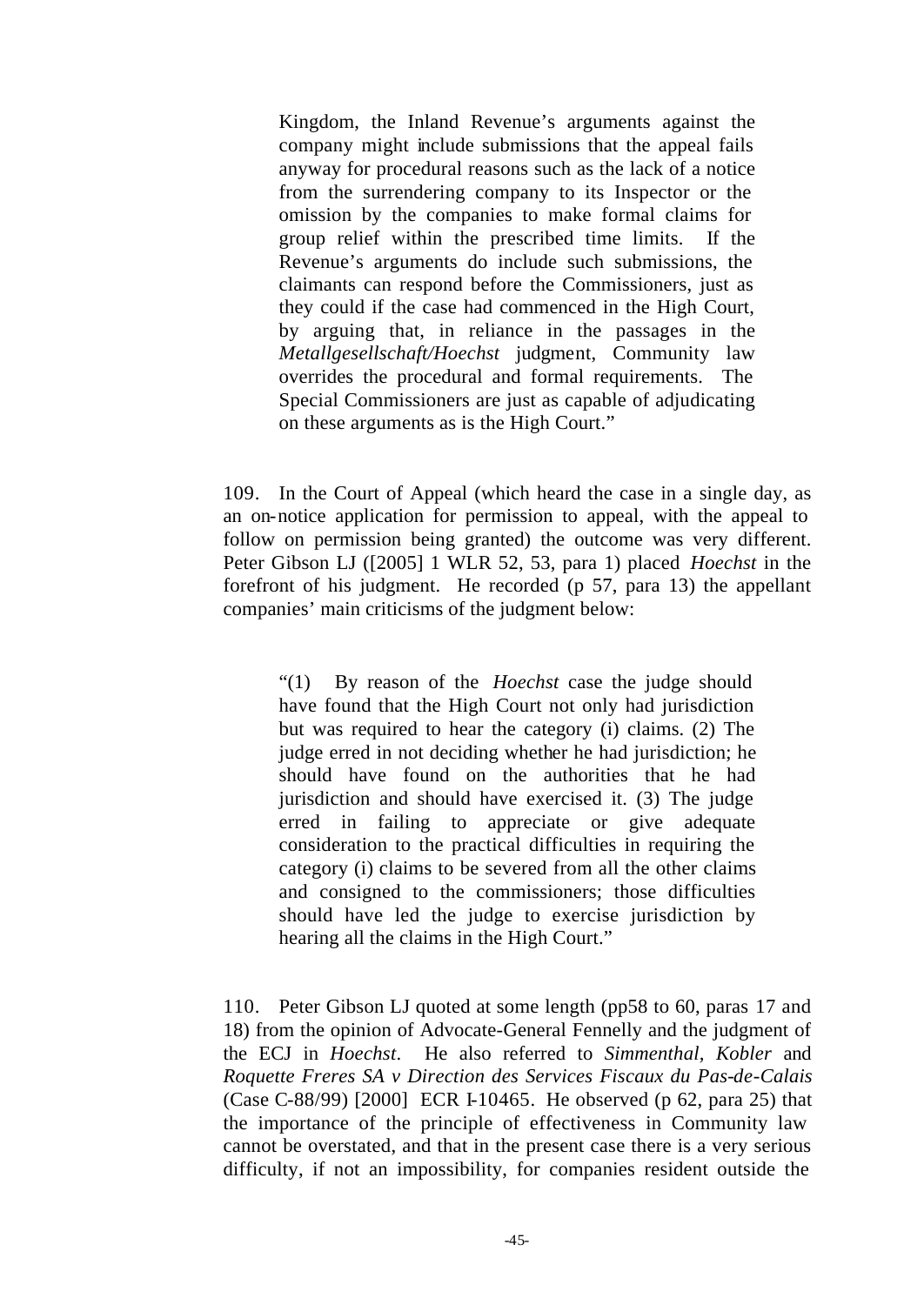United Kingdom to comply with the formal statutory requirements for group loss relief.

111. Peter Gibson LJ's essential conclusion was as follows (p 63, para 28):

"With due respect to the judge, I do not think that thereby he gave effect to the full import of the ECJ's decision on question (5) in the *Hoechst* case. Given that the United Kingdom tax law has denied groups of resident and nonresident companies the benefit of group loss relief, it is no answer to the claimants' claims in the High Court, by which they seek to invo ke the primary and direct effect of Community law, to require the claimants to apply for a tax benefit denied to them by national law with a view to challenging the inevitable refusal of that application through the statutory procedure for tax appeals. In my judgment, consistently with the *Hoechst* case, the High Court was obliged to entertain the claims and, if made out, give effect to them, and the judge was wrong to strike out part of the claims."

112. Peter Gibson LJ did not find it necessary to say anything about the other grounds of appeal (including the issue of jurisdiction of the High Court apart from the EU context). Longmore LJ gave a short judgment agreeing with Peter Gibson LJ.

# *The Hoechst case*

113. Before your Lordships the revenue contended that the Court of Appeal gravely misunderstood the significance of the *Hoechst* case [2001] Ch 620. It is therefore necessary to examine it in a little detail. It was in fact two linked cases on essentially the same factual situation, a German parent company was a trading subsidiary resident in the United Kingdom. It was concerned with a different form of group relief (which ceased to exist on 6 April 1999), that is a group income election under section 247 of ICTA 1988 enabling an intra-group dividend to be paid without a simultaneous payment of advance corporation tax ("ACT") if (and only if) both companies were resident in the United Kingdom (see section 247 (4), now repealed together with all the other provisions relating to ACT). This resulted in a financial detriment to a group where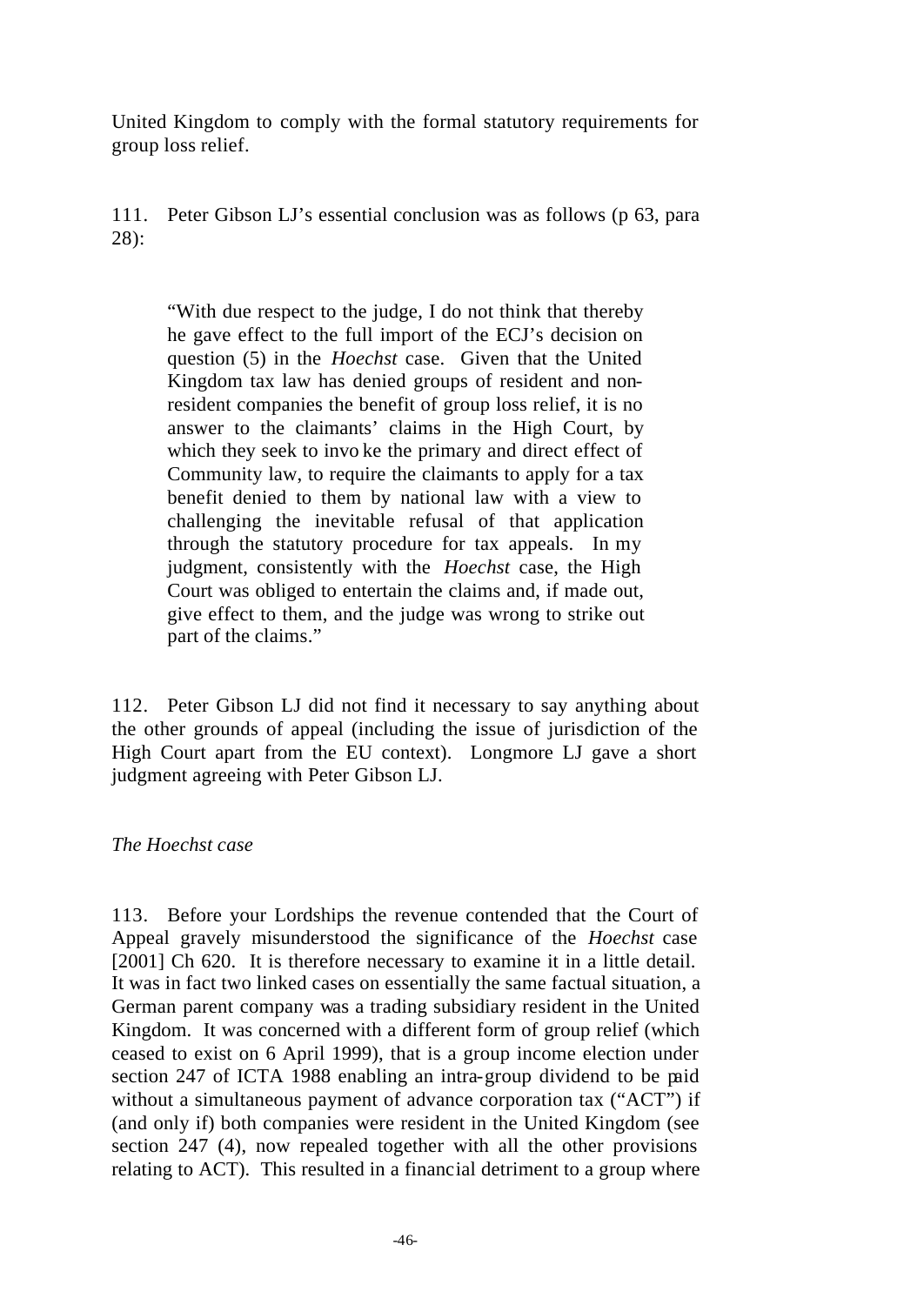the receiving company was resident in another member state of the EU, although the detriment was transitory (and equivalent to a loss of interest) because mainstream corporation tax would (absent another form of group relief) be payable in due course.

114. The relevant companies in each of the two groups commenced proceedings against the revenue in the High Court. They relied on articles 43 and 56 (then articles 52 and 73b) of the Treaty and claimed "damages or compensation for the loss of the use of the money in respect of the periods between the payments of advance corporation tax made and the time when their mainstream corporation tax, against which those payments were set off, was due." The periods concerned were 1974 to 1995 in the case of one group, and 1989 to 1994 in the case of the other (see the Advocate-General's opinion, pp 626-627, paras 9-11). On 2 October 1998 Neuberger J made an order for the reference to the ECJ of five questions.

115. There is no suggestion that the revenue raised any objection to the procedural course which I have just described. Nor did the revenue dispute that national law deprived non-resident companies of any possibility of a group income election (see the Advocate-General's opinion at p 627, para 12). That was the basis on which the United Kingdom government fought the case in the ECJ, arguing that the differential between resident and non-resident companies was justified and was not discriminatory.

116. The first and second questions raised the main issues as to the alleged breaches of EU law. The ECJ, agreeing with the Advocate-General, found the breaches established. The first question was answered as follows (p 661, para 76):

"The answer to the first question must therefore be that it is contrary to article 52 of the Treaty for the tax legislation of a member state, such as that in issue in the main proceedings, to afford companies resident in that member state the possibility of benefiting from a taxation regime allowing them to pay dividends to their parent company without having to pay advance corporation tax where their parent company is also resident in that member state but to deny them that possibility where their parent company has its seat in another member state."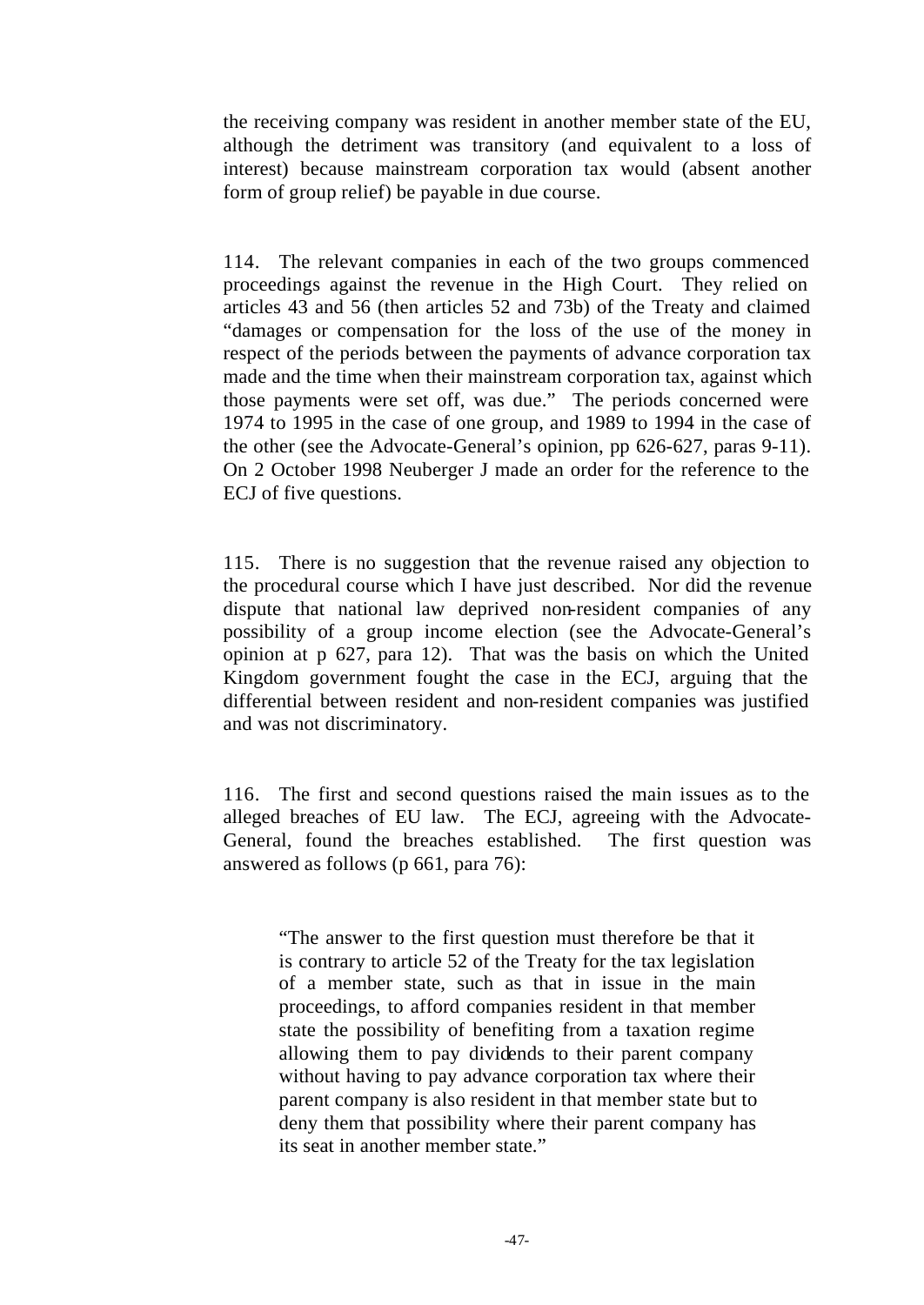The second question was answered as follows (p 665, para 96):

"where a subsidiary resident in one member state has been obliged to pay advance corporation tax in respect of dividends paid to its parent company having its seat in another member state even though, in similar circumstances, the subsidiaries of parent companies resident in the first member state were entitled to opt for a taxation regime that allowed them to avoid that obligation, article 52 of the Treaty requires that resident subsidiaries and their non-resident parent companies should have an effective legal remedy in order to obtain reimbursement or reparation of the financial loss which they have sustained and from which the authorities of the member state concerned have benefited as a result of the advance payment of tax by the subsidiaries. The mere fact that the sole object of such an action is the payment of interest equivalent to the financial loss suffered as a result of the loss of use of the sums paid prematurely does not constitute a ground for dismissing such an action. While, in the absence of Community rules, it is for the domestic legal system of the member state concerned to lay down the detailed procedural rules governing such actions, including ancillary questions such as the payment of interest, those rules must not render practically impossible or excessively difficult the exercise of rights conferred by Community law."

In the light of these rulings it was unnecessary to answer the third and fourth questions.

117. The fifth question is restated in the judgment of the ECJ at pp 665-666, para 98, but with the addition at the end of 20 words which give a clue as to the court's eventual answer:

"By its fifth question, the national court is seeking in substance to ascertain whether it is contrary to Community law for a national court to refuse or reduce a claim brought before it by a resident subsidiary and its non-resident parent company for reimbursement or reparation of the financial loss which they have suffered as a consequence of the advance payment of corporation tax by the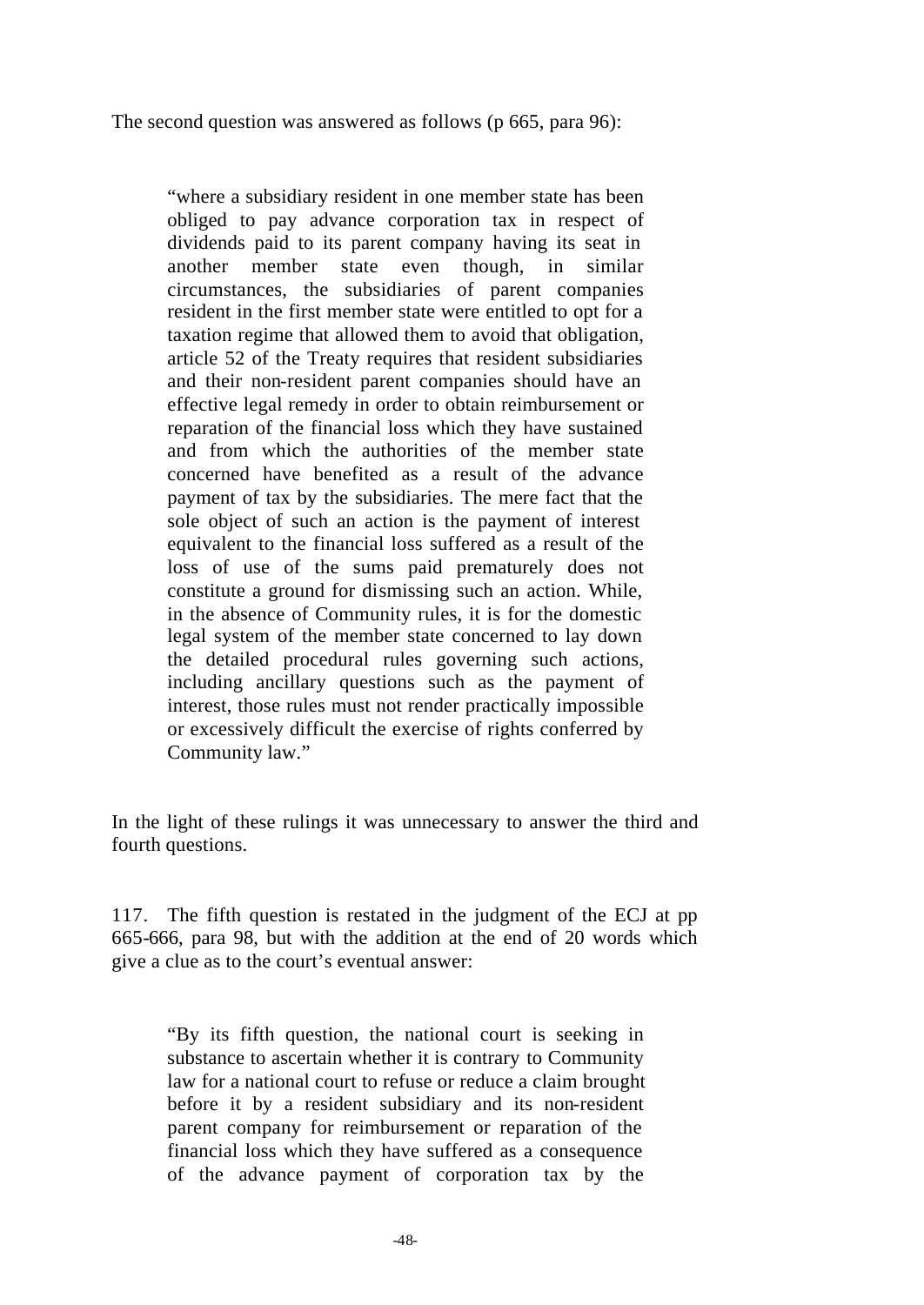subsidiary, on the sole ground that they did not apply to the tax authorities in order to benefit from the taxation regime which would have exempted the subsidiary from making payments in advance and did not therefore make use of the legal remedies available to them to challenge the refusals of the tax authorities, by invoking the primacy and direct effect of the provisions of Community law, where upon any view national law denied resident subsidiaries and their non-resident parent companies the benefit of that taxation regime."

118. Subsequent paragraphs of this part of the judgment (paras 98- 107) make clear that the ECJ was considering the issue as an alleged defence, in line with the principles stated in *Brasserie du Pecheur* and *Factortame* [1996] QB 404, based on a lack of reasonable diligence on the part of the claimant. Nevertheless these paragraphs also emphasise the futility of requiring a claimant to adopt, at the outset of his claim, a special and possibly burdensome procedure which was doomed to failure from the start: see paras 103 ("it is not disputed that, had the claimants applied for that taxation regime, their application would have been refused by the inspector of taxes"); 104 ("since no such right to reimbursement exists under English law"); 105 ("it is thus criticising the claimants for complying with national legislation and for paying advance corporation tax without applying for the group income election regime or using the available legal remedies to challenge the refusal with which the tax authorities would inevitably have met their application"); and 106 ("had not applied for a tax advantage which national law denied them").

119. The same line of thought is reflected in the conclusion in para 107:

"The answer to the fifth question must therefore be that it is contrary to Community law for a national court to refuse or reduce a claim brought before it by a resident subsidiary and its non-resident parent company for reimbursement or reparation of the financial loss which they have suffered as a consequence of the advance payment of corporation tax by the subsidiary, on the sole ground that they did not apply to the tax authorities in order to benefit from the taxation regime which would have exempted the subsidiary from making payments in advance and that they therefore did not make use of the legal remedies available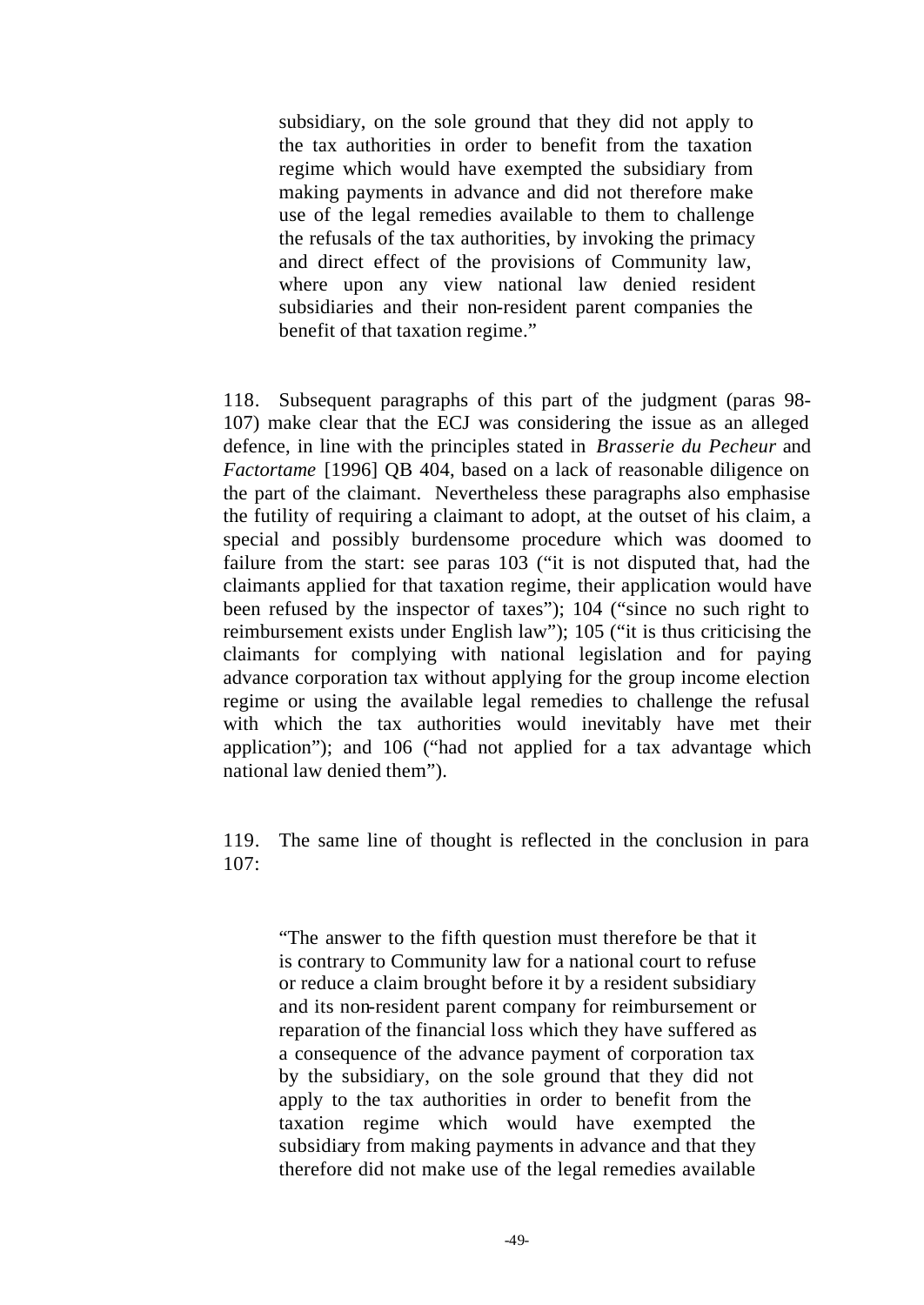to them to challenge the refusals of the tax authorities, by invoking the primacy and direct effect of the provisions of Community law, where upon any view national law denied resident subsidiaries and their non-resident parent companies the benefit of that taxation regime."

120. The first criticism which Dr Plender made of the Court of Appeal's treatment of *Hoechst* (made by reference to the very first sentence in the judgment of Peter Gibson LJ) was that the effect of the decision was too widely stated. I see little force in this criticism (the second sentence in the judgment qualifies the generality of the first) and little relevance in any element of criticism that might survive.

121. The second criticism (central to Dr Plender's submissions) needs fuller examination. It is true that the ECJ, in dealing with the fifth question, was not concerned at all with the issue of the jurisdiction of any national court, but only with whether relief should be reduced (or even refused completely) on the ground that the claimant had not shown reasonable diligence in seeking domestic remedies. That criticism is, so far as it goes, correct. The ECJ was not faced with the argument that the High Court did not have jurisdiction, because the revenue chose not to contest that point. But I do not consider that this takes the revenue very far. The clear and robust terms in which the ECJ dealt with the fifth question in paras 103 to 107 of its judgment (and the similarly robust and clear language in para 58 of the Advocate-General's opinion) leave little room for doubt that, had the question of jurisdiction been raised, it would have been disposed of in the same way, and for the same reasons.

# *Conclusions*

122. My Lords, I have set out the background to this appeal, and the issues which it raises, at some length—I fear at tedious length. I can however state my opinion fairly shortly, especially as I have the misfortune to differ from the majority of your Lordships. With great respect to Park J, who has exceptional knowledge and experience in tax cases, I think (as the Court of Appeal did) that he underestimated the impact, in these cases, of the superior legal order constituted by EU law. I also think that he took too narrow a view of the High Court's jurisdiction in proceedings with a tax content. I prefer the formulation put forward by Lord Wilberforce in *Vandervell*'*s* case [1971] AC 912, 939 FH (with which Lord Morris of Borth-y-Gest agreed, and with which none of their Lordships positively disagreed). That passage is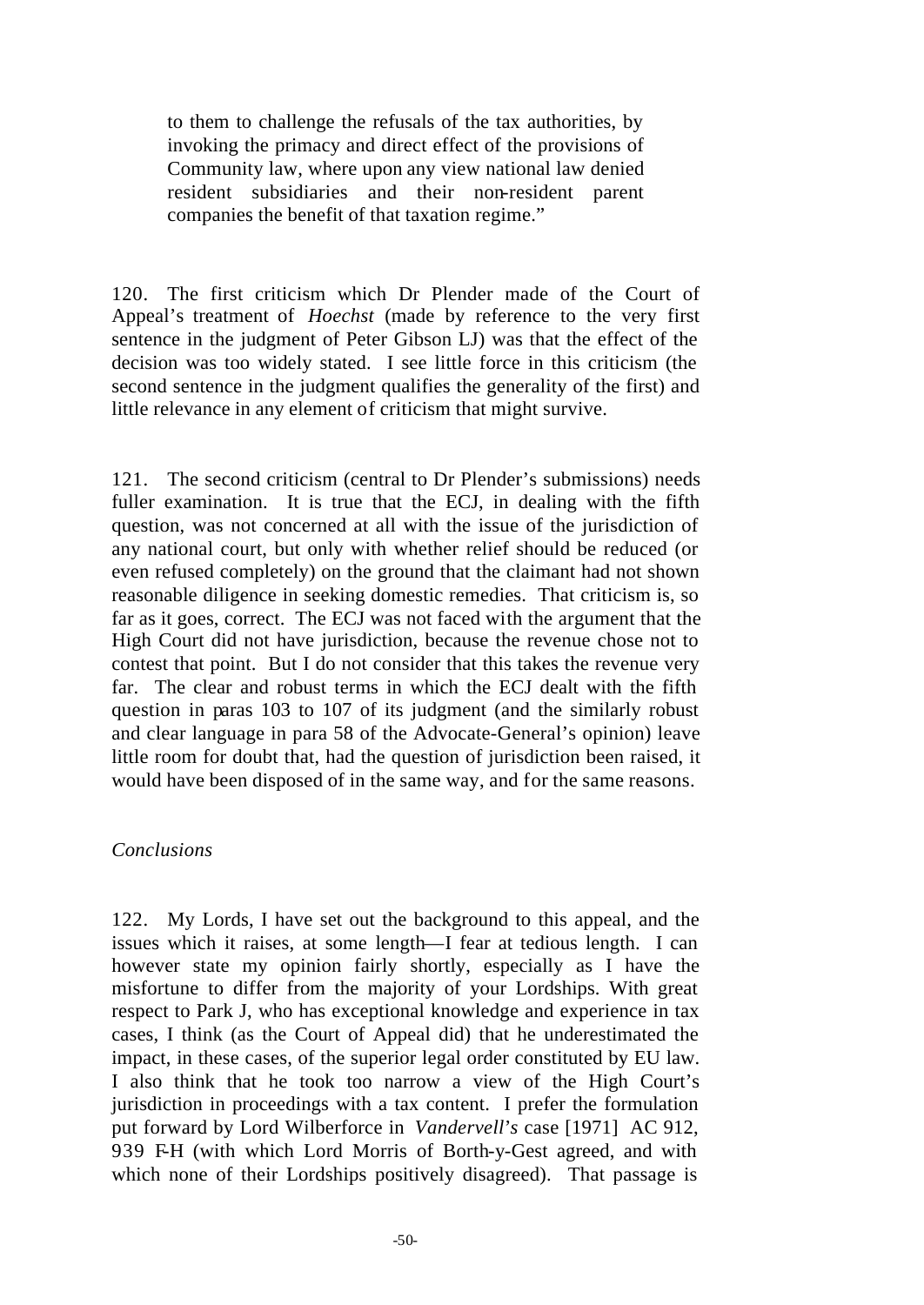quoted in the opinion of my noble and learned friend, Lord Hope of Craighead, and I need not repeat it.

123. I also respectfully differ from the view of the Court of Appeal that because of the Community principle of effectiveness it was unnecessary to address the question of jurisdiction in its purely domestic context. The Court of Appeal had very little time to consider this difficult matter, and cannot have had the benefit of such fully developed argument as your Lordships have had. But the general guidance given by the ECJ in *Peterbroeck* [1995] ECR I-4599, 4621, para 14 (which I have already set out) suggests that whenever an issue is raised as to the principle of effectiveness, it is necessary to analyse the position under national jurisdictional and procedural rules.

124. I do not in this context discern any bright line between jurisdictional and procedural limitations. Dr Plender contended that there is an important distinction, drawing attention to the phrase "in a case within its jurisdiction" used in *Simmenthal* [1978] ECR 629, 643, para 16, and reflected in later cases (including *Peterbroeck* [1995] ECR I-4599,4623, para 21—"seised of a matter falling within its jurisdiction"). Jurisdiction is "an expression which is used in a variety of senses and takes its colour from its context" (Diplock LJ in *Anisminic Ltd v Foreign Compensation Commission* [1968] 2 QB 862, 888). I am not sure what precise shade of meaning the ECJ intended it to have in this context, but I think it likely that it was being used in a fairly broad sense. I am sure that the ECJ would have rejected as absurd (in much the same way as in *Peterbroeck* it rejected the notion that there was no court or tribunal capable of making a reference to the ECJ) any suggestion that, because tax law is involved, there is in the United Kingdom no court or tribunal with jurisdiction to hear the respondents' claims alleging serious breaches of EU law.

125. On the contrary, as the argument before your Lordships developed it seemed that each side was embracing the notion that the "remarkable impact" of EU law (the expression used by Advocate-General Jacobs in *Peterbroeck* [1995] ECR I-4599, 4611, para 43) could if necessary transform the jurisdiction and powers of either the High Court or the special commissioners. Dr Plender came close to submitting (though he did not put it in these colloquial terms) that the principle of effectiveness made it a zero-sum game in which anything the High Court could do, the special commissioners could do better (the same thought appears briefly in the judgment of Park J at p 608, para 38).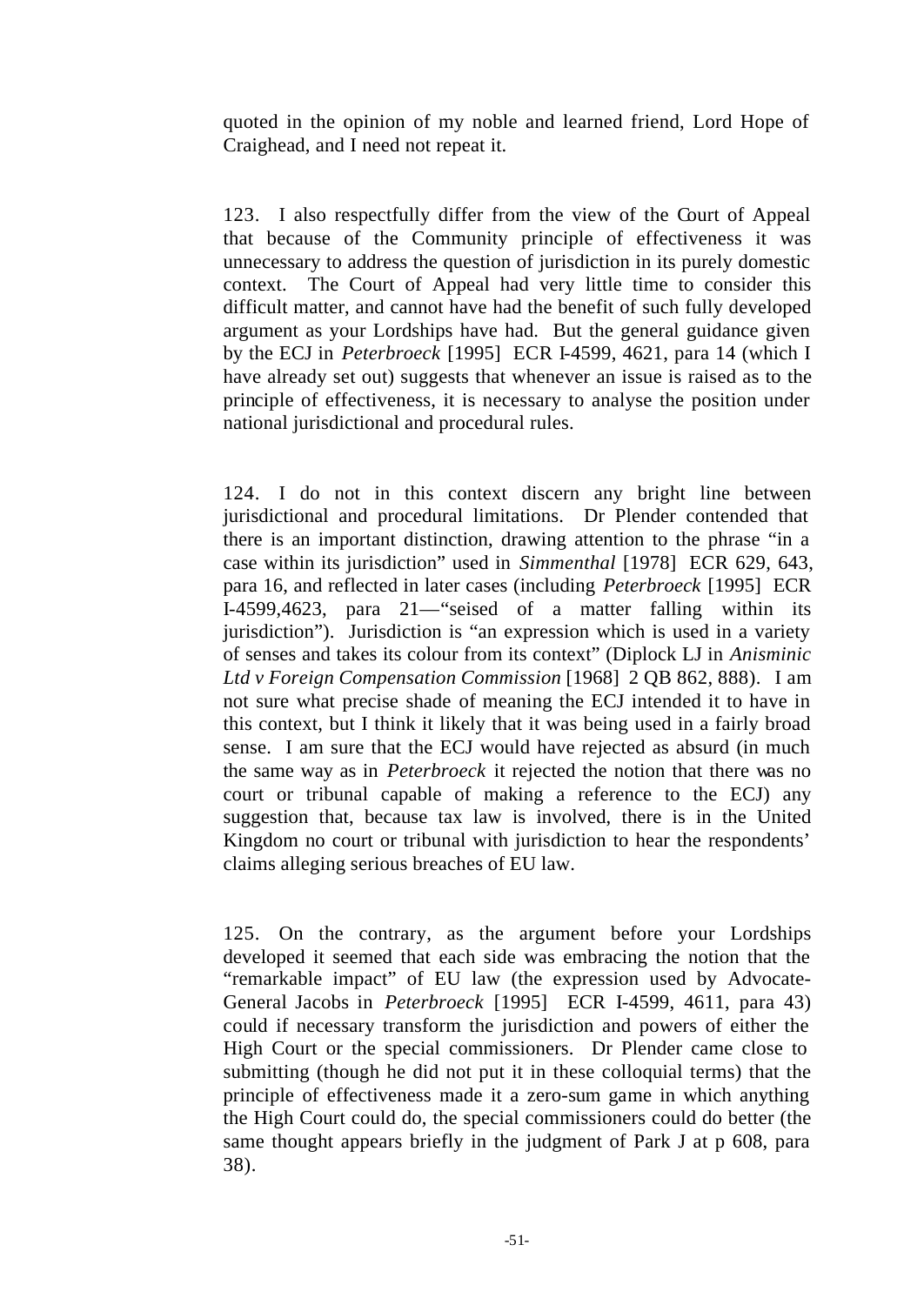126. I must with great respect differ from the view expressed in para 41 of the opinion of my noble and learned friend, Lord Nicholls of Birkenhead, that if taxpayer companies are time-barred before the Special Commissioners their remedy necessarily lies elsewhere. If the companies are compelled to seek their remedy before the Special commissioners, that tribunal would have the power (and indeed the duty) to disapply any time limits which were incompatible with Community law, even if this involved an extension of their jurisdiction: see the decisions of the Court of Appeal (handed down on the same day) in two appeals from the Employment Appeal Tribunal, *Biggs v Somerset County Council* [1996] ICR 364, 370 and *Staffordshire County Council v Barber* [1996] ICR 379, 395 both of which expressly approve passages from the judgments of Mummery J in the Employment Appeal Tribunal ([1995] 1CR 811, 826-827 and [1995] 1 RLR 452, 459). But if (as in those cases) the time limit was compatible with Community law, and the claimant had no remedy in the statutory tribunal, she had come to the end of the road. Similarly the out-of-time category (i) claimants would, as it seems to me, find that they can go no further if they are required to go to the special commissioners as their first port of call, and are there held to be time-barred.

127. I come back to the position under domestic law. As Mr Aaronson made clear in answering questions from your Lordships at the beginning of the third day of the hearing, the complaint in the test cases under the GLO is not that the claimants are entitled to group loss relief. It is perfectly clear from the legislation ("on any view" as the ECJ said in *Hoechst* [2001] Ch 620, 666, para 98) that they are not entitled to group loss relief. Their complaints (seeking a restitutionary remedy and/or damages, interest and costs) are that their non-entitlement to group loss relief is a serious breach of EU law (in that sense it is impossible to look at the matter in an entirely domestic context, since but for EU law, there would be no complaint.) These claims are in my view within the jurisdiction of the High Court, in line with Lord Wilberforce's observation in *Vandervell* [1971] AC 912, 939 F-H. They are miles away from the sort of artificial expedient which was adopted in *Argosam,* and was rightly held to be an abuse of process.

128. In paragraph 16 of his opinion my noble and learned friend, Lord Nicholls of Birkenhead, describes the effect of an inconsistency between a United Kingdom statute and a directly applicable provision of Community law, citing *R v Secretary of State for Transport, Ex p Factortame* [1990] 2 AC 85, 140 and *Imperial Chemical Industries plc v Colmer (Inspector of Taxes)* [1999] 1 WLR 2035, 2041. In the latter case Lord Nolan explained (at p 2041) that the relevant provisions of the